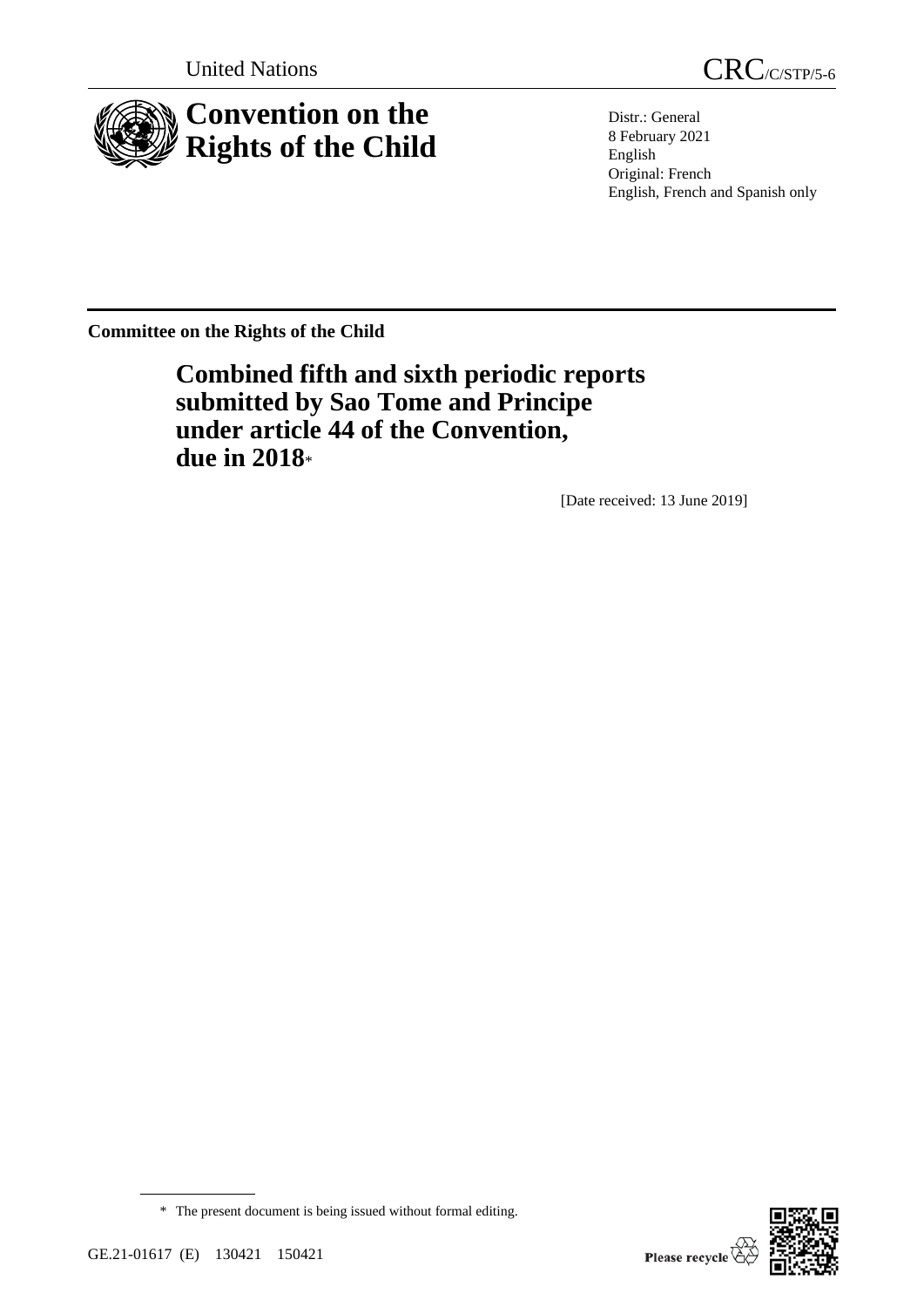# Contents

|      |           |                                                                             | Page           |  |  |  |
|------|-----------|-----------------------------------------------------------------------------|----------------|--|--|--|
|      |           |                                                                             | 3              |  |  |  |
|      |           |                                                                             | $\overline{4}$ |  |  |  |
| L    |           |                                                                             |                |  |  |  |
| H    |           |                                                                             | 5              |  |  |  |
|      | A.        |                                                                             | 5              |  |  |  |
|      | <b>B.</b> |                                                                             | 14             |  |  |  |
|      | C.        |                                                                             | 16             |  |  |  |
|      | D.        |                                                                             | 17             |  |  |  |
|      | Е.        |                                                                             | 20             |  |  |  |
|      | F.        |                                                                             | 24             |  |  |  |
|      | G.        |                                                                             | 31             |  |  |  |
|      | H.        |                                                                             | 34             |  |  |  |
|      | L         | Ratification of international human rights instruments and cooperation with |                |  |  |  |
|      |           |                                                                             | 36             |  |  |  |
| III. |           |                                                                             |                |  |  |  |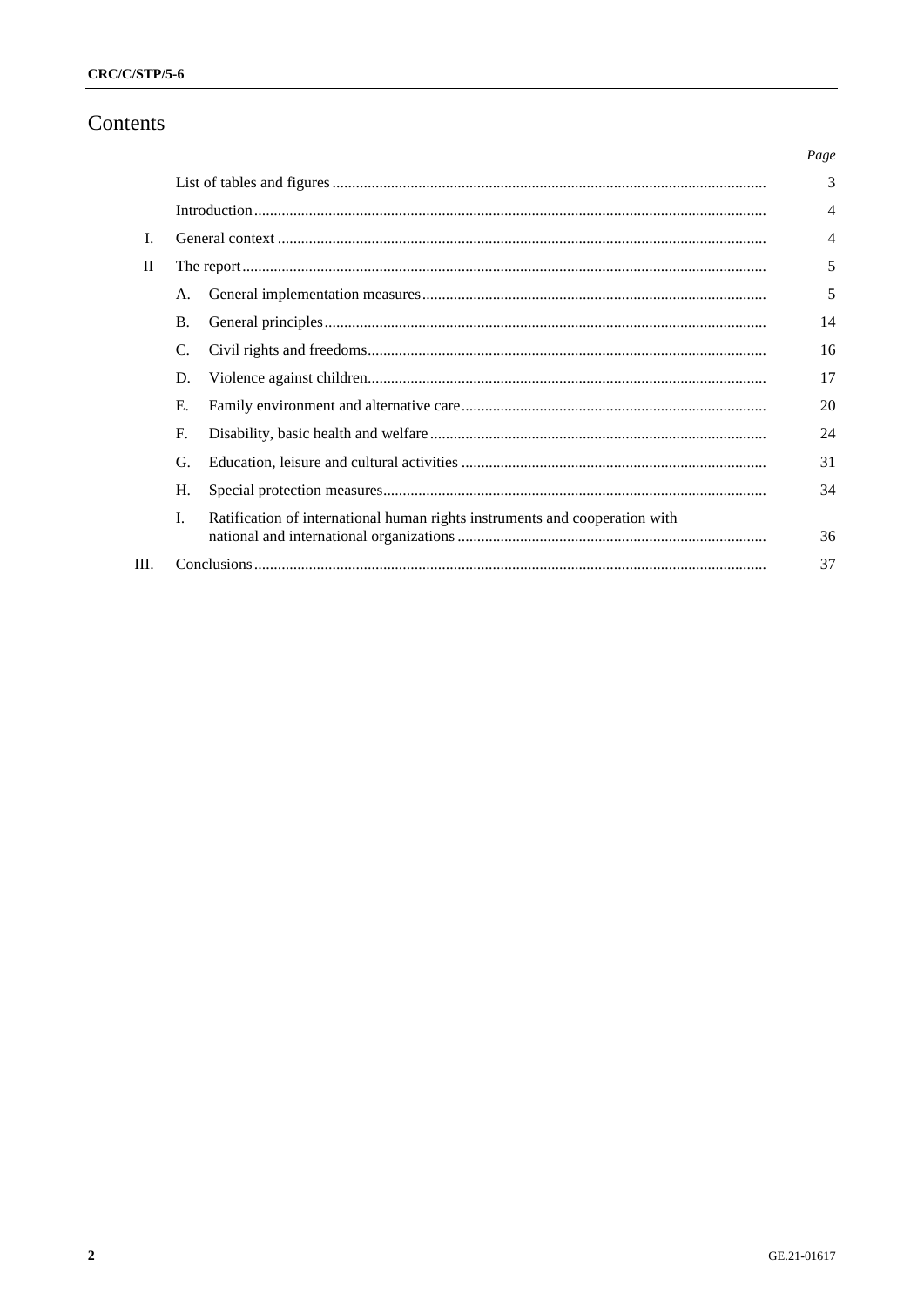# **List of tables and figures**

|                                                                                               | Page |
|-----------------------------------------------------------------------------------------------|------|
|                                                                                               | 5    |
| Table 2 – Summary of the policies, plans and projects carried out during the period 2013–2018 | 8    |
| Table $3$ – Public investment in the social sectors during the period $2013-2018$             | 11   |
|                                                                                               | 16   |
| Figure 2 – Trends in offences against sexual liberty and self-determination,                  | 18   |
|                                                                                               | 25   |
| Figure 4– Persons with disabilities living alone, by age group and sex (percentage)           | 25   |
|                                                                                               | 26   |
| Figure 5 – Infant and child mortality rates, 1995–2015 (deaths per thousand live births)      | 27   |
| Figure 6 – Trends in net enrolment rate, 2000–2014 (preschool, primary and secondary)         | 32   |
|                                                                                               | 32   |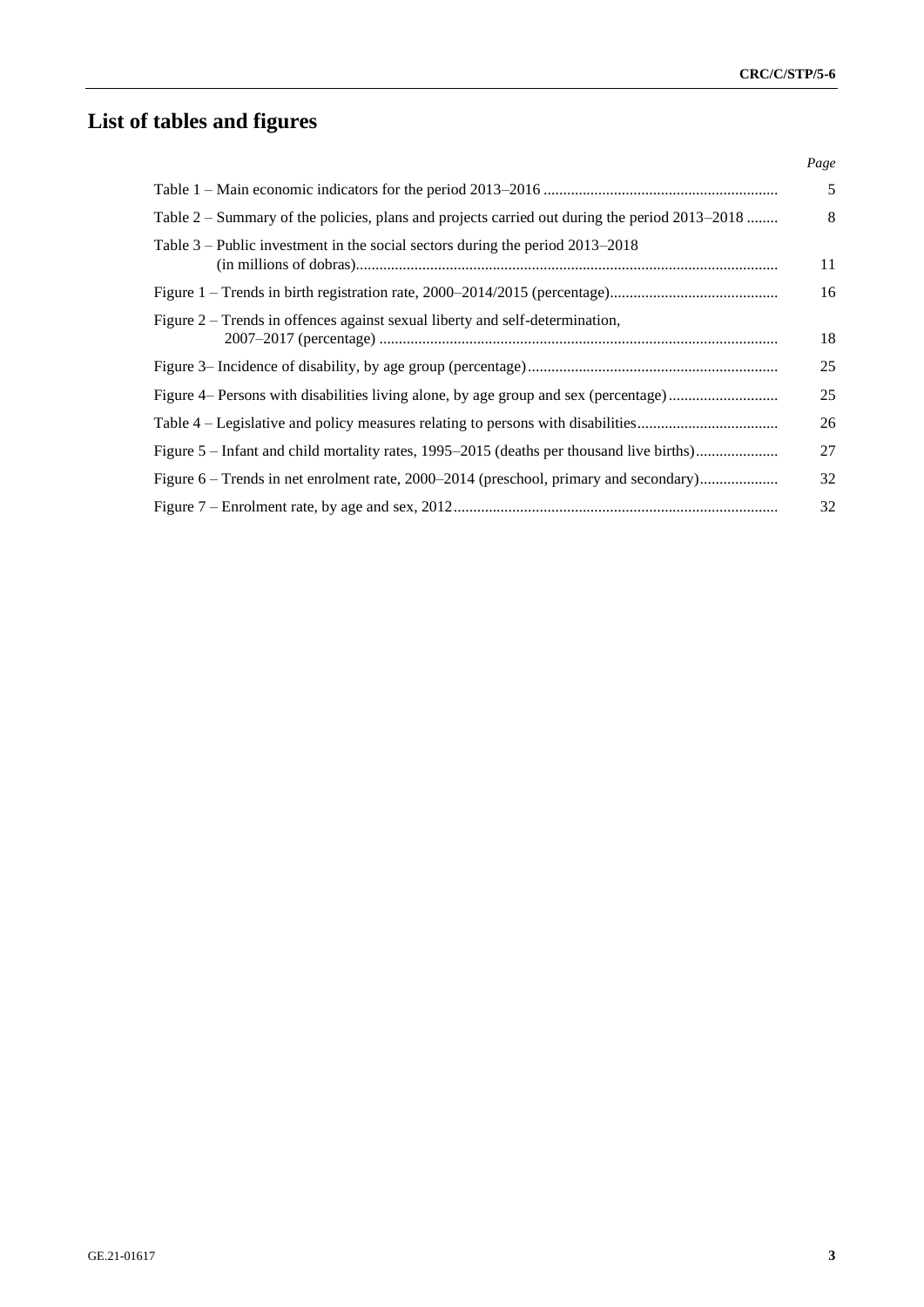# **Introduction**

1. The Democratic Republic of Sao Tome and Principe is a signatory to one of the main international instruments for promoting and protecting children's rights, the Convention on the Rights of the Child. While significant gaps remain, its national policy and legal framework in this area has been sufficiently strengthened to allow for rapid progress to be made in the promotion and protection of children's rights.

2. The subject of children's rights is broad and diverse in scope; children's rights must therefore be realized gradually and care must be taken to ensure that no right is sacrificed for the benefit of another. One of the fundamental responsibilities of the State, and of society in general, is to strike the right balance in that regard.

3. Since ratifying the Convention in 1991, Sao Tome and Principe has made significant progress in promoting and protecting children's rights in key areas, including the policy and legal framework, health, education, child protection and other areas directly or indirectly affecting children. The practical implementation of children's rights in Sao Tome and Principe is still fraught with considerable challenges, however. Despite the progress made, there are some concerns about the slow rate of progress towards the realization of the rights of the estimated 74,619 children under the age of 14 in Sao Tome and Principe.

4. The present document constitutes the combined fifth and sixth periodic reports of Sao Tome and Principe on the implementation of the Convention on the Rights of the Child. It presents an analysis of the progress made and the challenges faced in the area of children's rights between 2013 and 2018, based on the recommendations made by the Committee on the Rights of the Child in 2013 following its consideration of the previous periodic report of Sao Tome and Principe.

5. The main aim of this report is to present the State's efforts to ensure the effective realization of children's rights through the development and implementation of legislation, policies, programmes and initiatives.

6. The combined fifth and sixth periodic reports were prepared with the support of the office of the United Nations Children's Fund (UNICEF) in Sao Tome and Principe and with the participation of national bodies and non-governmental organizations (NGOs) working in the area of children's rights.

# **I. General context**

7. The Democratic Republic of Sao Tome and Principe is a small island State. It is a lowincome, democratic, pluralist, parliamentary republic with a high poverty rate. Its two main islands are Sao Tome and Principe; the former is divided into six districts and the latter is an autonomous region.

8. In 2015, the National Institute of Statistics (INE) projected, on the basis of the 2012 general population and housing survey, that the national population would reach 201,785 by 2018. According to that survey, the population of Sao Tome and Principe in 2012 was 178,739, including 74,619 children under the age of 14, representing roughly 42 per cent of the population.

9. Between 2013 and 2018, elections that were considered to be free and fair were held throughout the country. In the legislative, municipal and regional elections of 2014, Acção Democrática Independente (Independent Democratic Action) won 33 of the 55 seats in the National Assembly and won control of the local governments of five of the six districts. The União para Mudança e Progresso do Príncipe (Union for Change and Progress in Principe) won control of the local government of the Principe Autonomous Region. In 2016, Evaristo Espirito Santo De Carvalho was elected seventh President of the Republic. The results of these elections were peacefully accepted by the rival parties.

10. It is important to note that the economic and social context in which children's rights are being implemented in Sao Tome and Principe is one of a low- to middle-income country with a high poverty rate. In 2014, gross domestic product (GDP) per capita was \$1,811.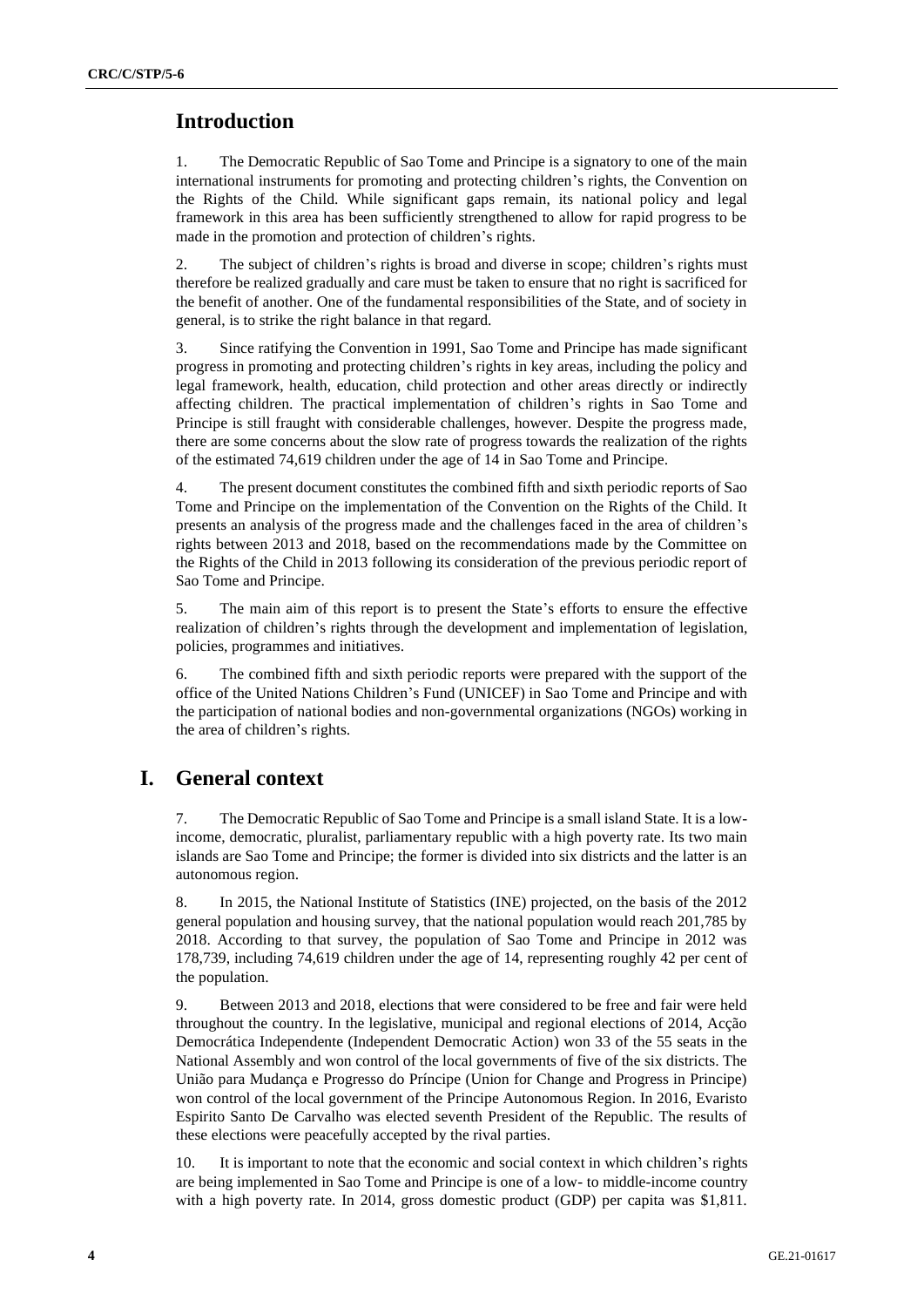Nearly one third of the population lives on less than \$1.90 a day in purchasing power parity and more than two thirds of the population live under the poverty line of \$3.10 a day in purchasing power parity. The unemployment rate in 2012 was 13.2 per cent.

11. Despite these challenges, the economic performance of Sao Tome and Principe is above average for sub-Saharan Africa according to the United Nations human development index. Between 2001 and 2014, GDP growth averaged 5 per cent, higher than that of sub-Saharan Africa as a whole (4.8 per cent), other small States in sub-Saharan Africa (4.3 per cent) and other small States in general (3.5 per cent). Table 1 below shows the country's main economic indicators for the period 2013–2016.

12. Sao Tome and Principe has achieved important milestones in terms of its social indicators: it boasts nearly universal primary school enrolment and a life expectancy of over 66 years and has a declining infant mortality rate among children under 5 years of age. These achievements are a testament to the efforts of the authorities to improve social conditions.

13. Despite these successes, however, Sao Tome and Principe still faces many critical challenges. It has limited resources and an export base that consists almost exclusively of a single product – cocoa – and a burgeoning tourism industry. It is highly dependent on external aid: almost 80 per cent of its budget is funded by development partners.

14. In this context of limited economic and financial resources and critical challenges, particularly social challenges, respect for human rights has been undermined, including by frequent and systematic violations, whether deliberate or by omission, of children's rights and other social difficulties that have arisen over the past five years.

|                                | 2013          | 2014          | 2015          | 2016           |
|--------------------------------|---------------|---------------|---------------|----------------|
| GDP (in billions of dobras)    | 5 5 8 8 9 6   | 6434.87       | 7 018.11      | 7 7 6 1 . 4 3  |
| GDP growth $(\%)$              | 4.3           | 4.13          | 3.96          | $\overline{4}$ |
| GDP per capita (in dobras)     | 28 959 397.11 | 32 518 706.32 | 34 609 324.22 | 37 372 055.51  |
| Inflation (IPC $*$ )           | 8.11          | 6.99          | 5.26          | 5.43           |
| General revenue (% of GDP)     | 33.45         | 25.15         | 28.01         | 28.05          |
| General expenditure (% of GDP) | 31.55         | 30.46         | 34.27         | 30.89          |
| Budget balance (% of GDP)      | 1.9           | $-5.31$       | $-6.26$       | $-2.84$        |
| Primary balance (% of GDP)     | 2.4           | $-4.64$       | $-5.5$        | $-2.4$         |
| Debt stock (% of GDP)          | 71.14         | 66.18         | 82.24         | 92.78          |

|  | Table 1 – Main economic indicators for the period 2013–2016 |  |  |  |
|--|-------------------------------------------------------------|--|--|--|
|--|-------------------------------------------------------------|--|--|--|

\* Consumer price index.

Source: Collaborative Africa Budget Reform Initiative,<sup>1</sup> 2018.

# **II. The report**

## **A. General implementation measures**

#### **Convention on the Rights of the Child and national legislation**

15. The State has undertaken national legislative reforms to ensure compliance with the Convention on the Rights of the Child, harmoniously integrating the provisions of the Convention into national legislation.

16. The Constitution of Sao Tome and Principe (Act No. 01/2003) protects fundamental human rights and is founded on the universal principles of the Universal Declaration of Human Rights.

<sup>&</sup>lt;sup>1</sup> <https://www.cabri-sbo.org/en/countries/sao-tome-and-principe> (accessed in April 2018).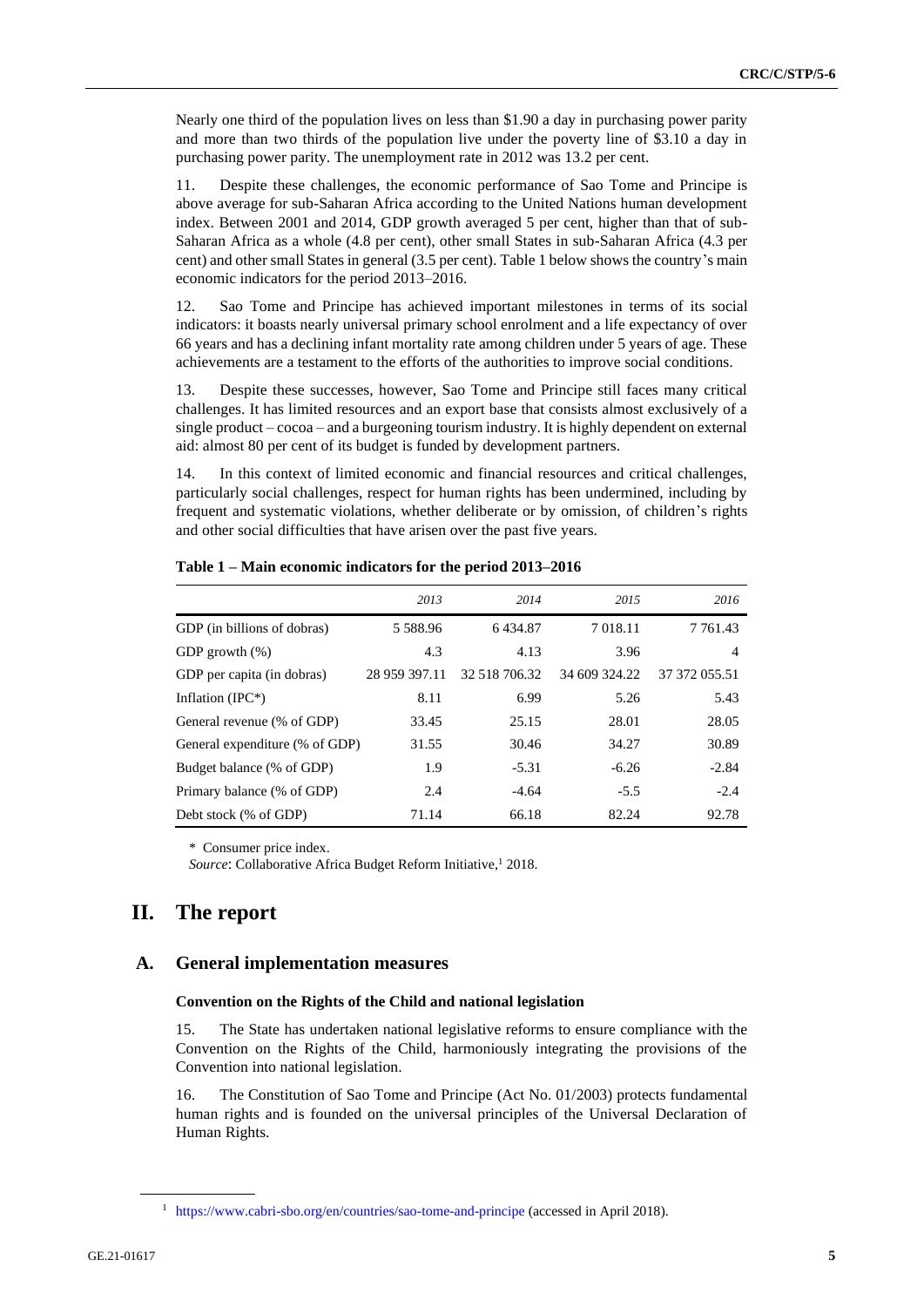17. The Constitution establishes a legal framework that is conducive to the realization of children's rights, especially article 12 (2), under which Sao Tome and Principe "proclaims its adherence to the Universal Declaration of Human Rights and its principles and to the objectives of the African Union and the United Nations" and the chapter on fundamental social rights, particularly article 26 on the family, marriage and filiation, paragraph 4 of which prohibits discrimination between children born in or out of wedlock; article 52 on children; and article 55 on education, which provides for free and compulsory primary school education.

18. The Statute on Legal Assistance for Overseas Minors (Decree No. 417/1971 of 29 September) regulates the provision of legal assistance to minors in conflict with the law through crime prevention measures and the defence of their rights and interests through the pursuit of civil proceedings by the Agency for the Guardianship of Minors.

19. Act No. 6/1992 on the Legal Regime on Individual Labour Conditions defines child labour.

20. The Family Act (No. 2/1977 of 28 December), which governs matters related to family relations, repealed the concept of majority at 21 years and did away with the distinction between children born in or out of wedlock. The Family Act ended discrimination between children born in or out of wedlock. The Act has been updated but will remain in force until the new law takes legal effect. Immediately after Sao Tome and Principe gained independence, the first Constitution of the Republic established the principle of equality among all citizens.

21. The new Family Act upholds the fundamental principles of the Convention on the Rights of the Child. For example, it sets the legal age of marriage at 18 years for both women and men and thus puts an end to the practice of child marriage. It also provides that children should be heard in all matters concerning them in proceedings affecting them, with due consideration given to their best interests.

22. The Criminal Code (Act No. 6/2012) established new criminal offences involving crimes against children and strengthened certain protections for minors against crimes of a sexual nature. Different classifications and sexual offences apply depending on the age of the child, however.

23. Domestic violence is now a publicly actionable offence pursuant to Act No. 11/2008. This law establishes guidelines intended to protect every member of the family – children and adults – from all forms of neglect, discrimination, exploitation, violence, cruelty and oppression.

24. In keeping with the above-mentioned law, Act No. 12/2008 on Strengthening Legal Protection Mechanisms for Victims of Domestic and Family Violence was enacted.

25. The Criminal Code, the Code of Criminal Procedure and the Domestic Violence Act are currently being revised. A special law is currently being drafted that will be applicable to young persons between the ages of 16 and 21 who commit acts punishable by criminal sanctions or community service.

26. Pursuant to Act No. 2/2003, the Basic Law on the Education System, primary school is now compulsory and free of charge until the sixth grade. In accordance with the new education policy set out in the Basic Education Act of 2018, access to high-quality, free, compulsory education and learning will be progressively and sustainably guaranteed for all children and young people for a period of 11 years, including 2 years of preschool education and 9 years of basic school.

27. Social Security Act No. 7/2014 on the Social Protection Framework supersedes Act No. 1/90 and provides for the implementation of non-contributory and contributory social protection schemes.

28. Act No. 3/2012 regulates the entry and presence of minors in places where alcohol is sold and audiovisual material is projected.

29. The recent Labour Code includes a chapter on the regulation of child labour and a list of the worst forms of child labour as an annex.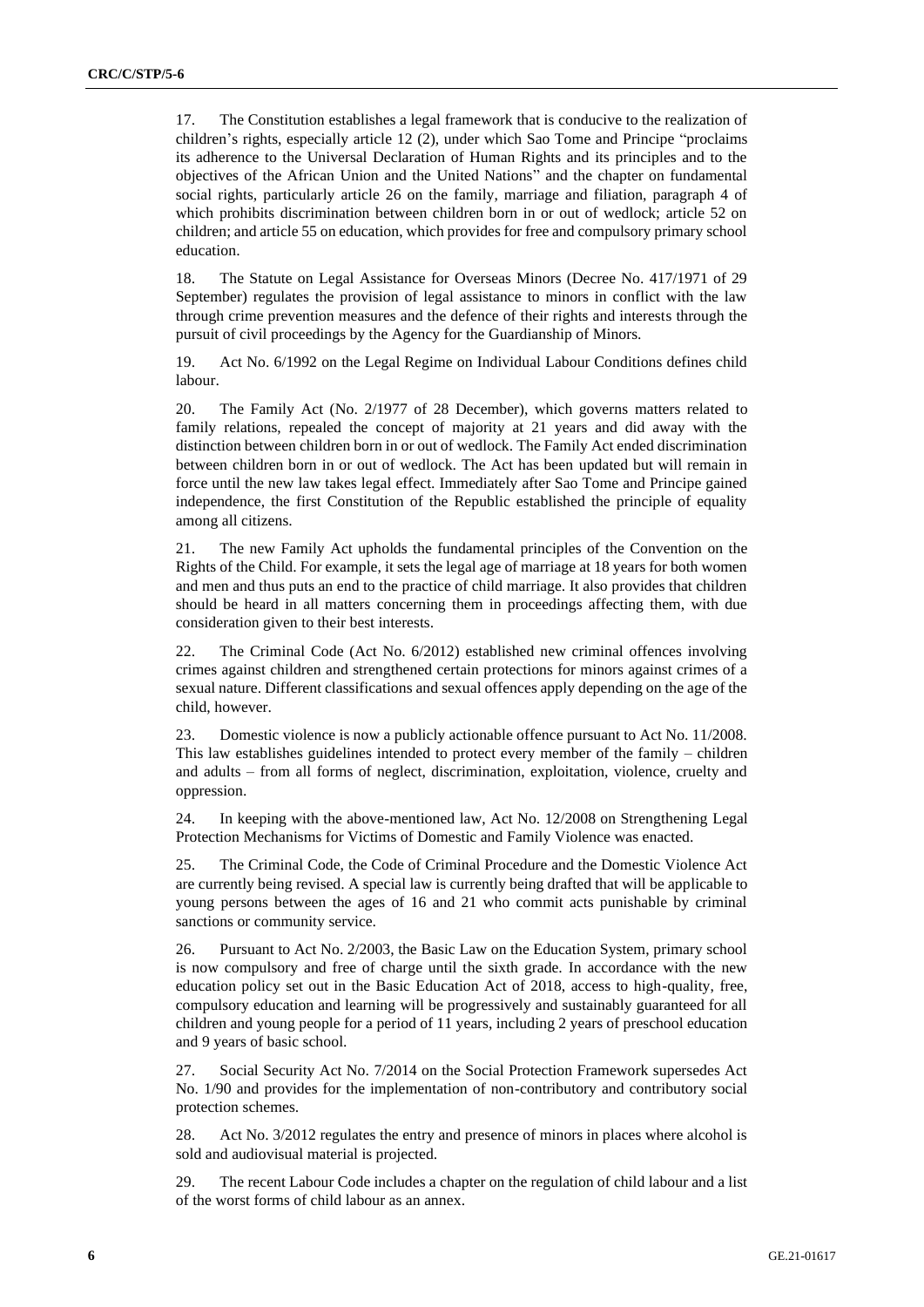30. Between 2013 and 2018, various laws were amended or updated to ensure compliance with the principles established in the Convention.

31. Several topics were addressed in the legislative reform of 2018.

#### **Convention on the Rights of the Child and national policies**

32. One of the policies that has a direct impact on children is the National Strategy for the Implementation of the Convention on the Rights of the Child. This Strategy is intended to help orient and coordinate the efforts of governmental, non-governmental and civil society bodies to promote the general welfare of children, particularly in terms of their civil, political, economic, social, cultural and special protection rights.

33. The Strategy is based on the following overarching goals: establishing a juvenile justice system, developing family-focused public policies, ensuring that the best interest of the child is at the heart of adoption procedures and developing and/or redesigning institutional care programmes. With these goals in mind, six strategic lines of action have been identified (see the diagram below) and an action plan has been adopted the implementation of which should expedite the implementation of the Convention.

**Diagram 1** – Strategic lines of action of the National Strategy for the Implementation of the Convention on the Rights of the Child



The National Strategy identifies a number of areas as fundamental for the protection, survival and development of children in Sao Tome and Principe in the context of the realization of their rights. These areas include: legal protection; nutrition; mother and child health; HIV/AIDS; water and sanitation; basic education and child development; social welfare (the family environment, alternative care and social security); recreation, culture and sports; and protection measures.

34. The action plan for the National Strategy sets out objectives, actions and activities to be developed by government institutions, NGOs and other entities working to promote the well-being of children. These objectives, actions and activities, structured around the aforementioned strategic lines of action, are aimed at guaranteeing civil rights, protection and security; access to health care; the physical health and harmonious development of children; safe motherhood; access to safe drinking water; access to basic sanitation; access to education;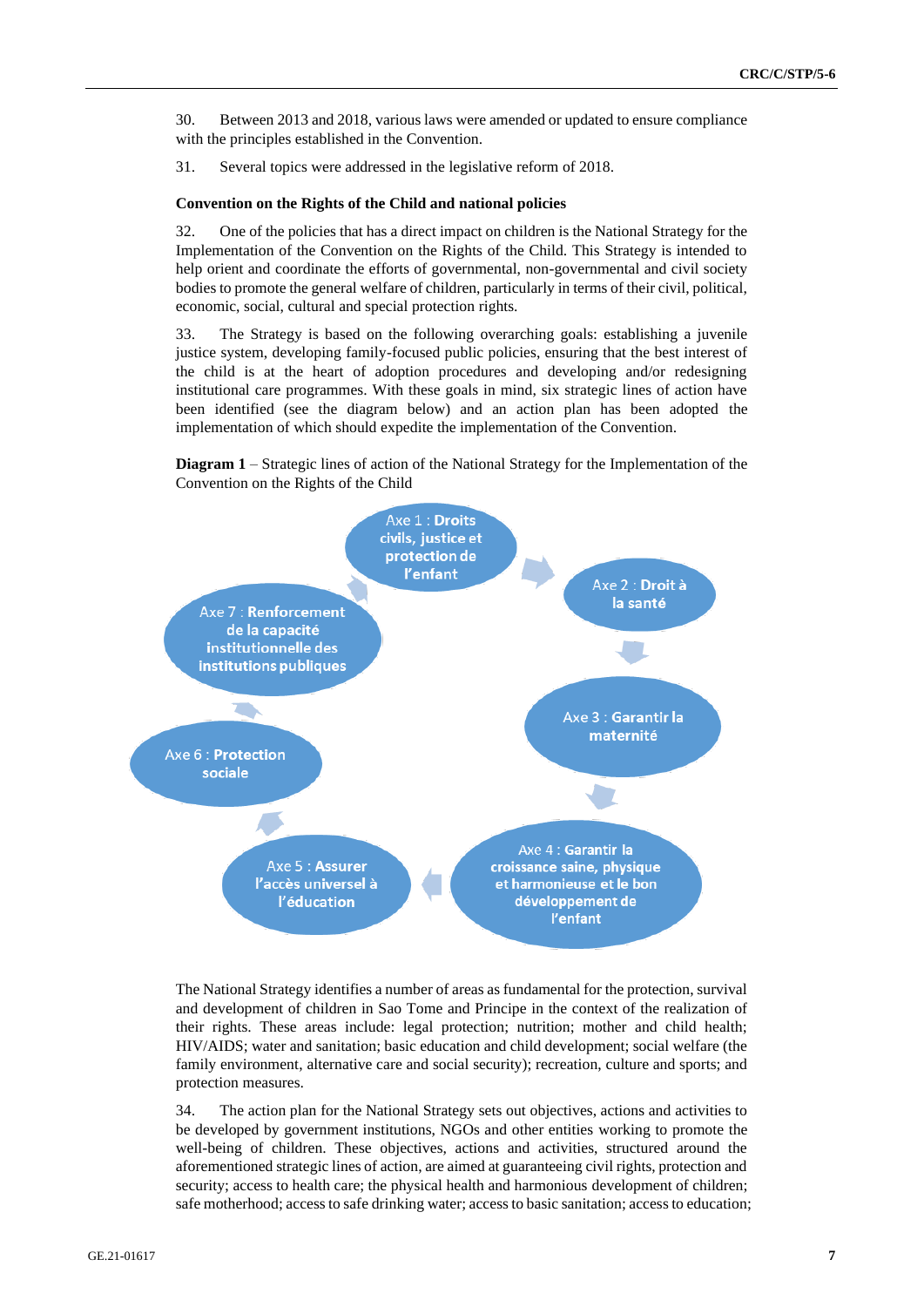and capacity-building for public institutions, in line with the recommendations made by the Committee in 2013.

35. On 27 May, the Council of Ministers issued Decree No. 4/2016 – published in Official Gazette No. 71/2016 – setting out the National Child Protection Policy and the corresponding action plan. The Policy is aimed at defining a framework for structured and coordinated initiatives to prevent and reduce the prevalence of all forms of violence against children. The establishment of a national commission to coordinate the implementation of the Policy and the action plan has been proposed.

36. Over the past five years, various policies, strategies and projects with an impact on the special rights of children have been implemented (see table 4 below).

#### **Table 2 – Summary of the policies, plans and projects carried out during the period 2013–2018**

- 1. Programme of the sixteenth Government, component II, "Commitment to social cohesion and the external credibility of Sao Tome and Principe", chapter II, "Supporting young people, strengthening the family and taking measures to protect children"
- 2. National Action Plan against Child Labour (2013–2020)
- 3. Action Plan for the Implementation of the National Child Protection Policy 2016– 2017, which addresses the special protection rights of children
- 4. Education Policy Charter of Sao Tome and Principe: Vision 2022 (2012–2022)
- 5. National Poverty Reduction Strategy 2012–2016, component IV of which provides for measures to combat child labour, sexual abuse and sexual exploitation of minors and domestic violence
- 6. Social Sector Support Project 2004–2012, which was aimed at widening access to basic education and health services
- 7. National Social Protection Policy and Strategy, February 2014
- 8. Action Plan for the Implementation of the National Child Protection Policy 2016– 2017
- 9. Health Charter (2012)
- 10. National Health Policy (2012)
- 11. National Health Development Plan (2012)
- 12. National Policy to Combat AIDS (2003)
- 13. National Policy to Combat Malaria (2003)
- 14. National Reproductive Health Plan (2012–2016)
- 15. Road Map to Expedite the Reduction of Maternal and Neonatal Mortality (2008– 2015)
- 16. Nutrition and Food Policy (2014–2020)
- 17. National Poverty Reduction Strategy II 2012–2016
- 18. Situation analysis of children and women in Sao Tome and Principe, 2015
- 19. National Action Plan on Child Labour 2013–2018
- 20. Study on drug consumption in secondary schools, March 2016
- 21. Programme for the Reporting of Disabilities and Developmental Risks among Children (study report, 2015)
- 22. Situation analysis of children and women in Sao Tome and Principe, 2016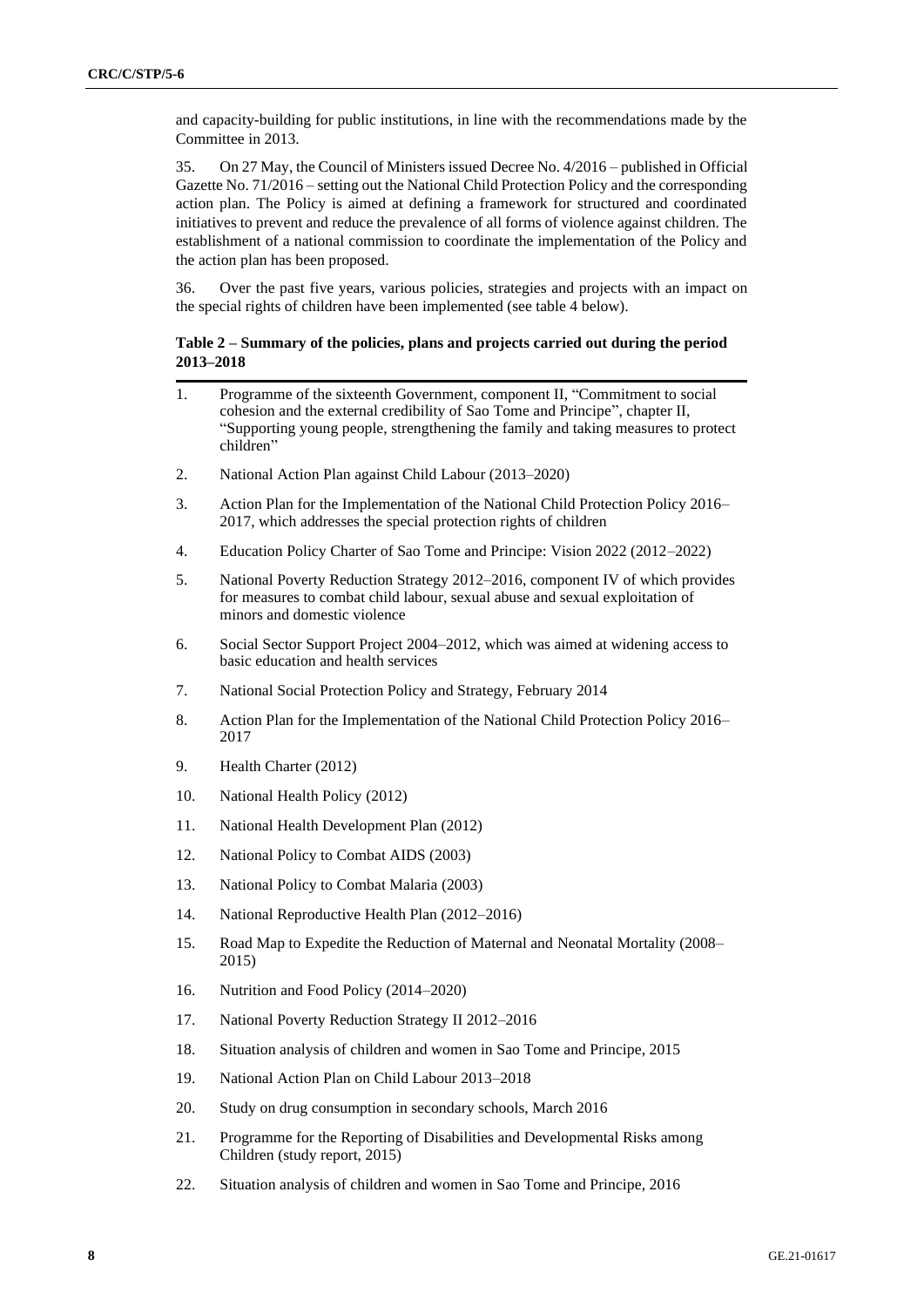- 23. Study on Expectations: Problems among Adolescents and Young People, 2017
- 24. Life Skills Curriculum, 2018
- 25. Study on children's rights, 2015
- 26. Study on the situation of out-of-school children, 2017–2018
- 27. School Health and Nutrition Programme
- 28. Accelerating School Performance, 2015–2018
- 29. Study on the assessment of children's skills upon entry to primary school, 2015
- 30. National Food and Nutrition Policy 2013–2024 (2014)
- 31. National Social Protection Policy and Strategy (2014)
- 32. National Agricultural Investment and Food Security Programme 2016
- 33. 2020, (2014)

#### **Coordination**

37. A joint initiative of the Ministry of Justice and the Ministry of Health was launched in 2010 with the support of UNICEF and the United Nations Population Fund (UNFPA) to introduce free electronic civil registry services in maternity wards. It has proven to be very effective.

38. In that connection, the Ministry of Justice and the Ministry of Finance issued joint decree No. 4/2017, authorizing free birth registration services for children under the age of 1 year.

39. In view of the large number of children who had not been registered at birth, however, the Ministry of Justice and the Ministry of Finance issued another joint decree in 2018, decree No. 31/GM-MJDH/2018, exceptionally authorizing the free registration of children up to the age of 14 years during birth registration campaigns and activities.

40. Additional activities have been carried out by the Government and the parliament, in accordance with their respective mandates:

(a) The National Assembly established a special commission on the human and social rights of children, with the power to propose new legislation, to monitor policy implementation and to issue opinions and recommendations on matters concerning children. It also established the Children's Parliament, in collaboration with the Ministry of Education, the Ministry of Youth and UNICEF;

(b) The Ministry of Justice, Public Administration and Human Rights is responsible for implementing policies related to justice, including juvenile justice and human rights. The Ministry oversees, inter alia, the Directorate General of Registers and Notaries and the Directorate of Prison and Social Rehabilitation Services. It is the first-ever ministry to be assigned responsibility for human rights issues and is therefore uniquely placed to ensure a more effective application of the Convention in Sao Tome and Principe;

(c) The Ministry of Employment and Social Affairs is responsible for labour and social policy. It oversees the Directorate for Social Protection and Solidarity, whose general mission is to implement the Government's policies in the field of social welfare and solidarity, including by designing and implementing programmes for the protection and reintegration of children and adolescents at risk.<sup>2</sup> The Directorate for Social Protection and Solidarity has also developed programmes in the judicial, education and health sectors. A national council for social welfare has also been established;

The Ministry of Education, Culture, Science and Communication is responsible for carrying out education policies with the aim of guaranteeing high-quality

<sup>2</sup> Social Protection Framework Act (No. 7/2004).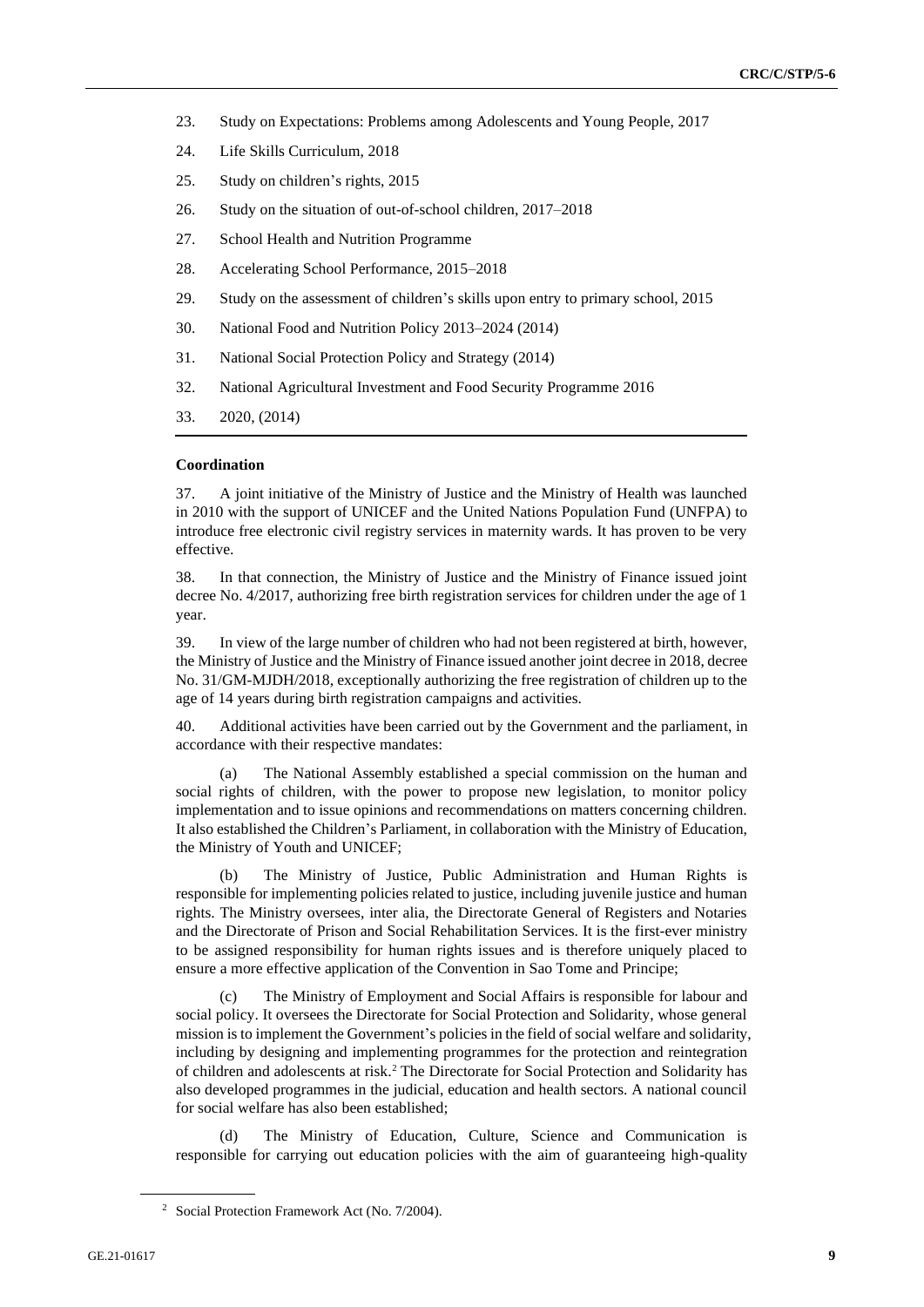education for all, starting with universally accessible compulsory education until the third grade,<sup>3</sup> in accordance with the Basic Education Act of 2018;

(e) The Ministry of Health is responsible for establishing the necessary conditions for the promotion, protection and restoration of the health of the population and the implementation of health measures, including measures to reduce the prevalence of disease, control endemic and parasitic diseases and improve health monitoring systems, with the aim of ensuring a better quality of life for every citizen. The Ministry is tasked with guaranteeing the enjoyment of the right to health and providing the necessary conditions for the enjoyment of the right to health through the decentralization and certification of services.

41. The Office of Human Rights and International Policy, a technical support body responsible for handling human rights issues, was established under the Ministry of Justice in January 2017, pursuant to Decree-Law No. 04/2016 of 4 June.

42. The National Committee for Monitoring the Implementation and Tracking of the Convention on the Rights of the Child, established under a cooperation programme between Sao Tome and Principe and UNICEF for the period 2011–2016, was reinstated in 2017.

43. The National Commission on the Rights of the Child is an independent body responsible for managing the implementation, monitoring and evaluation of the National Strategy for the Implementation of the Convention on the Rights of the Child. Its work is supported by (i) a national council; (ii) a technical and operational coordination team; (iii) an observatory for children's affairs; and (iv) sectoral, district or regional focal points.

#### **Resources for the rights of the child – responsibility of States**

44. In the light of the State's commitments to poverty reduction, the investment priorities defined in the major planning options over the reporting period, which are reflected in the general State budget, are aligned with the economic and financial assistance programmes agreed with the International Monetary Fund, in particular the fiscal consolidation measures.

45. In view of the precarity of the economy of Sao Tome and Principe and the decline in external funding for investments over the last five years, public investment policy options have been focused on areas where the country requires urgent intervention, with the objective of creating more job and income opportunities for families and improving access to basic social services. Consequently, the main investment sectors prioritized by the Government in the general State budget during the reporting period were housing and transport infrastructure; the public water and energy supply; health and social affairs; trade, industry and tourism; agriculture and food security; and youth and sports. Given the importance of ensuring justice, there is a special focus on judicial bodies with a view to consolidating democracy and the rule of law and restoring the confidence of citizens and economic actors in State institutions.

46. The various measures provided for under the public investment policies adopted by the State during the reporting period have been guided by the Second National Poverty Reduction Strategy 2012–2016, government programmes, the 2030 Transformation Agenda, sectoral policy documents, the Millennium Development Goals and the Sustainable Development Goals of 2015.

47. However, the current context of improved political and constitutional stability in the country provides a unique opportunity to implement reforms and redirect government action to promote the rights and protection of children. Table 5 below shows the portion of the general State budget allocated to the social sectors over the last five years in relation to GDP.

<sup>3</sup> Framework Act No. 2/2003.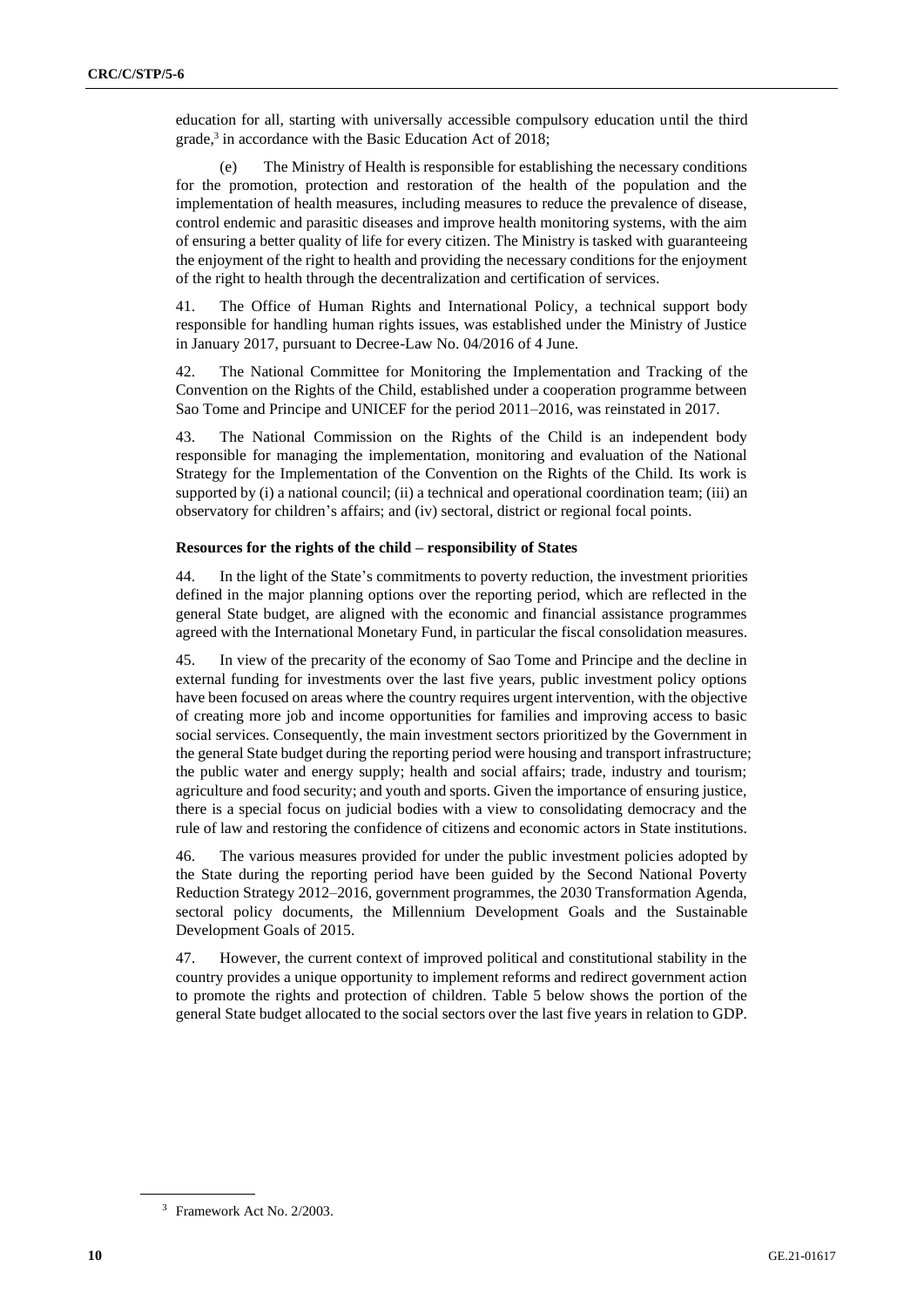|                               | 2013          |                    | 2014          |                    | 2015          |                    | 2016          |                    | 2017          |                    |
|-------------------------------|---------------|--------------------|---------------|--------------------|---------------|--------------------|---------------|--------------------|---------------|--------------------|
| <b>Sector</b>                 | <b>Budget</b> | % of<br><b>GDP</b> | <b>Budget</b> | % of<br><b>GDP</b> | <b>Budget</b> | % of<br><b>GDP</b> | <b>Budget</b> | % of<br><b>GDP</b> | <b>Budget</b> | % of<br><b>GDP</b> |
| Education                     | 108 437       | 1.93               | 114 322       | 1.8                | 386 653       | 5.50               | 175 858       | 2.27               | 491749        | 5.96               |
| Health                        | 172 295       | 3.07               | 154 183       | 2.4                | 314 803       | 4.48               | 362886        | 4.68               | 423 123       | 5.13               |
| Social<br>security/assistance | 22 5 9 9      | 0.40               | 17497         | 0.3                | 31 686        | 0.45               | 27453         | 0.35               | 46 400        | 0.56               |
| Community<br>housing/services | 267 924       | 4.77               | 182897        | 2.8                | 54 111        | 0.77               | 95491         | 1.23               | 76 272        | 0.92               |
| Culture/sport                 | 68 3 26       | 1.22               | 29 682        | 0.5                | 32 379        | 0.46               | 35 943        | 0.46               | 57468         | 0.69               |
| <b>Total</b>                  | 639 581       | 11.39              | 498 580       | 7.6                | 819 632       | 11.66              | 697 631       | 8.99               | 1 095 012     | 13.26              |

**Table 3 – Public investment in the social sectors during the period 2013–2018 (in millions of dobras)**

*Source:* Ministry of Finance, Planning and the Blue Economy, 2018.

#### **Statistics and data collection**

48. The 2014 multiple indicator cluster survey, developed and supported by UNICEF and carried out by INE, provided disaggregated data on a range of factors affecting the survival, development, rights and life expectancy of children. The next multiple indicator cluster survey is being prepared and is expected to be issued in 2019. It will gather disaggregated data on child abuse, neglect and children living in vulnerable families.

49. In recent years, INE has improved the quality of the statistical data sourced from surveys and censuses.

50. In 2015, INE issued forecasts predicting demographic changes in Sao Tome and Principe until the year 2035. The forecasts contain updated population projections prepared using data from the fourth general population and housing survey, conducted in 2012, and other sources of information on health, education and the economy.

51. The 2014 multiple indicator cluster survey gathered disaggregated data on infant mortality, nutrition, child health, water and sanitation, reproductive health, child development, literacy and education, child protection, HIV/AIDS and sexual behaviour, access to social media and use of information and communications technology, subjective well-being, and tobacco and alcohol consumption. Not all indicators are measured for all age groups but most are disaggregated by gender, region, rural/urban area and quintile.

52. In February 2018, the authorities of Sao Tome and Principe approved the National Strategic Plan for Statistical Development 2018–2021, which is intended to reflect the international perspectives of the United Nations agendas for Africa. The implementation of the Strategic Plan is being supported technically and financially by the Partnership in Statistics for Development in the 21st Century (PARIS21), which has brought about improvements in the services of INE.

53. In April 2018, the Government, through the Ministry of Justice, launched a project to develop an integrated system for crime statistics with the support of United Nations agencies, in particular the United Nations Development Programme (UNDP), UNICEF and UNFPA. The purpose of the project is to centralize all the information used to generate statistics in a single databank. This databank will enable law enforcement agencies, the Public Prosecution Service and the Counselling Centre against Domestic Violence to establish their own registers, produce statistical data on crime and process complaints electronically.

54. The electronic management of these data will allow the Government to develop policies to prevent an increase in crime against or by children in the archipelago. In this connection, UNDP has recently provided information technology equipment, including computers, to the criminal investigation police, the national police, the Office of the Attorney General of the Republic and the Counselling Centre against Domestic Violence to support efforts by these institutions to register crime statistics.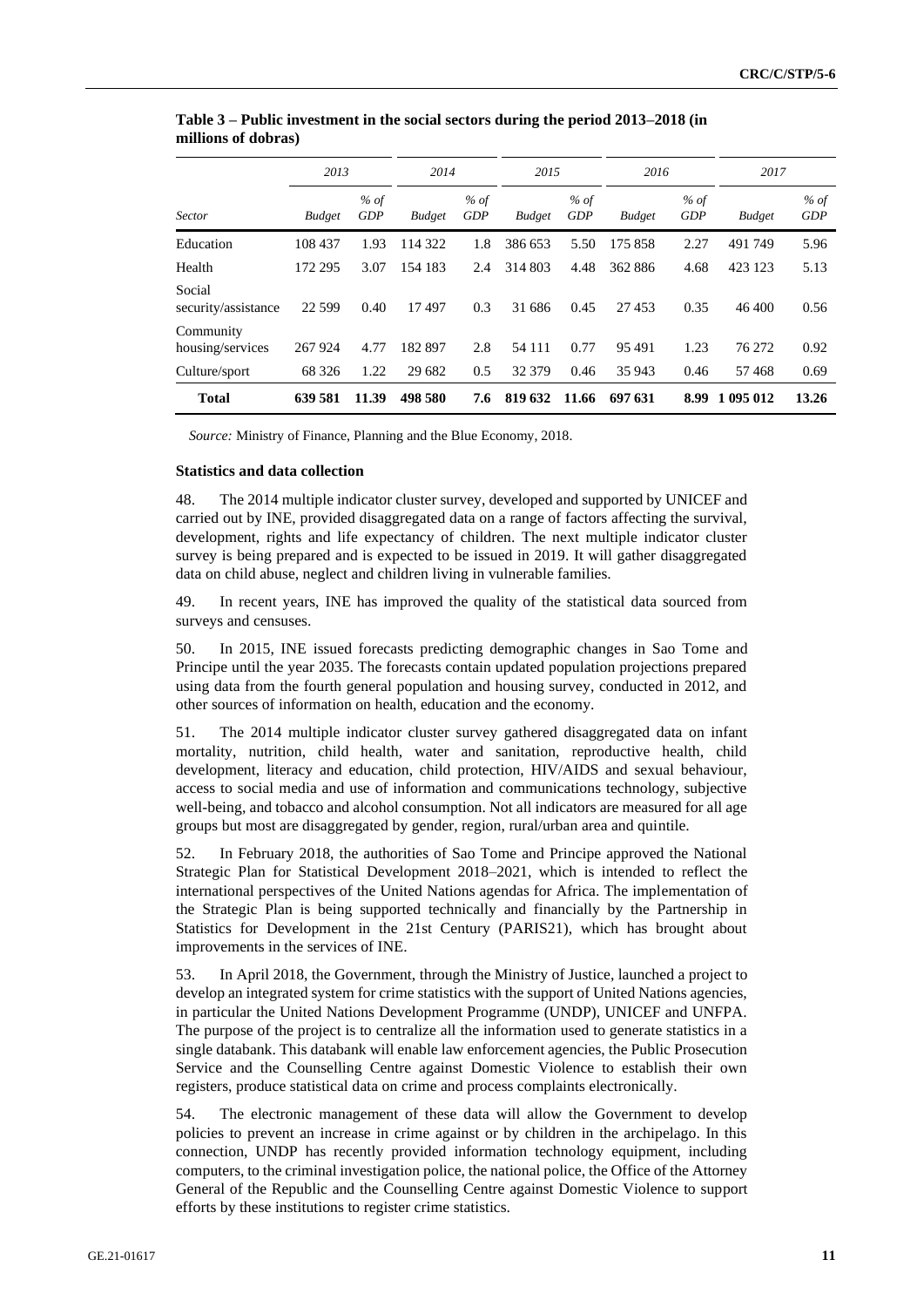55. INE presented information on the pensions and social benefits that each household receives in the latest publication on the general population and housing survey (No. 51). However, this information also included household incomes and did not distinguish between contributory and non-contributory social protection schemes, making the interpretation of the data somewhat complicated.

56. With regard to the effective sharing of data, focal points have been established within the existing technical cooperation framework between UNICEF and the various public authorities, to ensure coordination among the different institutions involved in implementing child protection measures. There is a reliable flow of data and information.

57. An online database, STPInfo.DevInfo, is accessible to all ministries and the general public at www.devinfo.org.

58. In 2017, the Ministry of Justice, Public Administration and Human Rights established an online, electronic platform – the Electronic Journal of the Republic – for sharing legislation, ministerial decrees, National Assembly resolutions and acts of the One-Stop Service for Businesses, the registration offices and the Supreme Council of the Judiciary.

59. The Ministry of Justice, Public Administration and Human Rights, through the Directorate General of Registers and Notaries, has established an electronic integrated birth certificate management system.

#### **Independent monitoring**

60. On 4 June 2016, the Office of Human Rights and International Policy was established and an independent technical support unit for handling human rights issues was set up under the Ministry of Justice, Public Administration and Human Rights.

61. There are various civil society organizations in Sao Tome and Principe, including the Federation of Non-Governmental Organizations, the Platform for Human Rights and Gender Equality, the Association of Women Lawyers of Sao Tome and Principe, the Association of Persons with Disabilities of Sao Tome and Principe, the Association of Persons with Visual Impairments of Sao Tome and Principle, the Sao Tome and Principe Family Planning Association and the National Institute for the Promotion of Equality and Gender Equity.

62. The National Strategy for the Implementation of the Convention on the Rights of the Child provides for a follow-up and evaluation system and for skills development in the areas of planning, monitoring and evaluation. Two types of monitoring will be carried out:

(a) The collection and processing of data on the practical and financial implementation of sectoral programmes, with a particular focus on output and outcome indicators in sectors directly related to children;

(b) Follow up on progress towards objectives, to be carried out through the focal points at the sectoral, district and regional levels.

#### **Education and outreach**

63. Several institutional reports on the implementation of the Convention, in particular those published by UNICEF, refer to the various initiatives carried out during the reporting period to raise awareness of the Convention among the population and improve knowledge of children's rights among the general population, including children. The impact of these initiatives are evident in children who demonstrate clear knowledge of their rights, especially primary and secondary school students.

64. These students demonstrate clear knowledge of their rights as a result of the information and awareness-raising campaigns that UNICEF has carried out with the Ministry of Education, for which child-friendly guides on the Convention were produced.

65. The Ministry of Education, with the support of UNICEF and the Government of New Zealand, published the book "*Turma da Nina e do Mano*", which promotes children's rights. The book is currently in its third edition.

66. In addition, the Government, in partnership with the Federation of Non-Governmental Organizations and UNICEF, has produced infomercials aimed at raising awareness of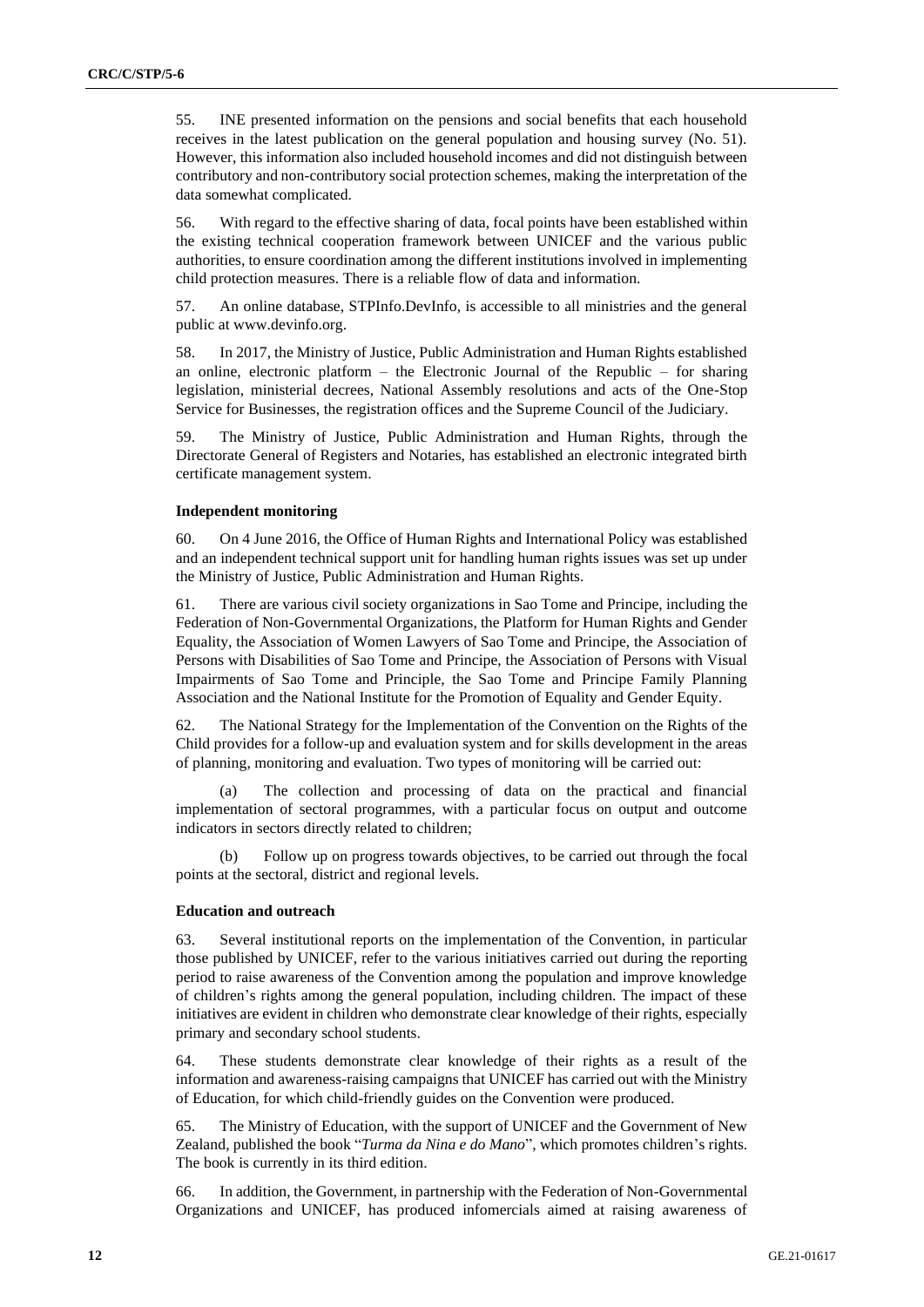children's rights through the media, including national and regional radio, national television and the Internet, and has put up billboards throughout the country. These infomercials include a set of videos on children's rights and principles covering such subjects as equality, the right to a name and to a nationality, education, the best interests of the child, the right to be heard and to give one's opinion, health, play, child labour and protection from abuse and neglect.

67. A campaign was organized in 2017 to raise awareness among parents and guardians of the importance of schooling and the benefits of preschool education.

#### **Training**

68. The general level of awareness and knowledge about the Convention is improving among professionals working with and for children.

69. The International Course on the Judicial Protection of Children's Rights for the Portuguese-speaking African Countries, held in Luanda in 2015 and 2016, was completed by two judges, a prosecutor from the Public Prosecution Service, a criminal investigation police officer and two public administration experts.

70. In August 2016, training on children's rights in Sao Tome and Principe was organized as part of the "Promoting Children's Rights and Committing to the Development of Better Public Policies" project, with the participation of judges, law enforcement officials, social workers and staff from childcare institutions.

71. In 2017, national police officers completed training on the judicial procedures to be followed in cases involving children and adolescents.

72. In May 2017, a public prosecutor and a judge successfully completed the third short postgraduate course on school supervision in Coimbra, Portugal.

73. In 2017, a brief training course and discussion on school supervision was organized for lawyers, social workers, staff from childcare institutions and justice officials.

74. In 2017, training was organized for school directors on violence against children and adolescents in schools.

75. In February 2018, training on gender-based and domestic violence was organized for professionals who are in direct contact with victims of domestic and gender-based violence.

76. Training on parenting education was organized for journalists, early childhood educators and community health workers.

77. In 2014 and 2018, training on human trafficking was organized for all law enforcement authorities, judges and prosecutors and experts from the Office of Human Rights and International Policy.

78. A training course on gender equality and prevention of gender-based violence took place from 3 June to 7 July 2017. The topics covered included international and domestic instruments dealing specifically with gender-based violence and approaches relating to the Domestic Violence Act and the Act on the Mechanism for the Protection of Victims of Domestic Violence. The course was aimed at municipal government officials.

79. On 24 June 2017, a conference was held on Act No. 3/2012 on the Prohibition of Minors in Premises Selling Alcoholic and Tobacco and Projecting Audiovisual Material for children from the Associação para Reinserção das Crianças Abandonadas e em Situação de Risco (association for the reintegration of abandoned children at risk).

80. On 22 June 2017, a solemn march took place with the slogan "The family: A Place of Peace". Various messages were displayed, such as "say no to drugs and alcohol abuse", "stop child sexual abuse", "stop domestic violence", and "stop abuse against older persons and persons with disabilities".

81. The radio programmes "Family Welfare" and "Federation of Non-Governmental Organizations News" were broadcast in 2015, 2016, 2017 and 2018 to raise awareness and knowledge of the Convention, the role of the family and crimes against children.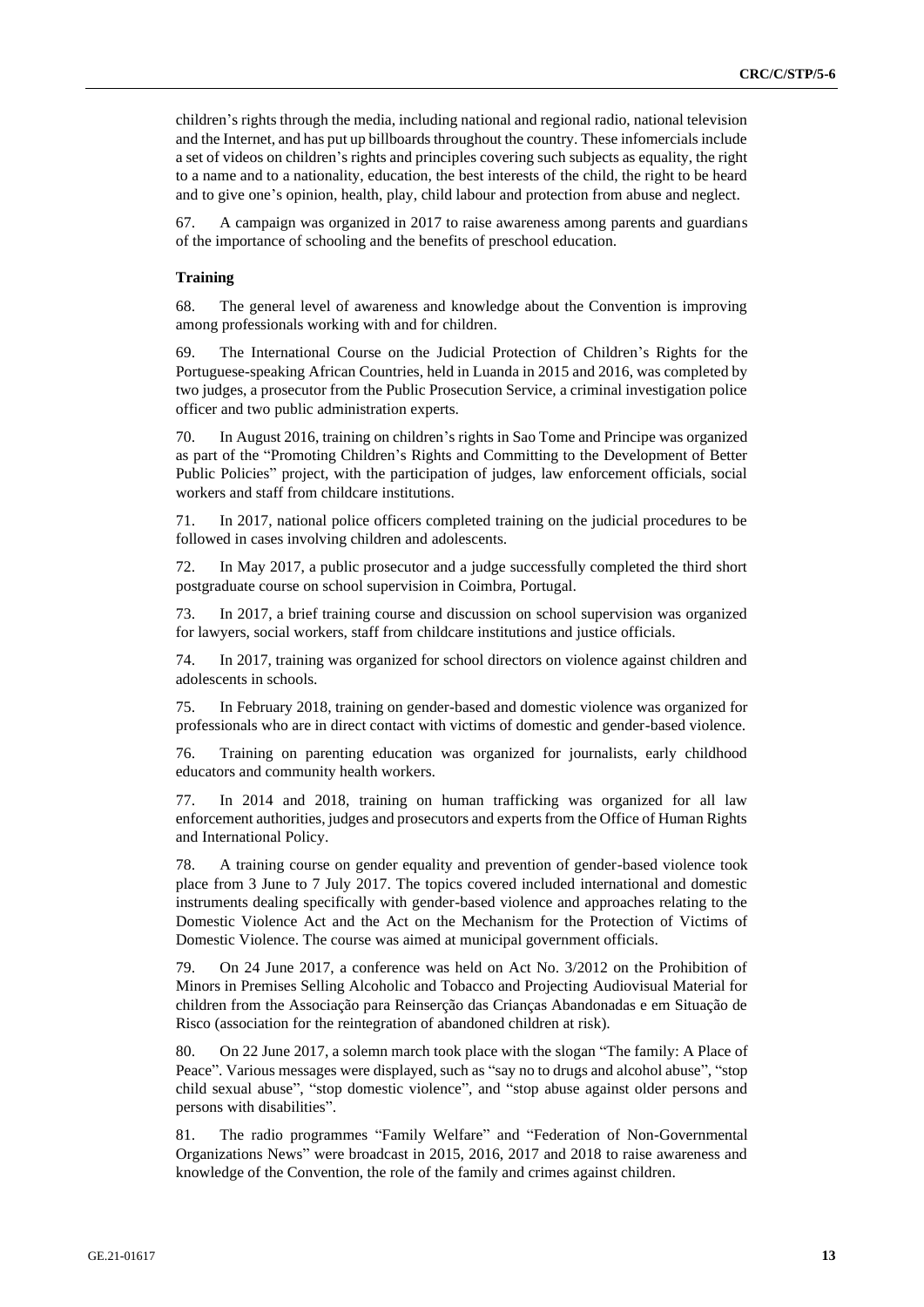82. On 21 September 2017, the Association of Women Lawyers of Sao Tome and Principe, acting in accordance with its mandate, organized a free legal advice and support clinic for mothers.

83. Training on the implementation of the Convention on the Rights of Persons with Disabilities was organized on 17, 18 and 19 October 2017.

84. A training course on gender equality and the prevention of gender-based violence took place from 17 to 20 October 2017.

85. On 2 December 2017, in Porto Alegre, a door-to-door campaign was carried out to raise awareness, share information and clarify misconceptions with regard to domestic violence.

# **B. General principles**

#### **Best interests of the child**

86. The legal system of Sao Tome and Principe is based on the recognition of rights. Principles could be described as rights that allow for the exercise of other rights and the resolution of conflicts between equally recognized rights.

87. The Public Prosecution Service, under the powers conferred on it under article 3 of Act No. 13/2008 and article 15 of the Code of Civil Procedure, may take formal action when parents neglect to fulfil their parental responsibilities, to represent the best interests of the child.

88. Although this principle is rarely applied in the national legal system, judicial officials and other professionals may directly apply provisions of international instruments ratified by Sao Tome and Principe, including the Convention on the Rights of the Child, that refer to the best interests of the child, on the basis of article 13 of the Constitution, which provides that international law forms an integral part of the law of Sao Tome and Principe.

89. However, it is difficult to find examples of cases in which the courts, when making decisions on criminal matters concerning adults, take into account the effects of these decisions on children.

90. Prosecutors, judges and judicial officials are tentatively beginning to apply this principle in judicial proceedings on guardianship, regulation of the exercise of parental authority, adoption and the application of educational measures in respect of child victims of ill-treatment, neglect and sexual abuse, when the children need to be placed in care.

91. Such interventions must take into account the child's upbringing, when there is a conflict with the law, by meeting certain requirements related to the purpose of the interventions and providing the necessary safeguards for the child's comprehensive development, including emotional, psychosocial and social aspects.

92. Changes are required at the legislative level to ensure that the concept of the best interests of the child does not rely only on article 89 of Act No. 2/1977, in which it is indicated that the court, in regulating the exercise of parental authority, should be guided by the "sole interest of the minors". Above all, there is a great need for basic and continuous training for those who work with and for children and for the resources needed to realize the rights enshrined in the Convention and thus make progress in the protection of children's best interests.

93. The country needs guidance criteria for persons with sufficient authority to determine the best interests of the child in all areas. In addition, awareness-raising on the best interests of the child is needed among the general public, community and religious leaders, public and private social institutions, courts, administrative authorities and legislative bodies.

94. In this regard, there is a clear need to embed the concept of the best interests of the child not only in public institutions but within families. If the principle is well understood by families, it can be considered a very important factor for society in general.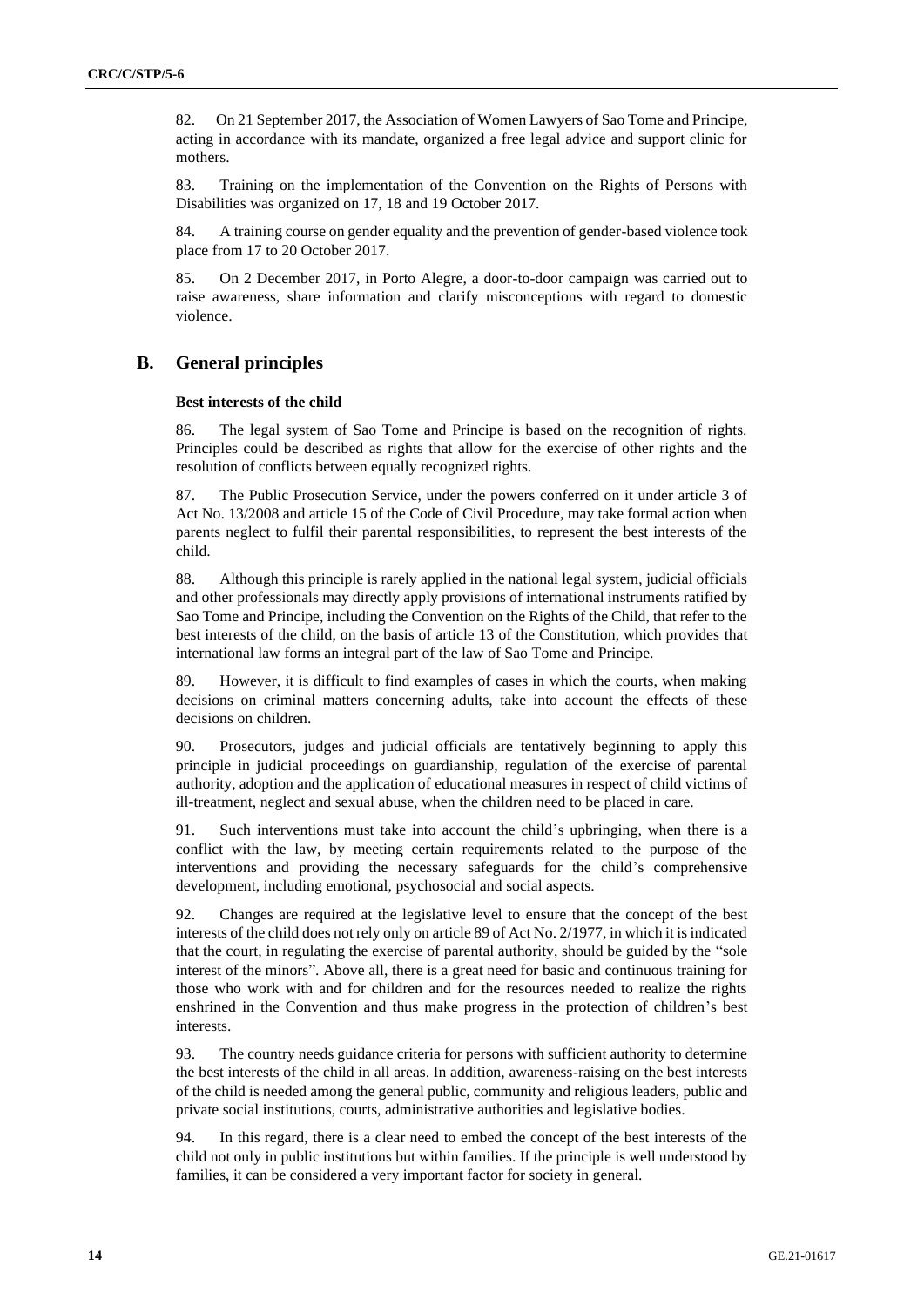#### **Respect for the views of the child and freedom of thought**

95. The Convention provides that children have the right to express their views in matters affecting them. Children therefore must be provided the opportunity to be heard in judicial and administrative proceedings affecting them. It is also necessary to create opportunities for children to discuss and make decisions on subjects concerning them in appropriate forums.

96. This principle is based on the idea that children have the right to be heard and that their views must be given due weight, including in judicial or administrative proceedings affecting them. The Convention does not specify a minimum age from which the child must be heard but only states that this must be provided for "in accordance with the age and maturity of the child".

97. In the legal system of Sao Tome and Principe, a prior hearing of the child is provided for under Act No. 2/1977, the Family Act, in which it is stipulated that the minimum age is 7 years. Article 107 of the Act provides for minors, in particular those over the age of 7, to be heard in adoption proceedings, proceedings on the regulation of parental authority and the guardianship of minors and in cases involving the divorce or separation of the parents.

98. Regarding children's right to express views, public prosecutors assigned to the civil or family and juvenile divisions may hear children when provisionally setting child maintenance levels, in accordance with article 1 (5) of Decree-Law No. 25/80 of 29 July 1980, published in Official Gazette No. 35, in conjunction with articles 1 and 101 of Decree No. 417/71 on the status of legal aid for minors.

99. The same practice is applied in the family and juvenile court and in civil judgments at the Água Grande Judicial Court, where children are heard for the purpose of judicial decisions (this is recorded in the decisions and judgments handed down).

100. For regulation of the exercise of parental authority, adoption and the guardianship of minors, children are invited to express their views in various ways and are informed of decisions affecting them.

101. On 16 June 2016, a session of the Children's and Youth Parliament was held on the topic of equality of opportunity for all children, during which recommendations for implementation by the executive and legislative authorities were put forward. On 16 June 2017, a session of the Children's and Youth Parliament took place, with the participation of boys and girls and including children with disabilities. Another session of the Children's and Youth Parliament was held on 16 June 2018 to mark the International Day of the African Child.

102. The target audience for these initiatives is children from the second and third cycles of education (upper primary and lower secondary), disadvantaged young persons who do not attend regular school and children with disabilities between the ages of 10 and 17.

103. On 19 June 2017, the Children's and Youth Parliament was officially established by resolution No. 72/X/2017, and the responsibility for set-up and follow-up was assigned to the Commission for Education, Science, Culture, Health, Employment, Social Affairs, Youth and Sport of the National Assembly, in cooperation with the Directorate for Parliamentary Support and Documentation Services and the Office of Public and International Relations of the National Assembly.

104. The method of election for the members of the children's parliaments was chosen by children in a process that was comprehensive as regards the national territory and the inclusion of children.

105. This was achieved through the efforts of the Ministry of Education, Science and Culture, the Federation of Non-Governmental Organizations, UNICEF and the National Assembly. In the past five years, national television and national and regional radio stations have broadcast several children's programmes, presented by children for children.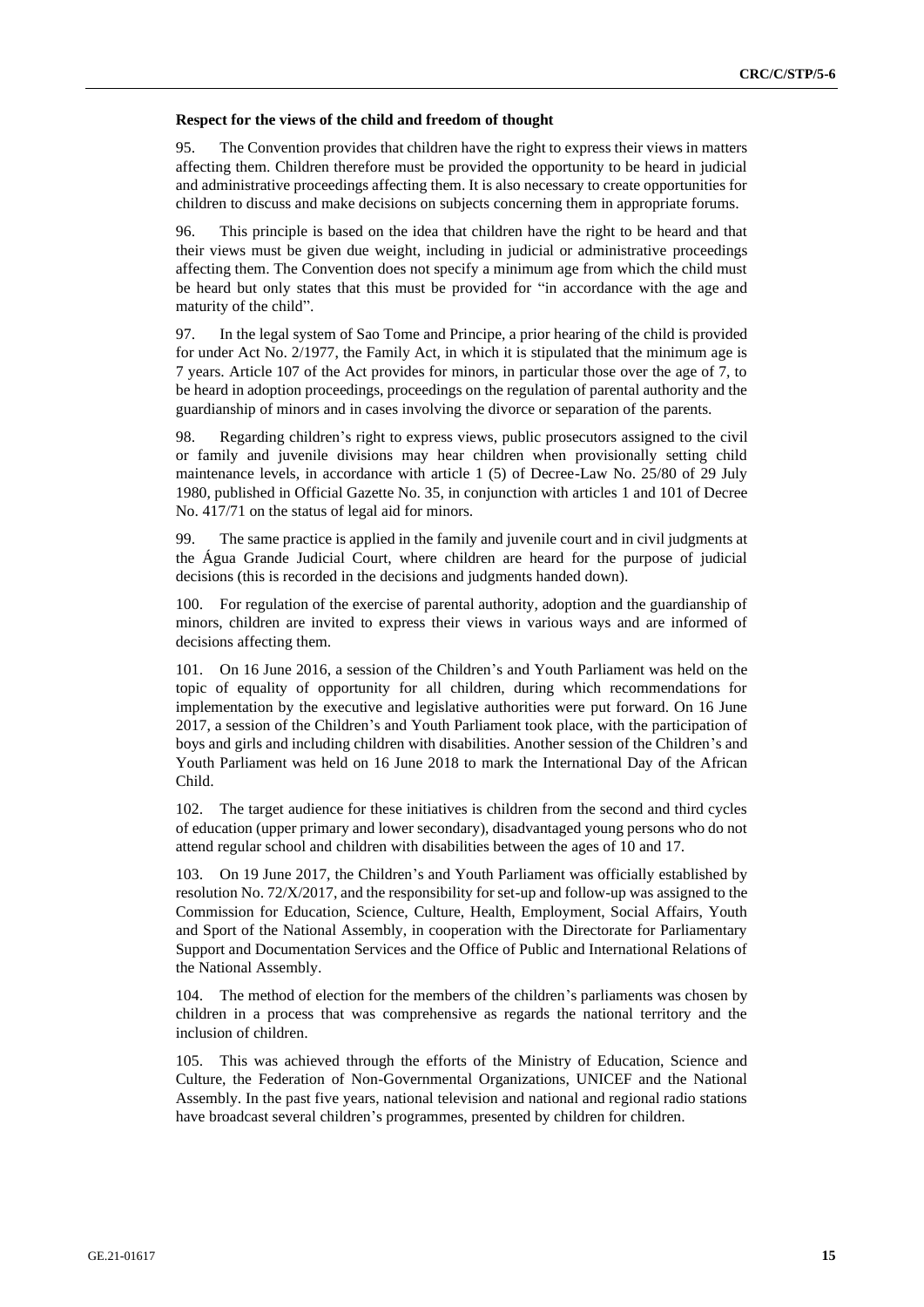# **C. Civil rights and freedoms**

### **Right to a name and nationality**

106. By protecting children's right to a name and nationality, the Government seeks to ensure that children will not be deprived of an identity or of government assistance, and thus to guarantee their well-being. The right to an identity and to a name is a constitutional right established in the national legal order. Article 24 of the Constitution provides that "personal identity and the confidentiality of private and family life are inviolable". Article 119 of the Civil Status Code refers to registration procedures. Article 65 ff. of Act No. 2/1977 and article 120 ff. of Decree No. 417/71 refer to the procedure for the ex officio investigation of paternity and maternity. Birth registration is thus acknowledged as a vital means of safeguarding these rights.

107. In the new Family Act, the procedure for ascertaining motherhood has been added, so that the law now covers the situations of babies and children abandoned by both parents and who were never registered and cases in which the mother's name is missing from the child's birth certificate.

108. The Government adopted a national strategy to overcome challenges in the permanent registration of births. The data of the fourth population and housing survey (INE, 2012) confirm that there is a positive correlation between attended births and birth registration.

109. In 2014, 95.2 per cent of children under the age of 1 year had been registered<sup>4</sup> (multiple indicator cluster survey 2014<sup>5</sup> ), which is approaching universality to a degree unusual in West and Central Africa (47 per cent). More than 96 per cent of babies were registered at birth (Directorate General of Registers and Notaries, 2015), as shown in figure 1. However, there were some deficiencies: 4.8 per cent of children overall and 12.5 per cent of children from the poorest families had not yet been registered.<sup>6</sup>



#### **Figure 1 – Trends in birth registration rate, 2000–2014/2015 (percentage)**

*Source:* Produced by the author using data from INE (2016) and from civil registries (2016).

110. Importantly, 12.5 per cent of children from the most vulnerable families are not registered in their first year of life. These children are located in the subdistricts with very low rates of registration (Conde, Santa Catarina, Almas, Ribeira Afonso and Malanza), which, with the exception of Conde, are also the subdistricts with the lowest rates of attended childbirth.

111. The increase in the number of registrations in maternity facilities is due to the fact that they are free of charge and well accepted by parents. However, a large proportion of registrations carried out at maternity facilities include only the mother's first and/or family name.

<sup>4</sup> Multiple indicator cluster survey, Sao Tome and Principe, 2014 (INE, 2015).

<sup>5</sup> Multiple indicator cluster survey, Sao Tome and Principe, 2014 (INE, 2015).

<sup>6</sup> Situation analysis of children and women in Sao Tome and Principe, 2015 (UNICEF, 2016).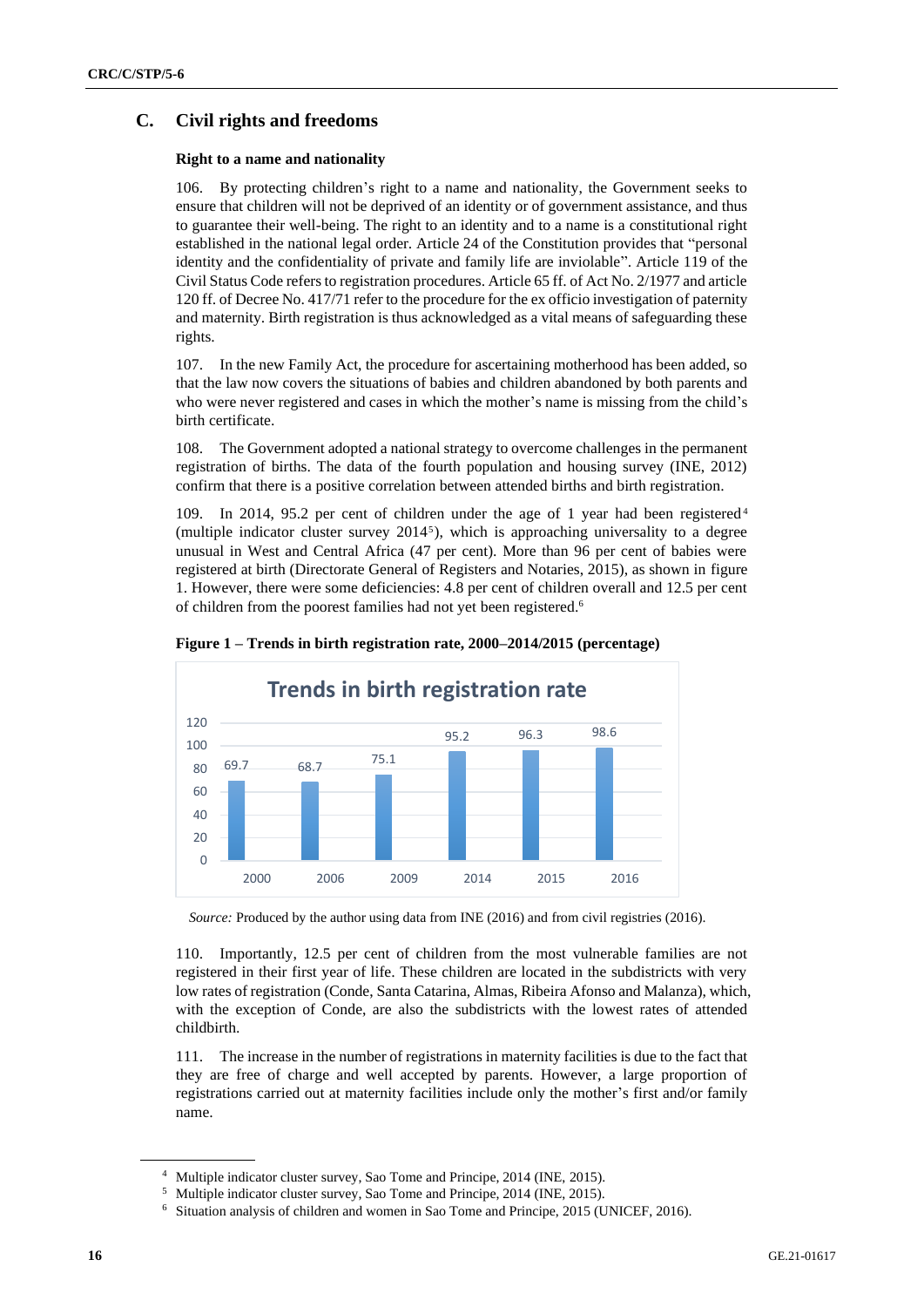112. Challenges remain, particularly with respect to women who do not give birth in maternity facilities and those who live in the remotest and least populated areas, who are more difficult to reach with public policies.<sup>7</sup>

113. The Government has therefore responded urgently to resolve cases of unregistered children. The Government, with support from UNICEF, has carried out several awarenessraising campaigns on the importance of records and the need to register the birth of a child, especially in areas where the number of births outside hospital and the number of children without names are highest.

### **D. Violence against children**

#### **Abuse and neglect**

114. Domestic violence against children is a violation of their right to protection from all forms of violence, which is the cornerstone of child protection. Violence committed by a child's mother or father has a serious negative impact on his or her psychological, social and even physical development, at a time when he or she is at a crucial stage of human development and personality formation.

115. Data from the 2014 multiple indicator cluster survey (INE, 2015) show that adults use various disciplinary methods, with only 9.7 per cent opting for non-violent methods, while 79.6 per cent use psychological violence (shouts or insults) or physical violence and 10.7 per cent use harsh physical punishments. Boys are punished more violently than girls.

116. Children of 3 and 4 years old are more vulnerable to physical violence (75.4 per cent are subjected to it). Harsh physical punishment is more common for children aged 5 to 9 years. The level of psychological violence increases along with the age of the child: 69.8 per cent of children aged 10 to 14 years suffer from this type of violence compared to 40.1 per cent of children aged 1 to 2 years.<sup>8</sup>

117. The Counselling Centre against Domestic Violence was established in 2006 and provides assistance and referrals for cases of violence, particularly domestic violence. It is a national authority on handling the reporting of incidents and providing support. To help the centre act more effectively, it has been integrated into the Ministry of Justice, Public Administration and Human Rights and official partnerships with other institutions such as the national police, the criminal investigation police, the Public Prosecution Service, the Ministry of Health, local administrations and NGOs, have been established.

118. To address the increase in the number of cases reported, the Counselling Centre developed a comprehensive strategy covering the period from 2013 to 2017. It dispatched mobile units to areas where domestic violence is common to raise public awareness on the negative effects of domestic violence and inform people that it is a crime.

119. All domestic violence offences are public offences and anyone may lodge a complaint to initiate criminal proceedings.

120. Over the past five years, the Centre has carried out awareness-raising and education campaigns on dating violence, violence and sexual abuse against minors in primary and secondary schools and on domestic violence and child abuse in communities. It is also involved in the assistance, support and referral system for cases of violence, especially domestic violence, and door-to-door awareness-raising activities throughout the country.

121. The Centre offers annual training and qualification sessions for its specialists, particularly on topics related to prevention and assistance. Since 2012, specialists from the Centre have received training on the law and issues related to gender equality.

122. The Centre is working to decentralize its services. To achieve this, it has established an assistance and advice office in every municipality and municipal police station. The

<sup>7</sup> Situation analysis of children and women in Sao Tome and Principe (UNICEF, 2016).

<sup>8</sup> INE, 2016.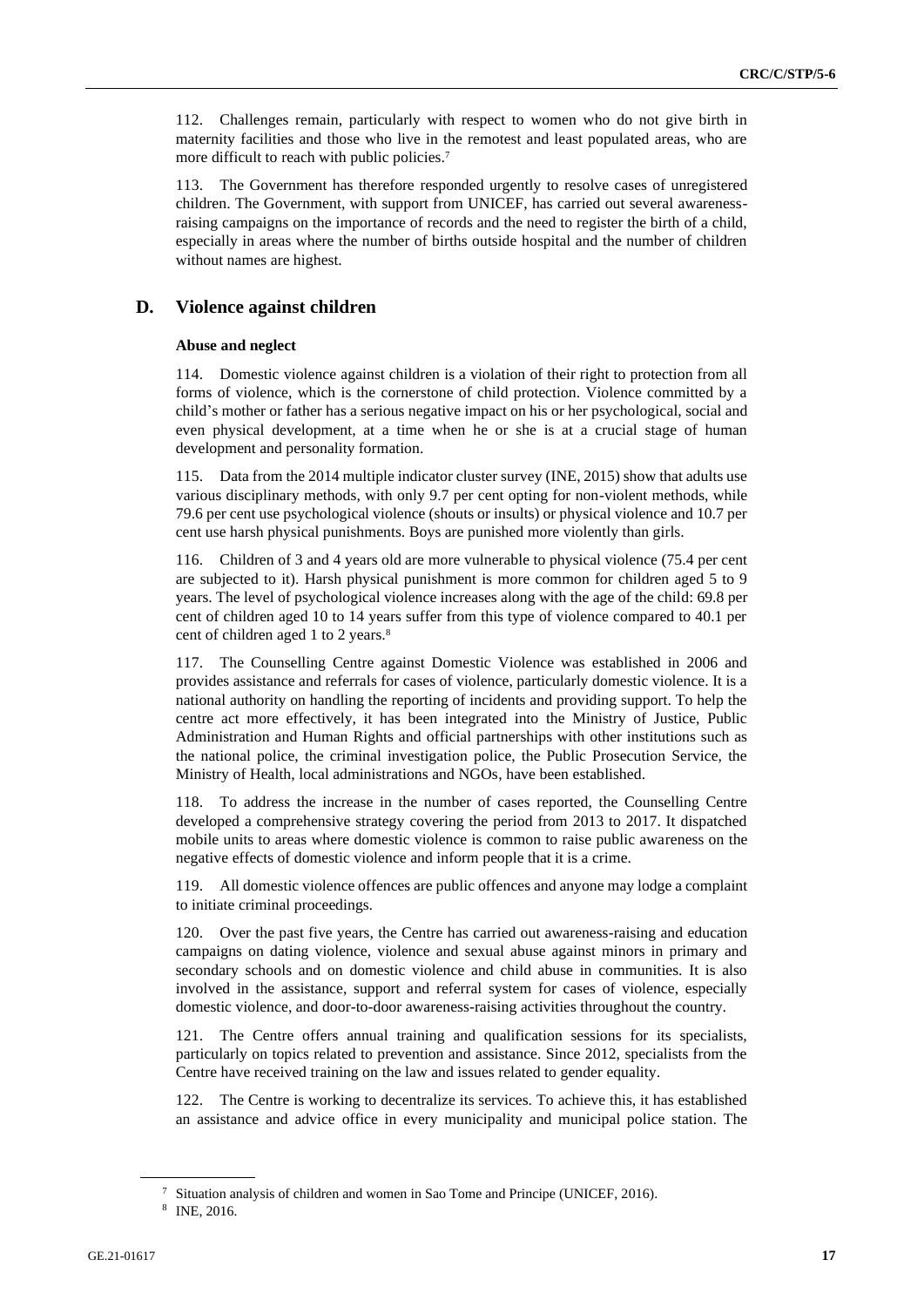criminal investigation police has a unit responsible for handling cases of violence against women and children, abuse, neglect and rape.

123. With respect to domestic violence against women, the data show that assaults against women are most commonly perpetrated by a spouse or partner (56.1 per cent), followed by an ex-spouse or ex-partner (17.8 per cent), stepmother (17.3 per cent) and father or stepfather (10.7 per cent) (INE, 2009).<sup>9</sup>

124. The first-ever system for registering crimes, including domestic violence, is currently being put in place and will make it possible to obtain data on violence against women and children starting from 2018.

#### **Exploitation and sexual abuse**

125. The sexual abuse of children is an ongoing issue in the society of Sao Tome and Principe. Figure 2 below provides information on the situation with respect to the sexual abuse of children, only including the cases recorded by the national police:

**Figure 2 – Trends in offences against sexual liberty and self-determination, 2007–2017 (percentage)**



*Source*: National Police Command (2018).

126. According to a study carried out in 2010 by the Ministry of Labour, Solidarity and the Family, with support from UNICEF, in 18.5 per cent of households, the adults know of at least one case of sexual abuse. The perpetrators are mostly indicated to be neighbours or persons from outside the household, in more than 62 per cent of the cases analysed, with a psychological profile of someone who appears to be "normal, a good person, calm and respected" in 35.1 per cent of cases.

- 127. This study also showed that:
	- Girls account for 97.2 per cent of victims of sexual violence.
	- One in five (19 per cent) assaulted children risks being assaulted again.
	- Half (47.1 per cent) of sexual violence cases are not reported.
	- Practices of early cohabitation for girls under the age of 18 years may lead to sexual abuse.
	- A 10-year age gap is present between 23 per cent of sexual partners.
	- The police and judicial authorities provide support in 77.1 per cent of reported cases.
	- The proportion of assaulted children currently living with the perpetrators who assaulted them is 4.2 per cent.

<sup>9</sup> Situation analysis of children and women in Sao Tome and Principe. UNICEF, 2016.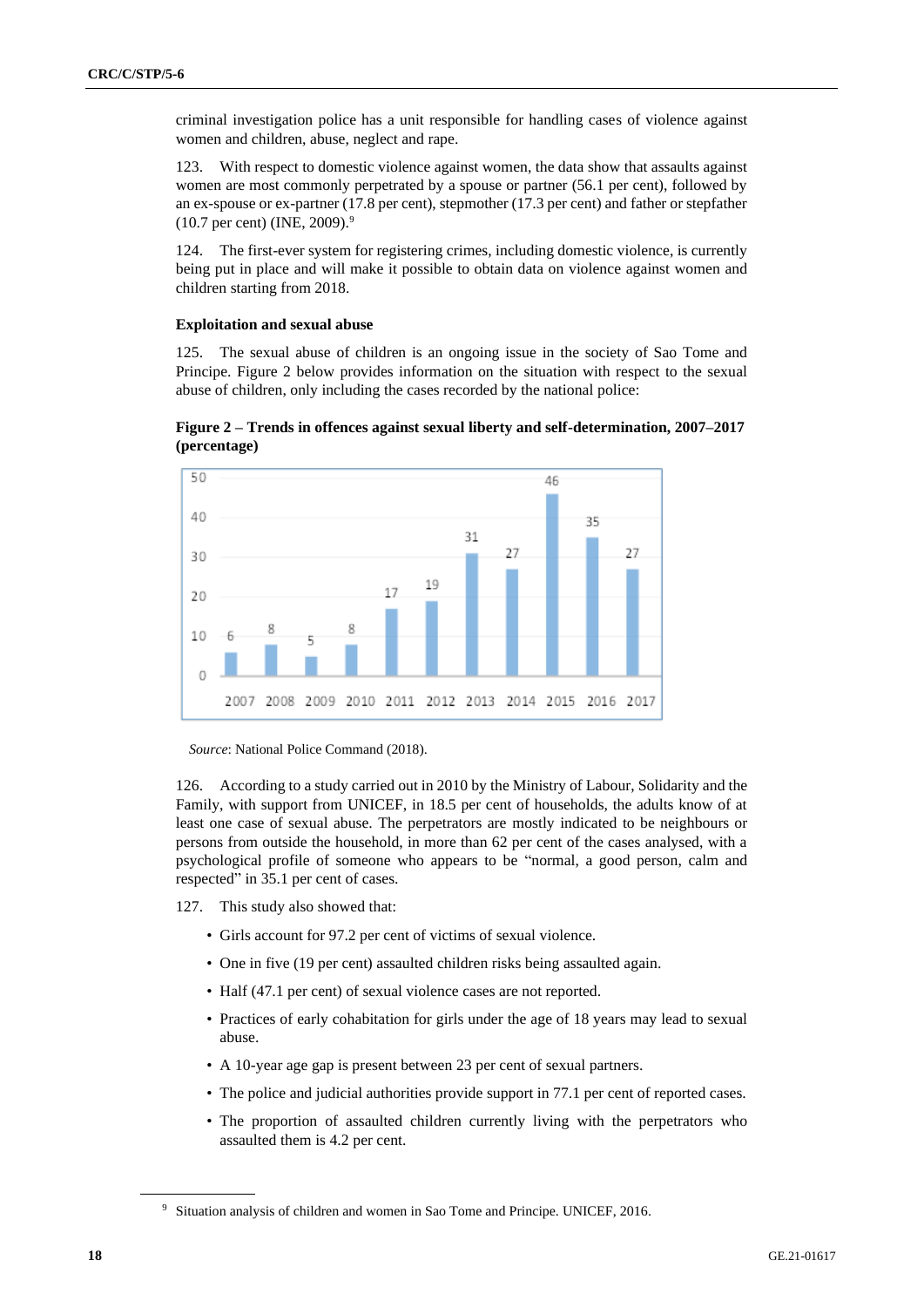• Adolescents between 13 and 18 years old are more vulnerable to abuse. This is the age when 60 per cent of assaults take place.

128. Moreover, a troubling picture was revealed regarding those cases originating in the family and school environment, as described below (UNICEF, 2016):

- The existence of this type of abuse is fully acknowledged, in the form of the "*catorzinhas*/*papoite*" phenomenon.<sup>10</sup>
- It is a growing problem in secondary schools (National Lyceum, Margarida Manuel and the John Paul II Diocesan Training Institute).
- It is perpetrated by adults from both outside the schools and internally in exchange for better grades (needed to obtain scholarships abroad). It could be related to the issue of early pregnancy among secondary school students.
- This type of abuse does not elicit the same feelings of social indignation as other types of abuse, such as rape.
- In Sao Tome and Principe, sexual abuse is viewed as being limited only to rape.
- As in other countries affected by this problem, respondents condemn the silence and even complicity shown by some mothers.
- There is even a tendency to reprimand victims because it is a type of abuse involving their "consent".

129. In 2015, the Government adopted the National Child Protection Policy with the primary objective of preventing and reducing all forms of violence against children through an intersectoral action framework for child protection. This framework resulted in a national child protection system. The system has three pillars:

(a) Prevention of violence against children with the aim of improving children's position in society by building the capacity of families to protect children and the capacity of children to protect themselves and by better preventing violence against children at school;

(b) Improvement of assistance for victims;

(c) Reinforcement of judicial protection for children with the aim of significantly reducing girls' vulnerability to sexual abuse.

130. Under this policy, the execution phase of intersectoral operational plans must include specific initiatives to manage, prevent and reduce the problem of transactional sexual abuse.

131. In addition, chapter V of the Criminal Code includes provisions on offences against sexual liberty and self-determination. Such offences fall into three categories:

- Sexual intercourse with children under the age of 14 years (Criminal Code, art. 175)
- Sexual intercourse with children aged between 14 and 18 years involving adults responsible for their education or assistance (Criminal Code, art. 176 (a) and (b))
- Sexual intercourse with children aged between 14 and 16 years (Criminal Code, art. 177)

132. Although criminal law provides some clarifications, the fact that the Criminal Code provides for age-based distinctions among children for this type of offence is a major shortcoming. In addition, offences against the sexual liberty of minors are semi-public, which allows the victim or his or her representatives to withdraw a complaint as long as the violence has not led to the suicide or otherwise caused the death of the victim, in accordance with article 183 of the Criminal Code. Sexual violence in the family is a public offence and so its prosecution does not depend on a complaint by the minor or his or her representative.

133. Articles 179 to 182 of the Criminal Code include a reference to "adults who have sexual intercourse, oral sex or anal sex with a minor under the age of 18 years", thereby

<sup>&</sup>lt;sup>10</sup> "Catorzinhas" (literally: 14-year-old girls) means girls who are victims of transactional sexual abuse. The term "*papoite*" refers to the adult men who commit such abuse.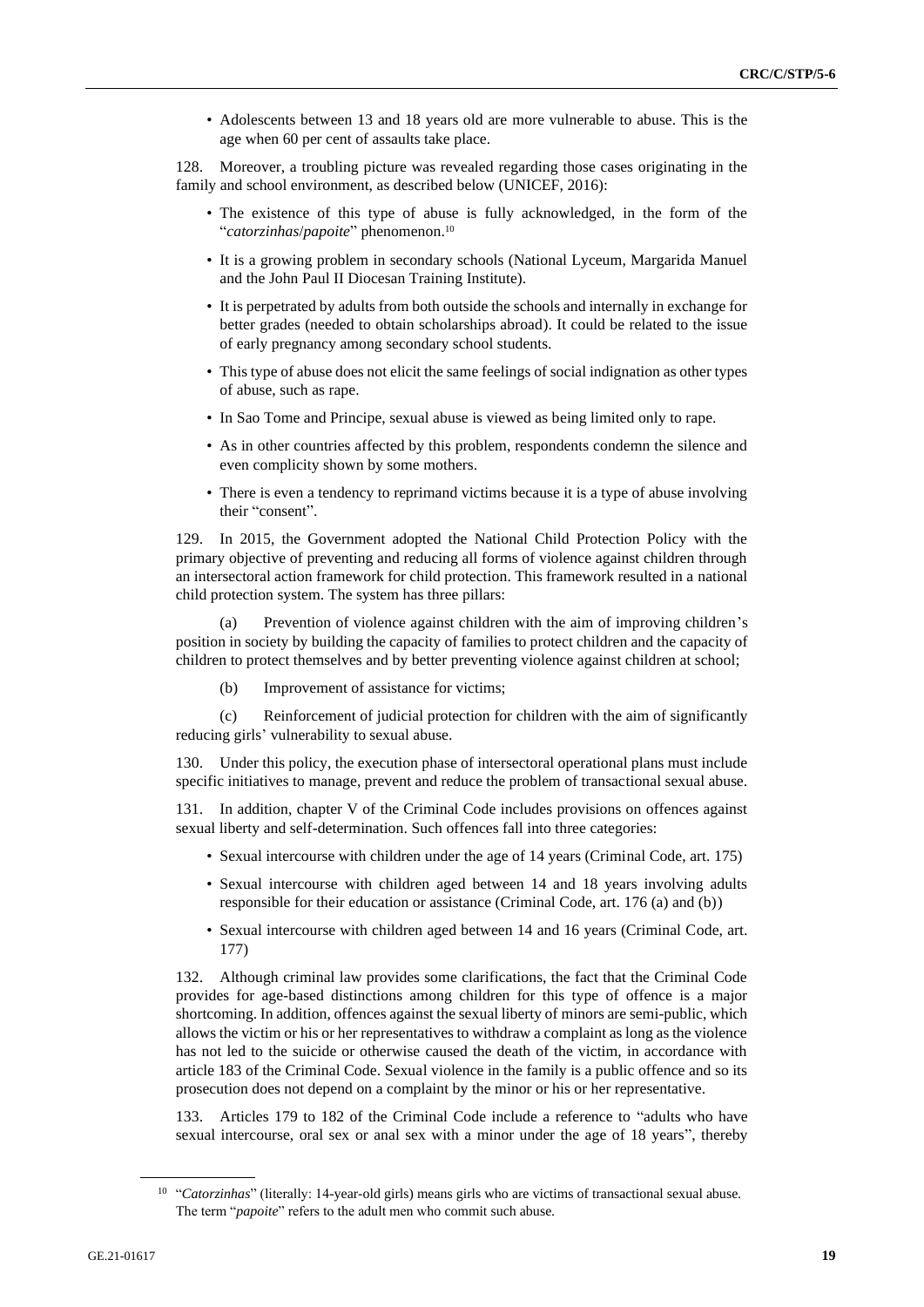demonstrating that minors under the age of 18 years are necessarily considered victims under the law.

134. The project to develop an integrated system for crime statistics, which will involve setting up an electronic complaints procedure, will result in more efficient proceedings. Justice officials and police officers will also be given continuous training on child-sensitive approaches.

135. However, to ensure compatibility with article 3 of the Convention, lawmakers should introduce "statements for future use" to avoid the need for different courts to repeatedly question minors about incidents of domestic violence, especially sexual violence, which causes them great discomfort.

136. The ratification of the Optional Protocol to the Convention on the Rights of the Child on the sale of children, child prostitution and child pornography has recently been considered and approved by the National Assembly.

#### **Harmful practices**

137. Despite the region and continent where Sao Tome and Principe is located, the country is not dominated by traditional practices harmful to the health and well-being of children and adolescents in comparison to neighbouring countries.

138. Since the establishment of the Association of Traditional Doctors, the trust placed in traditional medicine by patients has significantly increased.

139. Sao Tome and Principe is an archipelago rich in medicinal plants, whose healing power has been scientifically proven. Traditional doctors work in partnership with the Egas Moniz Higher Institute of Health Science of Portugal to gather and research plants with great healing properties. The empirical knowledge of the country's traditional doctors is therefore substantiated by mounting evidence and facts.

140. However, some traditional practices harmful to children's health and well-being are found in Sao Tome and Principe.

141. In all maternal and child health centres, information and awareness-raising campaigns have been organized to provide information on the harmful effects of such practices. Despite these campaigns, harmful practices persist, although reportedly to a slightly lesser extent than previously.

142. UNICEF and civil society organizations have worked with community leaders and organizations to promote awareness-raising (dramatization, direct contact with target groups, etc.) on the harmful effects of such practices.

143. Given the high public trust placed in traditional medicine, the Association of Traditional Doctors and the Ministry of Health have discussed establishing a partnership to make available both traditional and conventional medicine services in health centres, in order to prevent delays in access to hospital services for mothers and children.

## **E. Family environment and alternative care**

#### **Family environment**

144. The new Family Act provides protection for the family unit. For example, the term "parental authority" has been replaced with "parental responsibilities". The changes made in relation to the exercise of parental responsibilities include the elimination of the traditional conception of parental authority, with both parents accorded equal decision-making authority with respect to their child. In this way, the idea of equality has been established and any explicit references to parental authority that clearly identify a predominant gender have been abolished.

145. Under the new system, the rule is that parental responsibilities are exercised jointly or, if the parents are incapacitated, by other family members or persons close to the child.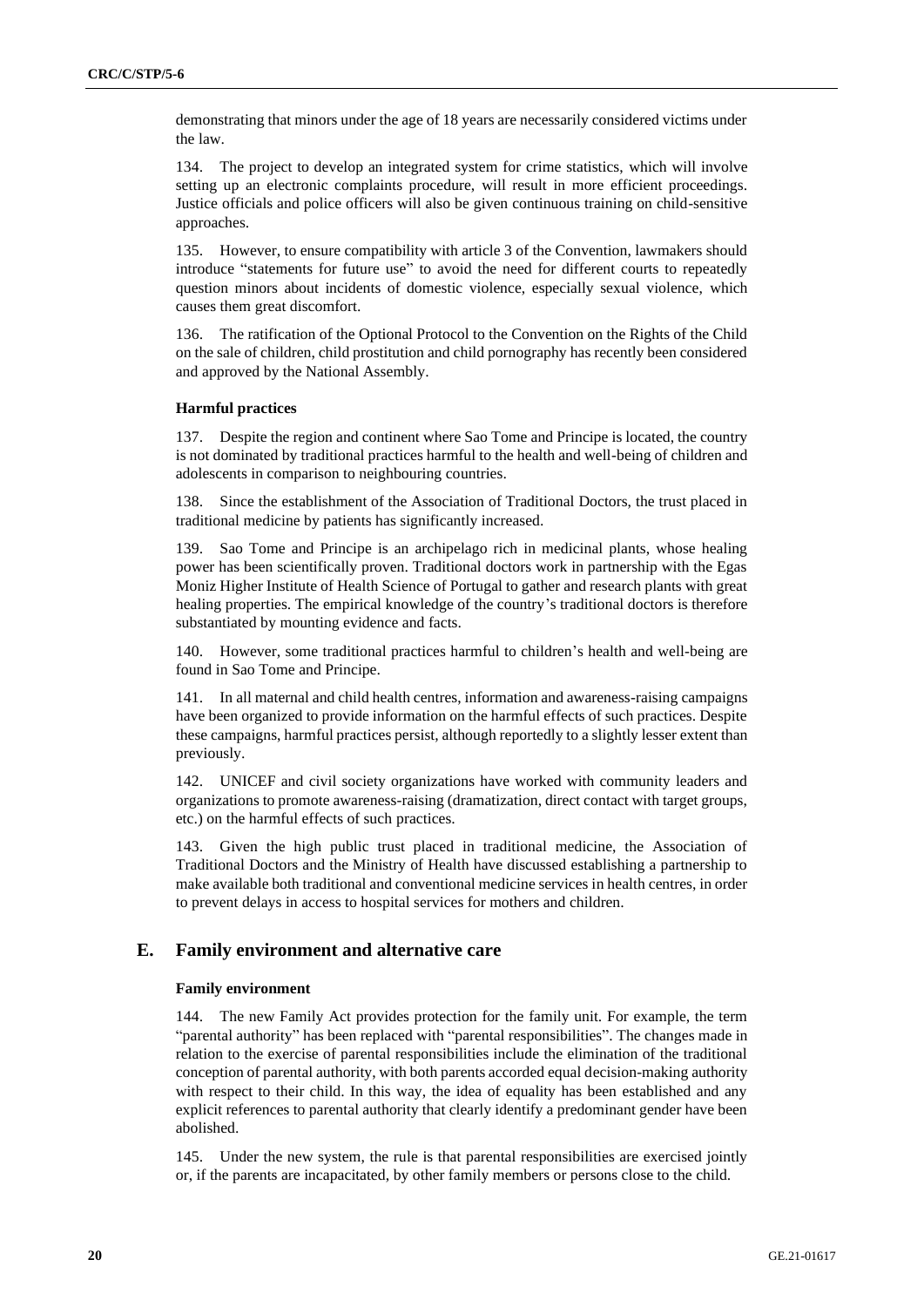146. Given the existence in society of single mothers, the Family Act contains some provisions to protect their rights.

147. In addition to the criminal provision, in the section on offences against the family, articles 260 to 262 criminalize the failure to provide material assistance to one's family, regardless of marital status, and neglect within the family.

148. Between 2016 and 2018, the number of proceedings for the formalization of parental authority before Água Grande Court of First Instance increased significantly, with an average of 437 proceedings in 2017. This shows that single mothers are aware of fathers' rights and obligations to pay child support. A small proportion of fathers are beginning to claim their visit rights.

149. Currently, parents who leave for neighbouring countries or further afield apply to the Public Prosecution Service or to the courts for orders regarding custody, access arrangements and child maintenance payments.

150. The court makes the most appropriate and timely decision possible, representing the best balance of interests and ensuring that the child can maintain his or her emotional connection with the relative in question. The fact that parents are charged with a sense of responsibility for their children's well-being means that they must be reasonable and balanced, and must respect the agreement reached or decision handed down in the interests of their children.

151. Under the National Child Protection Strategy, the Directorate of Social Protection and Solidarity, together with UNICEF, carried out a parent education programme with families from the Cantagalo, Caué and Lembá districts and the Principe Autonomous Region, to promote social protection, in particular for families in situations of poverty and extreme precarity, by facilitating the formation of human capital. The pilot programme was launched in 2016, during which approximately 37 families were trained; a further 142 families were trained in 2017 and 2018.

152. The social integration programme for disadvantaged mothers (vulnerable family assistance programme) put in place by the Directorate consists in the payment of a monthly allowance to help mothers and heads of family in situations of poverty and social vulnerability. This programme benefits 1,224 families. In April 2016, the amount of the allowance was increased and coverage was expanded. The amount of the allowance may be further increased with World Bank funding. However, delays in payments to disadvantaged mothers occur regularly.

153. On 22 June 2017, a march was organized around the theme of "awareness for change", to promote family harmony and to involve families, educators and society in the prevention and resolution of violence and alcohol consumption. Organizers of the march sought to publicize the right to be protected inside and outside the home, in the community and in society in general; to provide information on different forms of domestic violence and the penalties provided for by law; to explain to minors how to protect themselves from sexual abuse; to provide information on how to prevent the ill-treatment of children, older persons and persons with disabilities; and inform the public of the impact of violence on the family and the country.

154. On 12 June 2017, a meeting was held in Santana parish hall to raise awareness among the most vulnerable mothers about caring for their children and to draw their attention to parental responsibilities.

155. Awareness-raising marches involving primary schoolchildren were held throughout the country.

156. As regards international agreements for securing the recovery of maintenance when the parents are abroad, in accordance with article 27 (4) of the Convention, the country has signed bilateral judicial cooperation instruments with Portugal, such as:

(a) Judicial agreement between Portugal and Sao Tome and Principe (Lisbon, 23 March 1976);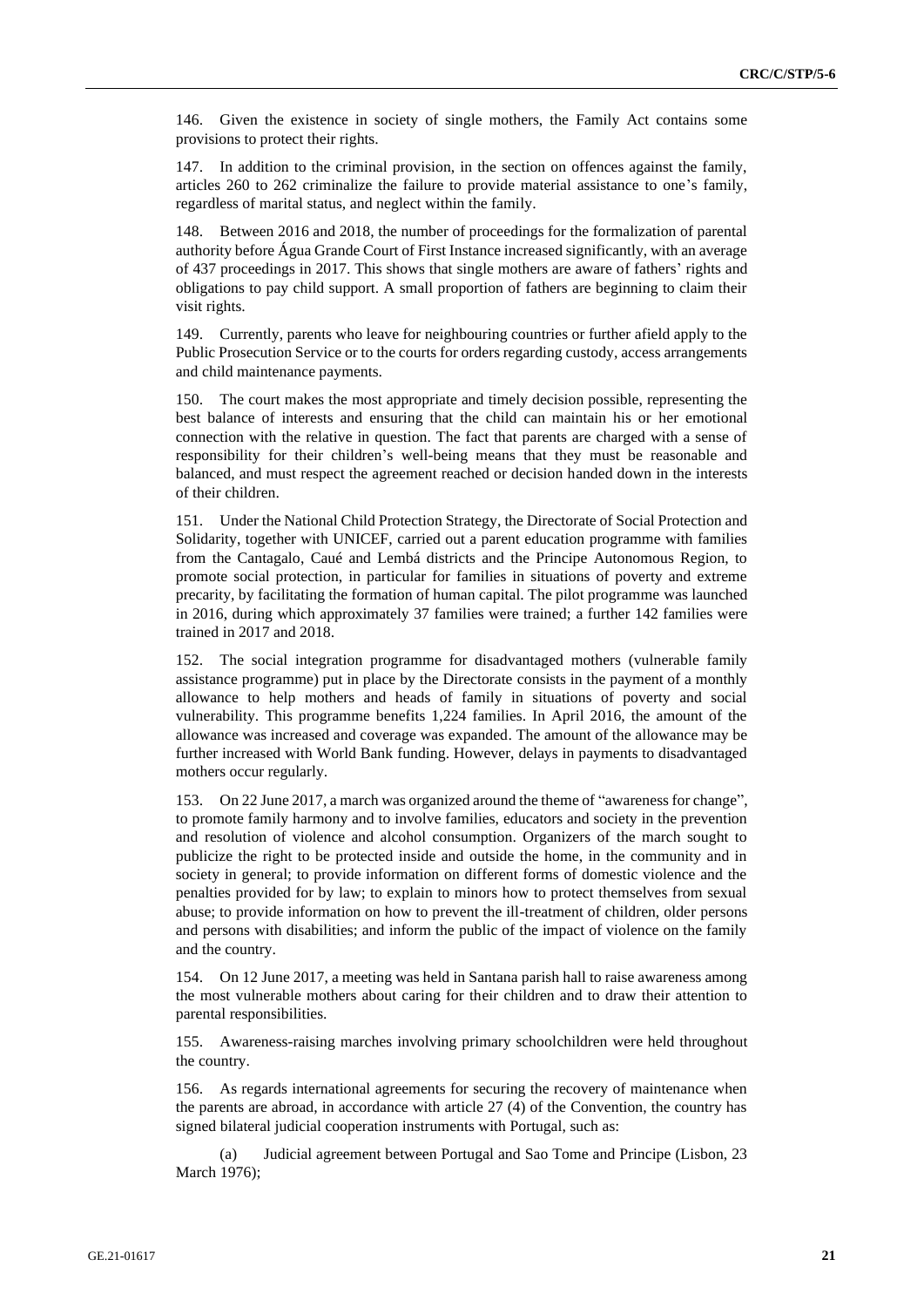(b) Agreement on the collection of maintenance between Portugal and Sao Tome and Principe (Lisbon, 7 May 1984);

(c) Protocol additional to the Judicial Agreement between Portugal and Sao Tome and Principe (Luanda, 8 July 1997);

(d) Protocol for police cooperation between the criminal investigation police of Sao Tome and Principe and the criminal investigation police of Portugal (Lisbon, 18 December 2006).

#### **Children deprived of a family environment**

157. The State recognizes the family as the main foundation of society as regards the upbringing of its members, promoting their education and well-being and working to protect their health and in all other aspects of their development. The State considers that parents are the first line of defence for children. Article 26 (5) of the Constitution states that "parents have the right and the duty to rear and support their children". Article 51 (2) affirms that "the State cooperates with parents in the upbringing of their children".

158. Regarding the State's cooperation with and support of families, article 159 of Act No.  $7/2014$  on Social Security provides for family support grants<sup>11</sup> for persons in need owing to increased social risk, family breakdown or, after verification, any other catastrophic event. Child abandonment therefore cannot be the primary justification for placing a child in an institution. The Directorate of Social Protection and Solidarity and UNICEF have produced a handbook of directives and guidelines for alternative care for children.

159. The recent Code of Organization of Guardianship for Minors has a section on foster families and care facilities.

160. Under the new paradigm, the family has been designated the basic unit for social action and children are no longer viewed in isolation from their family environment. The introduction of institutional care programmes requires changes to be made to the funding mechanism for care institutions; such changes include eliminating sources that encourage the unnecessary retention of children in institutions and setting aside resources for reintegration in families of origin, focusing on the prevention of abandonment and the strengthening of family skills, while recognizing the autonomy of families and their capacity to look after and bring up their children.

161. Institutional care services, working in close coordination with the social services network, should be guided by the following objectives:

- Prevent relationship breakdown, by working with families in situations of social vulnerability or with fragile relationships
- Strengthen relationships, support and guidance for the families of children placed in institutions to end the practice of rape and rebuild families
- Support families with children in the family reintegration process during the adaptation period
- Ensure continuous coordination between the institutional care services, the Public Prosecution Service and the courts for appropriate follow-up of each case and avoiding unnecessary extensions of children's stay in institutions
- Carry out qualified interventions for the gradual introduction and prior preparation of children and their adoptive parents and follow-up during the adaptation period

162. There are civil society organizations, including national and international NGOs, that deal with at-risk children.

163. The civil society organizations in this area include:

<sup>&</sup>lt;sup>11</sup> The Ministry of Employment and Social Affairs runs a programme for disadvantaged mothers aimed at providing support to children whose parents are in financial difficulty. However, the programme allowance is not provided on a monthly basis and is very meagre in any case – not enough to feed a family of five persons for two days, or equivalent to one dollar per person.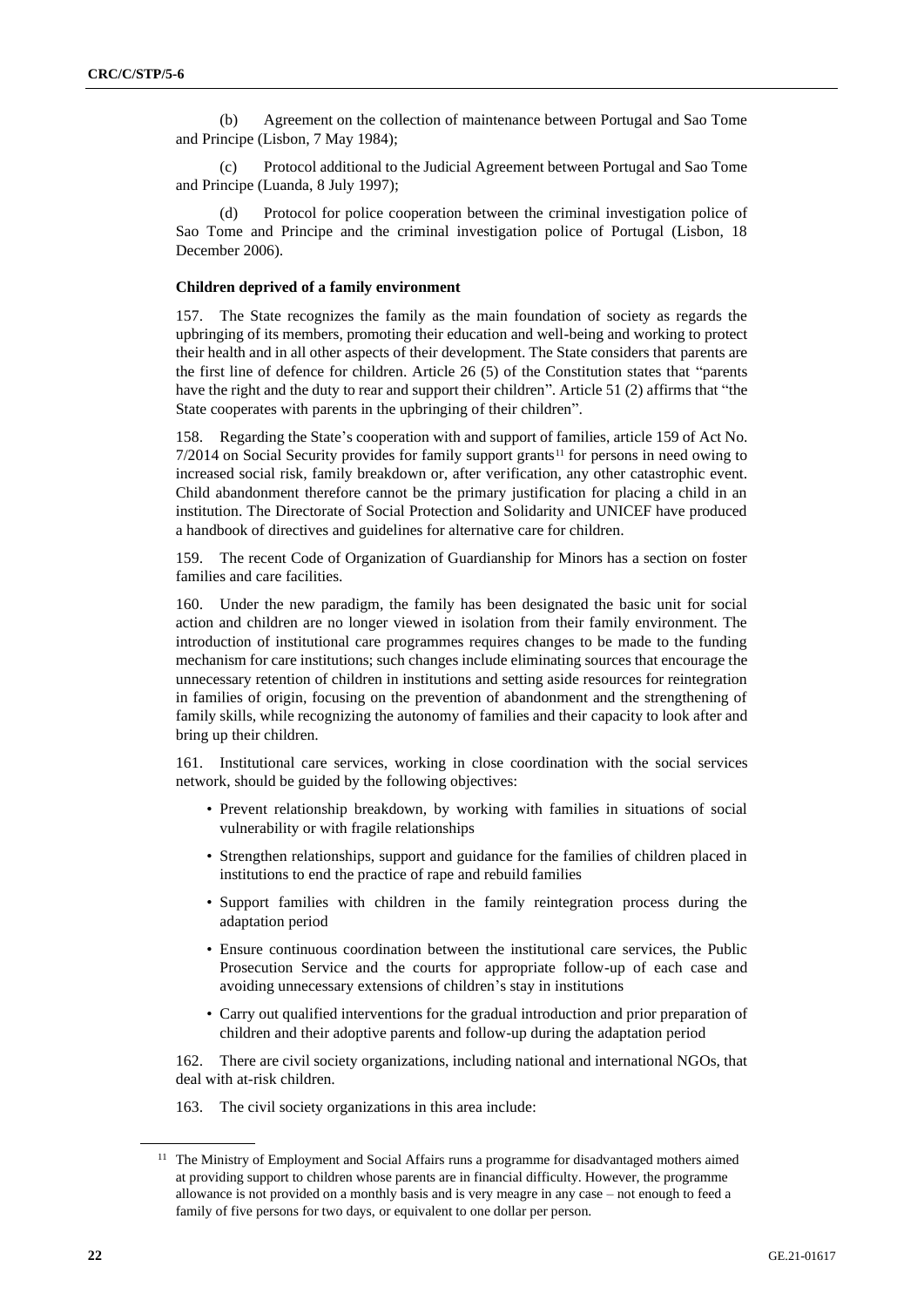(a) Casa dos Pequeninos (the house of little children) was established in mid-2017 and began functioning as a residential care centre on 21 December 2017. It has the capacity to house 40 children under the age of 8 years, of both genders. It replaced Caritas;

(b) Caritas was in operation until the end of 2017 as a residential care centre for boys under the age of 6 and girls under the age of 18 and helped children with housing, hygiene, food, education and health;

(c) Associação para Reinserção das Crianças Abandonadas e em Situação de Risco has a care centre consisting of two buildings and can accommodate 30 children. It also has a multipurpose centre and a socioeducational centre to help the families of the child beneficiaries. It offers activities with more than 210 other children and teenagers of both genders, aged between 4 and 17 years, and provides school support, food, vocational training and play, leisure and sporting activities;

(d) Fundação da Criança e Juventude (children and youth foundation) conducts activities related to the defence and protection of excluded and marginalized children, focused on education, social action, environment, culture, citizenship and health;

(e) Associação do Instituto Socio-Educativo da Criança (children's socioeducational institute association) helps children to improve poor school results and encourages the integration or reintegration of children who are not in the school system;

(f) Fundação Novo Futuro (new future foundation) has a residential and daytime care centre. It primarily supports children and young persons deprived of a stable family environment, offering them care that supports their health and well-being, affection and education, with a view to ensuring their autonomy and full inclusion in society. The foundation has expanded its work on the island of Principe to facilitate wider access to education.<sup>12</sup>

#### **Adoption**

164. Act No. 2/1977 of 28 December and Decree No. 417/1971 of 29 September remain applicable to the adoption process pending the entry into force of new laws on adoption.

165. The recent laws on the family and the organization of guardianship for minors include chapters on adoption, providing for full adoption only and not restricted adoption, which does not guarantee the best interests of the child. A comprehensive adoption procedure is laid down. Both laws make clear which children may be adopted and that poverty is not a reason for children to be placed on the adoption list.

166. An international adoption mechanism is not yet fully in force in Sao Tome and Principe, owing to the lack of a specific law and international agreements on the subject and of the necessary follow-up framework. Notwithstanding the above remarks, the Government is in the process of ratifying the Hague Convention on Protection of Children and Cooperation in respect of Intercountry Adoption (No. 33, 1993) and is putting in place legislation and procedures for its full implementation.

167. Children from Sao Tome and Principe who are resident in Portuguese territory, whether through the regulation of parental authority, guardianship or adoption, are monitored and supported by the Social Security Institute of Portugal, at the request of the court of Sao Tome and Principe.

168. In accordance with the Convention and national law, the placement of a child in a foster family, through the transfer of parental authority to a third party, guardianship or adoption, is a protective measure intended to uphold children's fundamental right to family life.

169. Court-ordered adoption is focused on the interests of the child and not based on the idea that the children of poor parents should be adopted. For an adoption to be approved, it must be shown to be in the interests of the child's development and education, and there must be real advantages based on legitimate grounds and reason to believe that a connection

<sup>12</sup> *Vozes de Nós – Bissau, Sao Tome, Huambo*, Associação para a Cooperação Entre os Povos.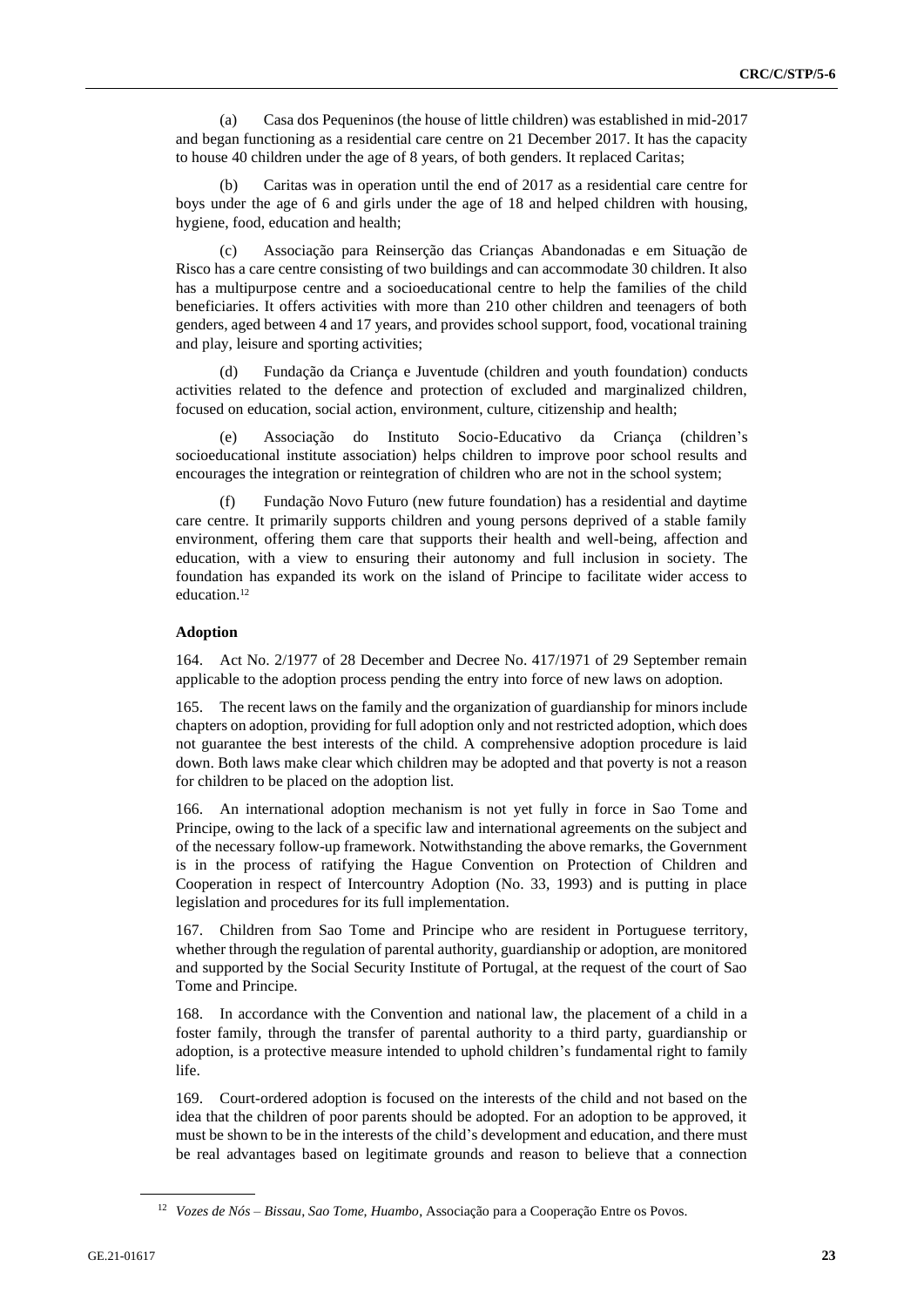equivalent to the parent-child relationship will be formed between the adoptive parents and the adopted child.

170. Adoption constitutes an alternative life plan for a minor who is at risk or whose situation or condition is inadequate, inconsistent or unbalanced with respect to his or her future and expectations; it is intended to contribute towards the goal of the harmonious and comprehensive development of the child, irrespective of blood relations.

171. In the legal year 2017, 15 adoption procedures were completed, some of them having been initiated in 2014, 2015 and 2016.

## **F. Disability, basic health and welfare**

#### **Children with disabilities**

172. The social exclusion of persons with disabilities or special needs continues to be a problem in Sao Tome and Principe, despite the inclusion of disability issues in the Government's agenda since the 1990s and the adoption of United Nations standards on equal opportunities for persons with disabilities.

173. The Ministry of Education developed and adopted the Education and Training Strategy 2007–2017, which provides for inclusive education programmes.

174. Since 2014 (and as of the 2017/18 school year), a class for children with physical disabilities has been available on a pilot basis to systematically facilitate their inclusion in general education schools so that they do not have to deal with routine discrimination. There are also two classrooms for children with disabilities: one in the Água Grande district and one in the Mé-Zóchi district. A further two special education classrooms, which will be equipped for children with visual and hearing impairments, were under construction as of 2018, with the support of UNICEF.

175. According to data from the fourth general population and housing survey,<sup>13</sup> in 2012, there were 6,274 persons with disabilities, accounting for 3.5 per cent of the total population.<sup>14</sup>

176. By age group, 14.1 per cent of persons with disabilities were children under 10 years of age and about 17 per cent were 10 to 19 years of age. Above the age of 20, the percentage of persons with disabilities belonging to each age group diminishes gradually, with the 50– 59 group accounting for almost 10 per cent of the total. Persons aged 60 years and above accounted for 26.6 per cent of persons with disabilities.

177. Some gender differences were observed within each age bracket, particularly among those aged 19 and under:

- Persons with disabilities in the 10–19 age group accounted for a high share of the total: 19.1 per cent of males with disabilities and 15 per cent of females with disabilities.
- Boys under 10 years of age accounted for 16.8 per cent of males with disabilities, and girls of the same age accounted for 11.8 per cent of females with disabilities.<sup>15</sup>

178. Analysis by age group shows that, up to the age of 39 years, the proportion of persons with disabilities is less than 3 per cent – below the national average. However, the proportion of persons with disabilities is higher in older cohorts. Thus, the disability rate rises from 2.5 per cent of persons of both sexes aged 20–29 years to 6.6 per cent of persons aged 50–59 years, about 11 per cent of persons aged 60–69 years, and 25.1 per cent of persons aged 70 and older.<sup>16</sup>

<sup>&</sup>lt;sup>13</sup> Census data are valid for 10 years.

<sup>14</sup> INE, *IV Recenseamento Geral da População e Habitação – 2012. População Portadora de Deficiência*.

<sup>15</sup> Ibid., p. 48.

<sup>16</sup> Ibid., p. 40.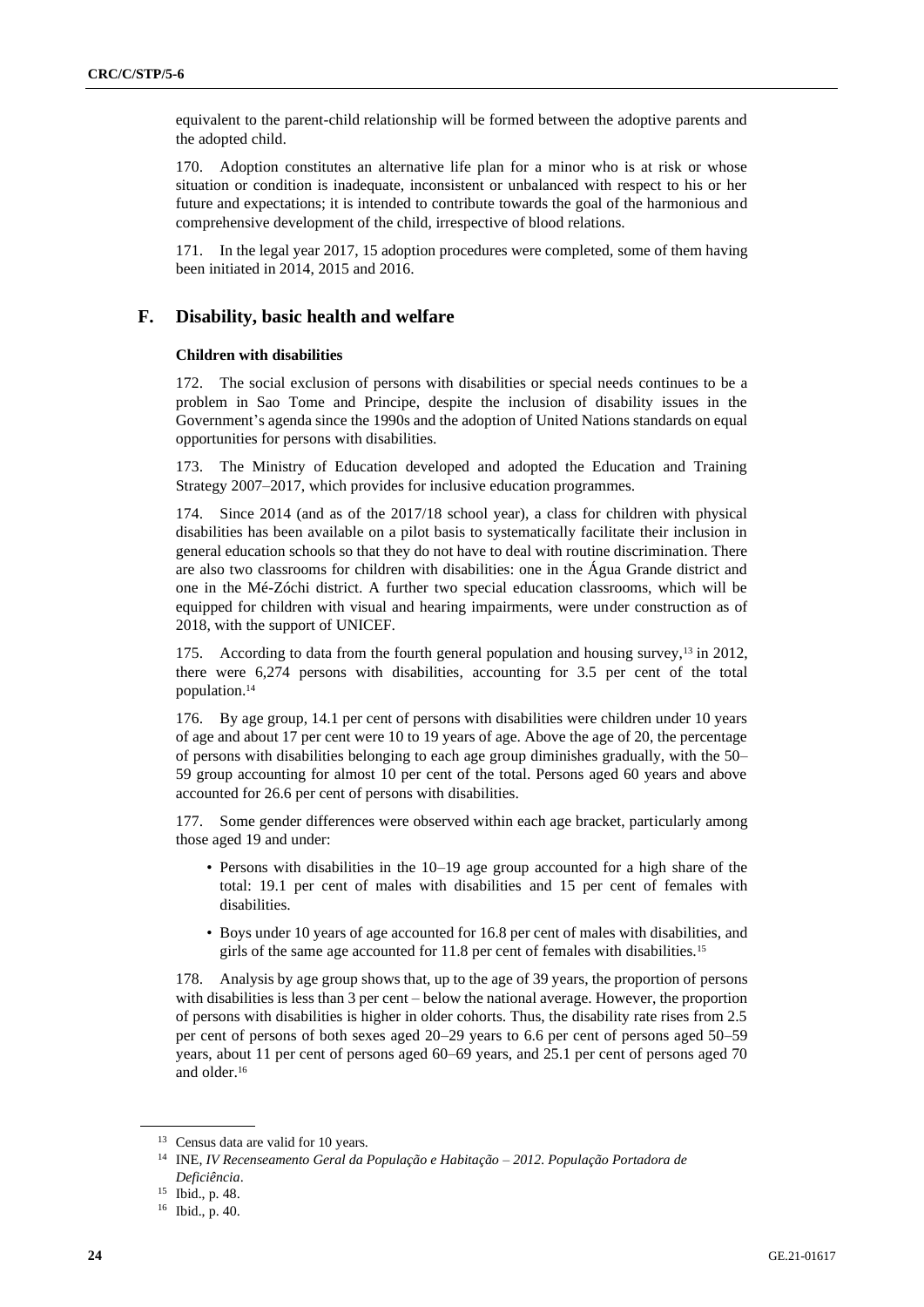179. This trend is clearly illustrated, and differentiated by gender, in figure 3. Women are more affected by disability than men, especially from the age of 40. Women with disabilities account for 5.4 per cent of the female population in the 40–49 category, a figure that rises to 27.3 per cent in the 70-plus age group.



**Figure 3 – Incidence of disability, by age group (percentage)**

*Source*: INE, 2013.

180. The data also show that 31.3 per cent of persons with disabilities aged 3 years and older have never attended school. <sup>17</sup> Women and girls with disabilities are the most disadvantaged, as about 38 per cent of them have never attended school, compared with 23.4 per cent of men and boys with disabilities. About 20 per cent of persons with disabilities aged 3 years and older are in school, while 48.9 per cent have attended school in the past.

181. The percentage of persons with disabilities who are currently attending school or who have done so in the past is significantly higher among men and boys.

182. Less than 1 per cent of persons with disabilities aged 10–19 years live alone.<sup>18</sup> Although statistically insignificant, the figure is nonetheless troubling, since it concerns children who are in a particularly difficult situation and who still need the protection of parents, guardians or other persons, as well as health care and education. The proportion of persons with disabilities living alone tends to increase with age, reaching 25 per cent in the 70–79 age group and 24.3 per cent of those aged 80 and older.





*Source*: INE, 2013.

<sup>17</sup> Ibid., p. 51.

<sup>18</sup> Ibid., p. 83.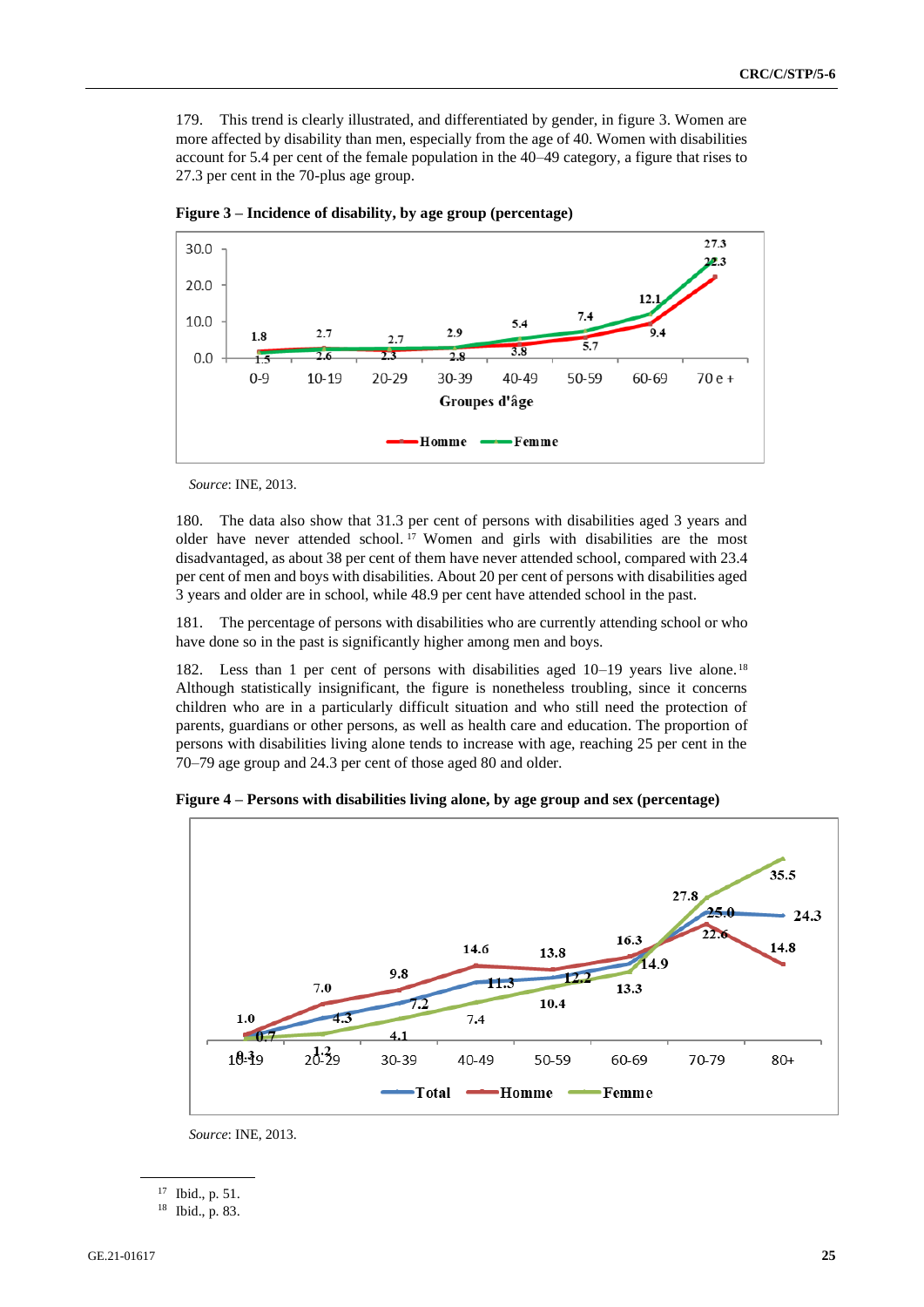- 183. In this regard, the age groups present certain gender differences:
	- In the 10–19 age group, a slightly higher proportion of boys with disabilities are living alone (1.01 per cent, compared with 0.3 per cent of girls with disabilities).

184. A slight decrease may be noted in the percentage of children with disabilities in the 10–19 age group, which may be the result of several child vaccination campaigns.

185. The population aged 0–17 years includes 1,779 persons with at least one disability, or about 2 per cent of this age group: 948 are boys (53 per cent) and 831 are girls (47 per cent). About 83 per cent are under 15 years old, 33 per cent are between 10 and 14 years old, 26 per cent are between 5 and 9 years old and almost 8 per cent are less than 1 year old. The incidence of children with disabilities is highest in the district of Lobata, where they account for 4 per cent of the total.<sup>19</sup>

186. In this scenario, there is an urgent need for a change in approach and tangible actions to address disability issues, notwithstanding the activities that the Government, in partnership with NGOs, has carried out on behalf of persons with disabilities. This change must be effected at the political, institutional and sociocultural levels and should be accompanied by a greater mobilization of financial and material resources to implement actions and policies aimed at effectively integrating these persons into society.

187. Sao Tome and Principe has adopted legislative and policy measures in accordance with the principle of equal opportunities for persons with disabilities and in recognition of their rights (see table 6).

| Act No. $7/2012$ , the Basic<br>Act for Persons with<br><b>Disabilities</b>                              | Strategy for inclusive.<br>education (2010)                                                                                                 | <b>Child Protection Policy</b><br>(2013)                                        |
|----------------------------------------------------------------------------------------------------------|---------------------------------------------------------------------------------------------------------------------------------------------|---------------------------------------------------------------------------------|
| Convention on the Rights of<br>Persons with Disabilities<br>(ratified in 2014)                           | Studies, identification and<br>introduction of the Sao<br>Tome and Principe Sign<br>Language alphabet (2014)                                | Training plan for special<br>educational needs teachers<br>$(2016 - 2017);$     |
| Improvements in access to<br>four schools $(2016-2017)$                                                  | Training of trainers in sign<br>language for specialists from<br>the Ministry of Education,<br>Culture, Science and<br>Communication (2014) | Creation of a Sao Tome and<br>Principe Sign Language<br>dictionary (2014)       |
| Programme for the referral<br>of children with disabilities<br>or developmental risks<br>$(2013 - 2014)$ | Purchase of specialized<br>teaching equipment for<br>children with visual and<br>hearing impairments (2017)                                 | Situation analysis of children<br>and women in Sao Tome and<br>Principe (2016). |

**Table 4 – Legislative and policy measures relating to persons with disabilities**

#### **Children's health and health services**

188. The health situation of children has improved over the past five years, with high immunization rates and the eradication of diseases such as neonatal tetanus. Better communication in respect of the reproductive health services provided by municipal and regional health units has driven an improvement in several maternal and child health indicators.

189. Data from the 2014 multiple indicator cluster survey revealed that, between 2006 and 2014, the infant mortality rate decreased from 45 to 32 deaths per 1,000 live births, while the child mortality rate fell from 66 to 43 deaths per 1,000 live births.

<sup>&</sup>lt;sup>19</sup> Fourth general population and housing survey  $-2012$ , and 2014 multiple indicator cluster survey (INE, 2016).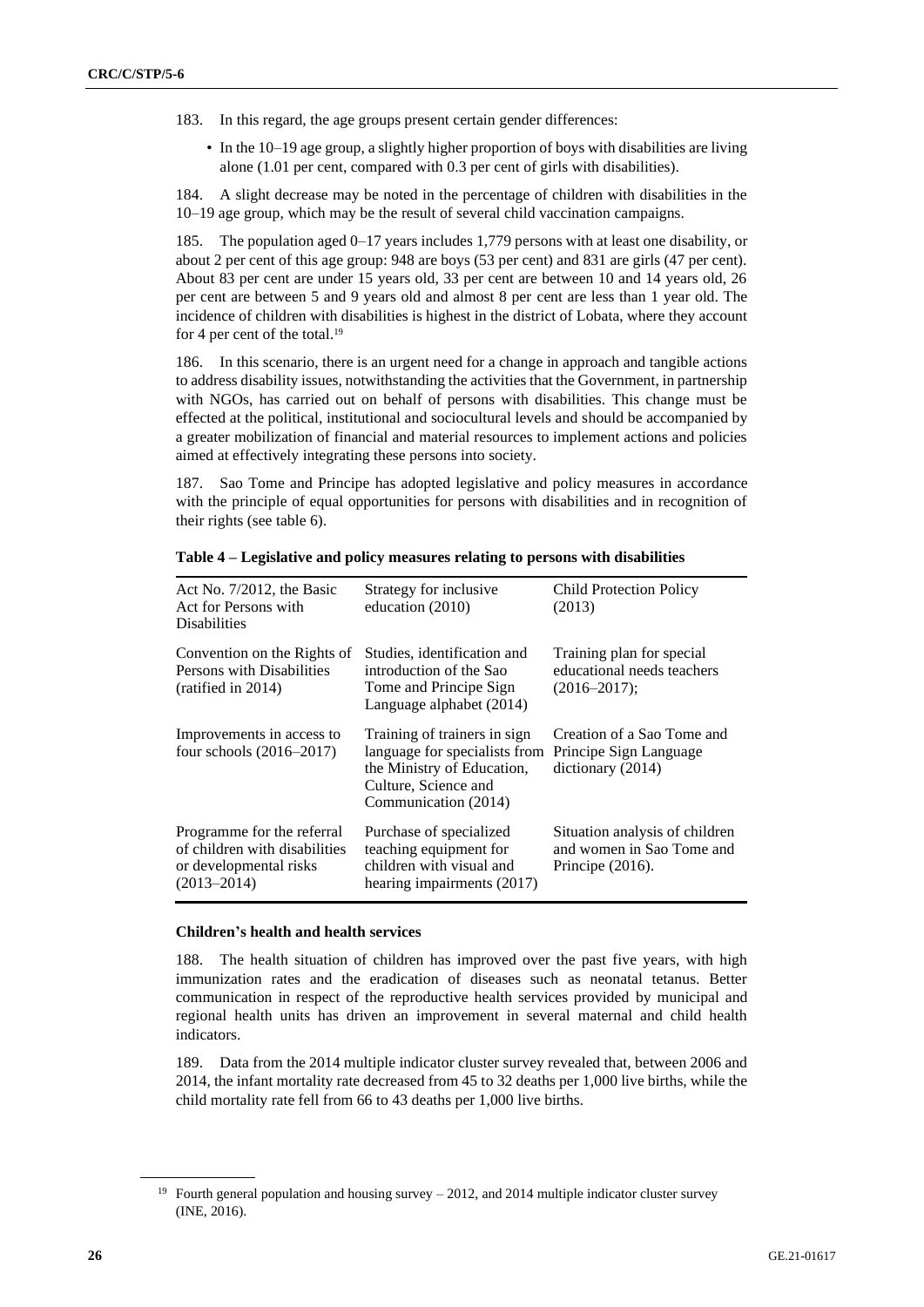190. Between 2009 and 2014, the maternal mortality ratio was more than halved, from 150 to 74 deaths per 100,000 live births.

191. The number of infants with low birthweight has also been halved.

192. The proportion of births attended by a skilled health professional is 92.5 per cent, while antenatal care coverage (at least one visit) is at 98 per cent.<sup>20</sup> Almost 89 per cent of existing health facilities provide maternal and child health and family planning services, although few provide emergency obstetric care.

193. Antenatal care coverage (at least four visits) is satisfactory at 83.6 per cent. However, 13.7 per cent of women and children still do not receive this basic care.

194. The 2014 multiple indicator cluster survey does not provide sufficient information to allow for an assessment of the quality of antenatal care.

195. The use of family planning methods remains low owing to sociocultural barriers. Nevertheless, family planning is available for young people and adults throughout the country under the National Reproductive Health Programme.

196. In 2018, the Ministry of Health reported that, on average, health centres received 20 visits per month – or approximately 240 visits per year – from pregnant women and girls aged 14 to 19 years. Early sexual activity and teenage pregnancy have reached alarming levels.<sup>21</sup> The problem has taken on devastating proportions in the Principe Autonomous Region, requiring effective measures to tackle it. Principe recorded 30 teenage pregnancies in the first quarter of 2017.

197. It should be emphasized that the entire population has access to contraceptive methods.

198. The available data on the infant<sup>22</sup> and child<sup>23</sup> mortality rates point to a steady decline since 1995, as shown in figure 5.





*Source:* Situation analysis of children and women in Sao Tome and Principe in 2015 (UNICEF, 2016).

199. Despite the fall in child mortality, some children under 5 are still dying because of a lack of access to health care adapted to their needs. The country's vaccination coverage for

<sup>20</sup> Multiple indicator cluster survey 2014, p. 13 (INE, 2015).

<sup>&</sup>lt;sup>21</sup> A survey on early pregnancy conducted in March 2010 gathered information on the extent of the problem and its causes, in respect of 412 girls aged between 12 and 17 years who were pregnant for the first time.

<sup>22</sup> Probability of dying between birth and 1 year of age.

<sup>23</sup> Probability of dying between birth and 5 years of age.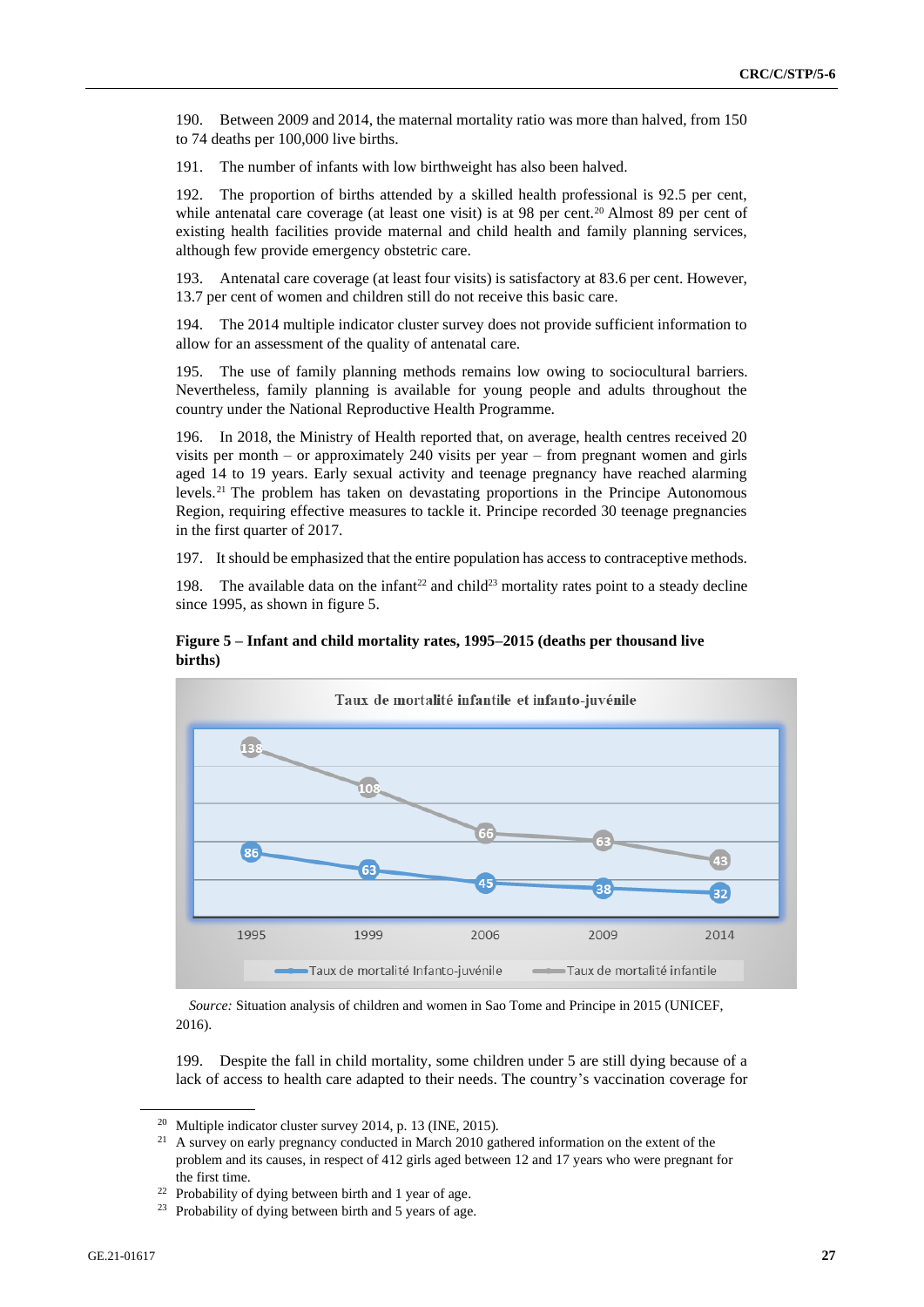all antigens recommended by the World Health Organization and UNICEF, with the exception of the tetanus vaccine, is over 90 per cent (Expanded Programme on Immunization, 2018). Coverage of the diphtheria, tetanus, pertussis, hepatitis B and Haemophilus influenzae type B pentavalent vaccine should be taken as the benchmark. A reduction in the incidence of malaria has also helped cut the number of child deaths.

200. In terms of nutrition, 38.3 per cent of new mothers start breastfeeding within one hour of giving birth; 73.8 per cent of women practise exclusive breastfeeding until the age of 6 months; and 85.1 per cent practise breastfeeding after 6 months (INE, 2016).

201. According to the same source, the rate of chronic malnutrition (low height for age) is 17.2 per cent, the rate of acute malnutrition (low weight for height) is 4 per cent and the rate of underweight is 8.8 per cent. These figures represent a significant improvement over a fiveyear period, if the data are compared with the findings of the 2009 Demographic and Health Survey. However, a sharp increase has been observed in cases of overweight children (2.4 per cent).

202. Children under 5 years of age and pregnant women are considered to have anaemia when the haemoglobin concentration in their blood is less than 10.9 g/dL. In Sao Tome and Principe, 67.5 per cent of children under 5 and 47 per cent of women of childbearing age (15–49 years) are anaemic. To reduce the prevalence of anaemia, a micronutrient powder supplementation programme has been established as part of the National School Feeding and Health Programme, with the support of UNICEF.

203. Currently, 8.4 per cent of newborns have low birthweight (under 2,500 grams) (INE, 2016).

204. According to the most recent data, 88.1 per cent of households consume iodized salt (INE, 2016).

205. The Government has worked with UNICEF to implement a vitamin supplementation strategy to combat vitamin A deficiency in children under 5 years of age and post-partum women.

206. Health services have been decentralized and the number of health units in the country has increased. A new health centre has opened at Madre Deus in the district of Água Grande, while two others are under construction at Boa Morte and Almas.

207. The country has not yet conducted any reliable surveys or studies to ascertain the causes of maternal deaths. However, the Government's key partners, UNICEF and the World Health Organization, could assist it in conducting these surveys.

#### **Adolescent health**

208. To continue activities against illicit substance use, the previous drug enforcement agency has become the Institute on Drugs and Drug Addiction.

209. According to the Institute, the psychoactive substance most commonly used by adolescents and young people of both sexes is alcohol (wine, beer, brandy, eau de vie, *cacharamba* (sugarcane spirit), palm wine and other beverages). The use of tobacco and illicit substances, especially *liamba* (cannabis), is increasing among girls. In addition, there are more and more places where alcoholic beverages are sold near schools. To counter this trend, the Institute has carried out the following activities:

- Implemented an awareness programme in schools
- Installed signs prohibiting the sale of alcoholic beverages to minors in all commercial establishments in the country
- Conducted a national awareness campaign to combat early pregnancy among upper primary and secondary education students
- Conducted a campaign to promote human rights in secondary schools in all districts of Sao Tome

210. With the support of UNICEF, the Institute is currently developing a national strategy to curb drug use, particularly among youth and adolescents.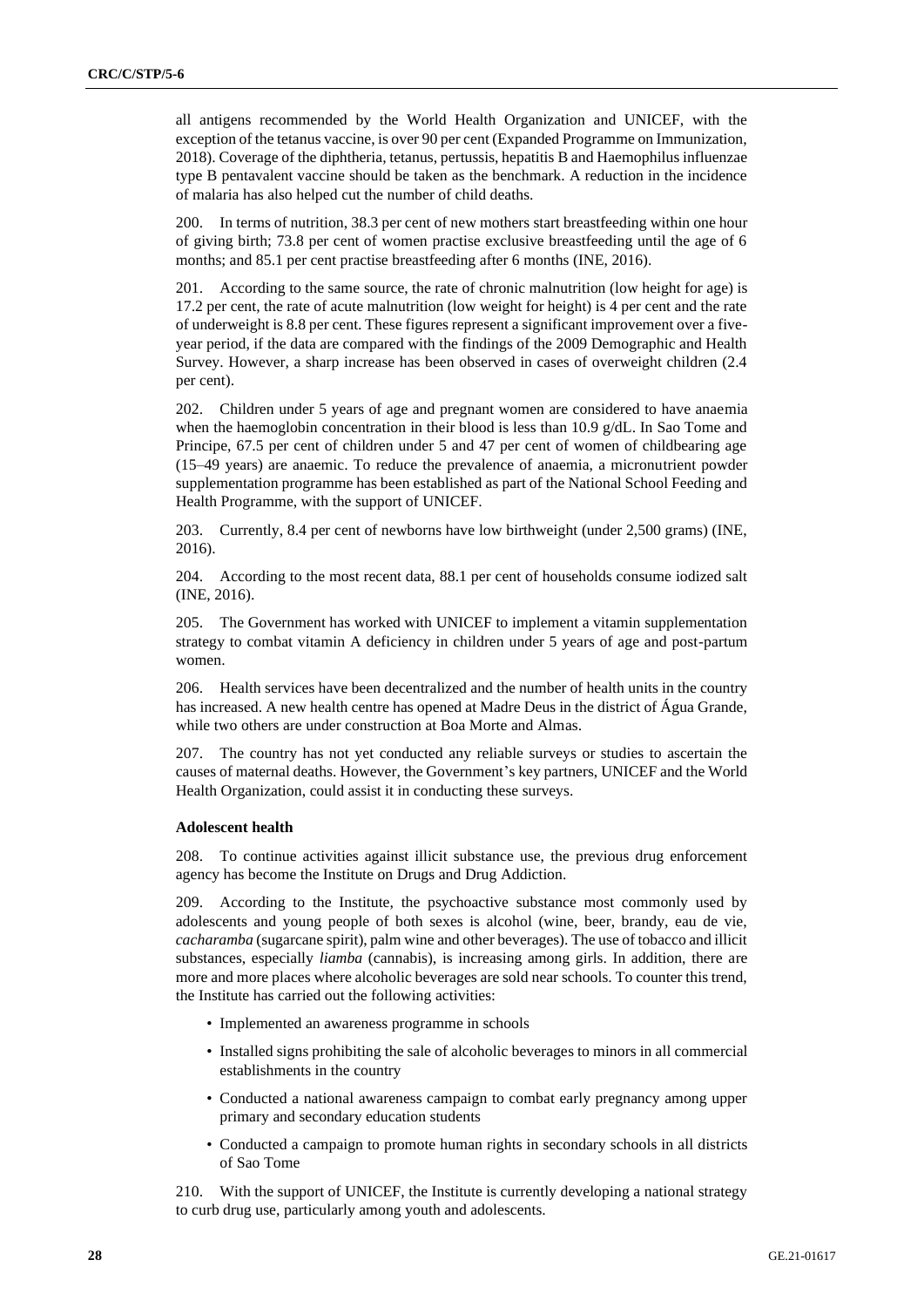211. Sao Tome and Principe is not immune to the problem of child marriage. Early unions and child marriages mainly concern girls born into the poorest families (39.6 per cent) and those whose mothers have either not been to school or have completed only primary education (44.2 per cent) (INE, 2016).

212. The expansion of secondary education and the development in 2013 of a social protection policy will certainly have a positive impact in reducing such practices, which are rooted in poverty and a lack of opportunity. The draft Family Code prohibits marriage with and between persons under 18 years of age.

213. According to the results of the 2014 multiple indicator cluster survey (INE, 2016), socioeconomic vulnerability has a significant bearing on the risk of girls becoming teenage mothers. The fourth general population and housing survey found that 502 girls between the ages of 12 and 17 fell pregnant in 2012. Most cases of early pregnancy are related to situations of "concubinage" or early unions with older partners (INE, 2016), while 85.7 per cent of teenage mothers aged between 12 and 17 have dropped out of school.

214. According to the results of the 2014 multiple indicator cluster survey (INE, 2016), the use of contraceptives was lower among adolescent girls (30 per cent) than among women aged 15–49 who were married or in a union (40.6 per cent).

215. The multiple indicator cluster survey found that 5 per cent of young women aged 15 to 19 had given birth before the age of 15 years; that 3.16 per cent had given birth to at least one child; and that 5 per cent were pregnant with their first child.

216. Although the survey did not detect any pattern in relation to geographical distribution, it did show that early pregnancies are concentrated in the poorest and least educated population segments. A recent UNICEF study on sexual and reproductive health behaviours, attitudes and practices among young people aged 14–24 years found that the most common causes of early motherhood and early fatherhood are a lack of dialogue and of role models within the family and the influence of highly sexualized television shows.

217. The HIV rate has increased. The proportion of young women who have had at least one HIV test is 30.4 per cent, compared with only 12.0 per cent of young men. In 2014, the highest HIV rate, of 1.5 per cent, was recorded among young women who had engaged in sexual activity before the age of 16.

218. School abandonment is another scourge affecting young adolescents, with a dropout rate of 27 per cent among girls (UNICEF, 2017).

219. To address the problem, in 2018 the Government developed the Life Skills training curriculum, which covers personal and interpersonal skills that are non-technical but which are crucial for the development of human beings and communities.

220. It has also developed a national youth policy strategy and an action plan for the prevention of early pregnancy, both of which will cover the period 2018–2022.

221. According to the 2014 multiple indicator cluster survey, 16 per cent of women aged 15 to 19 had given birth, 5 per cent were pregnant with their first child and almost 1 per cent had given birth before the age of 15.

222. The national authorities and the competent public institutions are aware of the problem. In cooperation with UNICEF and various civil society organizations, they have carried out several initiatives, including the preparation of a study and a plan of action and the issuance of recommendations with a view to reducing the number of early pregnancies.

223. Other activities include campaigns to raise awareness of and improve access to contraceptives. Although these efforts may have had a positive effect, the 2018 study found no evidence of the expected behavioural changes, particularly among certain population groups who remained partially indifferent to the campaigns.

224. Nevertheless, it was clear that most young women had sufficient information to avoid unwanted pregnancies.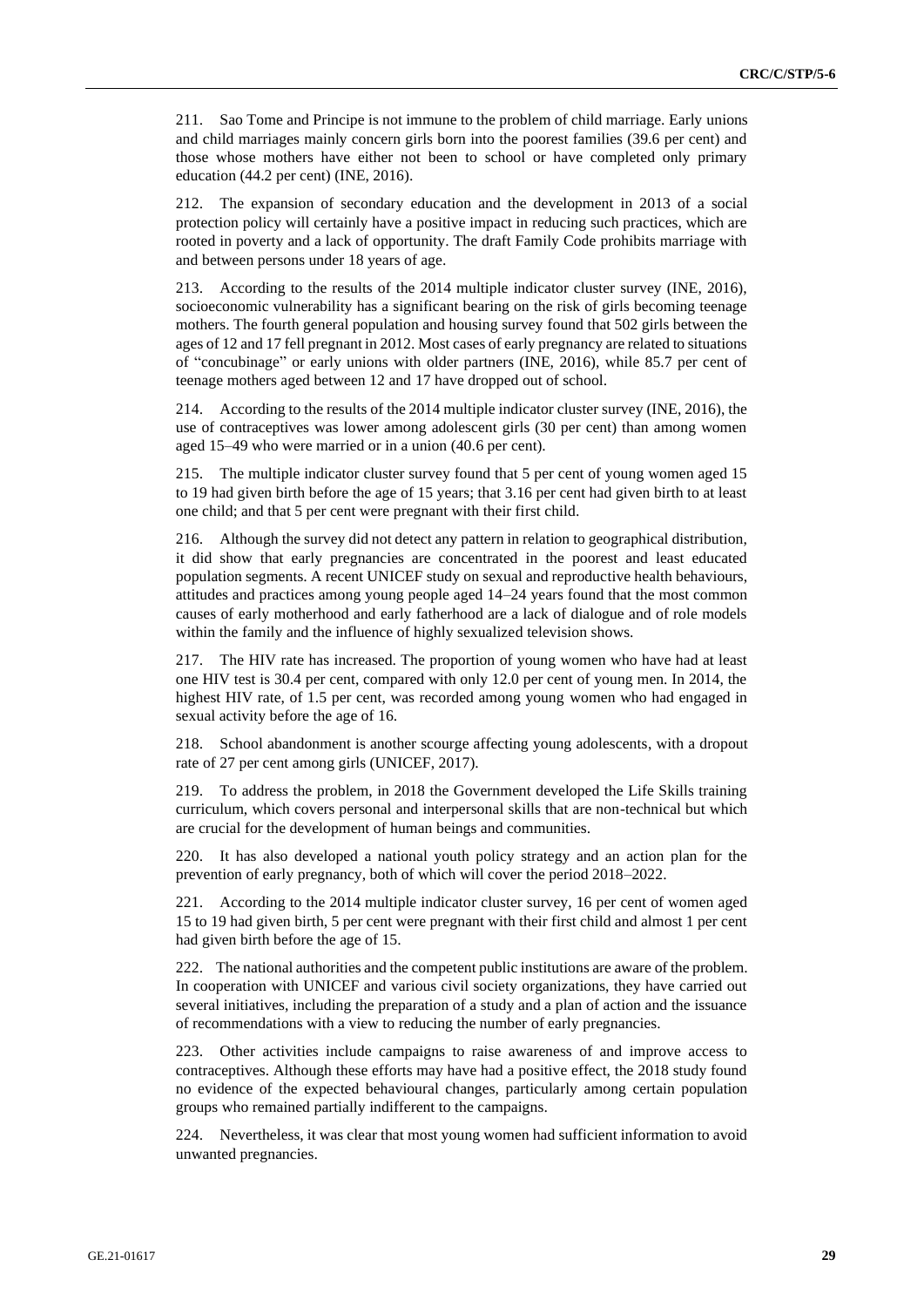### **HIV/AIDS**

225. During the period under review, the Ministry of Health, UNICEF and other national partners stepped up information and awareness campaigns in the area of maternal and child health, which helped reduce and eliminate mother-to-child transmission of HIV/AIDS.

226. The introduction of mass HIV screening for pregnant women after their first antenatal consultation and the delivery of antiretroviral drugs also contributed to this outcome. There have been no cases of vertical transmission since 2011.

227. According to the 2015 situation analysis of children and women in Sao Tome and Principe, which cites the National Programme for Combating AIDS, the infection rate among pregnant women had been falling steadily since 2005. In 2014, it reached zero, indicating that the country had achieved the goal set for 2015. On the other hand, the prevalence rate among persons aged 15–49 years increased from 1 per cent in 2001 to 1.5 per cent in 2010.<sup>24</sup>

228. The Government therefore continues to focus on policies aimed at strengthening the prevention of infection and eradicating the vertical transmission of HIV/AIDS.

229. Concerning the equitable survival of children, pregnant women, newborns and young children, especially those most vulnerable, benefit from neonatal and child health services, HIV treatment, nutrition and sanitation services and emergency care. All of these services are underpinned by equity-focused laws, policies and strategic plans.

### **Quality of life and sanitation**

230. Lack of access to safe drinking water and sanitation is a serious public health problem. According to the 2015 situation analysis of children and women in Sao Tome and Principe, carried out by UNICEF, lack of access to sanitation is one of the two main deprivations experienced by children. However, 93.9 per cent of the population has access to improved water sources.<sup>25</sup> More than half of households (52.9 per cent) are supplied by public taps, and 22.9 per cent of household members spend more than half an hour each day fetching water (INE, 2016).

231. The percentage of households using improved sanitation facilities that are not shared with other households is 40.9 (INE, 2016). About 60 per cent of the population practises open defecation, one of the highest rates in sub-Saharan Africa. To tackle this problem, the authorities enlisted the support of UNICEF in setting up a pilot project, in May and June 2018, under the Community Approaches to Total Sanitation initiative.

232. As regards personal hygiene, 40.3 per cent of households have a specific place to wash their hands with water and soap or other hygiene products.

233. Income level is a major factor and a cause of serious disparities in access to improved sanitation facilities. In the wealthiest quintile, 93.6 per cent of the population has access to improved facilities, compared with 11.7 per cent in the poorest quintile.<sup>26</sup>

234. The safe disposal of household waste is also fundamental for children's health. Only one family in five has access to an adequate waste disposal system (collection by public or private services). Most families (80.4 per cent) dispose of waste improperly; 63.4 per cent resort to open dumps.

235. To address this situation, the Government set several goals under the second National Poverty Reduction Strategy 2012–2016, including: (i) increase the population's access to collective water supply systems through private connections and taps; (ii) improve water quality, particularly that supplied by the Empresa de Água e Electricidade; (iii) develop infrastructure and apply measures for environmental sanitation, especially the management

<sup>&</sup>lt;sup>24</sup> Biomarker results of the 2014 multiple indicator cluster survey of Sao Tome and Principe (INE, 2015).

<sup>&</sup>lt;sup>25</sup> Improved water sources include piped water into dwellings or yard/plots, public taps or standpipes, boreholes or tube wells, protected dug wells, protected springs, rainwater collection and bottled water. It is worth noting that water from improved sources is not always safe to drink (Situation analysis of children and women in Sao Tome and Principe, 2015, UNICEF, 2016).

<sup>&</sup>lt;sup>26</sup> Situation analysis of children and women in Sao Tome and Principe, 2015 (UNICEF, 2016).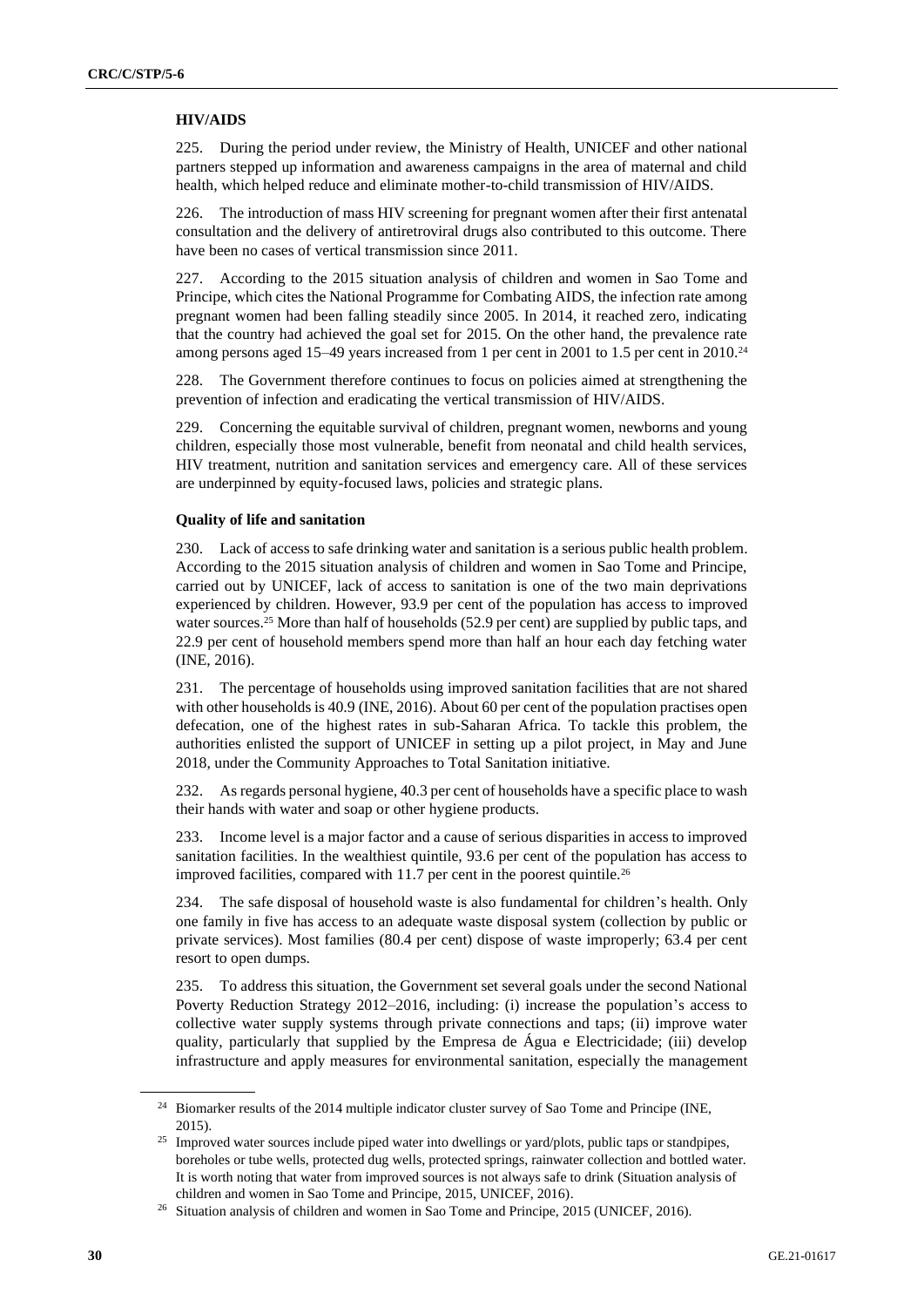of stagnant water, which contributes to the transmission of waterborne diseases such as malaria; (iv) expand existing urban drinking water supply systems; (v) build capacity for the protection of water sources and for water quality monitoring; (vi) draw up a policy for the maintenance of water supply systems involving the Empresa de Água e Electricidade, districts and communities; (vii) develop infrastructure for the disposal of solid waste and polluted water in the main urban settlements; and (viii) improve on-site sanitation facilities (latrines) and hygiene measures in rural areas.

236. In 2017, the Government launched an extensive rural water supply and sanitation programme with the support of the African Development Bank.

237. During the period under review, the Government and its development partners have implemented drinking water supply projects, in accordance with the National Poverty Reduction Strategy, the Sao Tome and Principe Transformation Agenda 2030 and the Government's programme, in the following localities:

- (a) Rio do Ouro (Government)
- (b) Neves (Arab Bank for Economic Development in Africa)
- (c) Ribeira Afonso and Alto Douro (Arab Bank for Economic Development in Africa)
- (d) Milagrosa (Government in progress)
- (e) Santana and Água Izé (Arab Bank for Economic Development in Africa)

238. The National Assembly recently adopted a framework act on water resources as a management tool that aims to ensure rational and economically and environmentally sustainable water use.

239. The Participative Strategy for Water and Sanitation in Sao Tome and Principe 2030, developed in 2009 and adopted in 2012, is the reference policy document for the sector. It established the goals of providing access to safe drinking water for 80.5 per cent of the population and access to sanitation for 76.7 per cent of the population.

240. In addition, the Public Health Code is being revised to set new parameters for water quality and quantity and hygiene and to establish the powers of the Ministry of Health in this area.

241. Sao Tome and Principe currently has 15 water collection systems, producing on average  $45,000 \text{ m}^3/\text{day}$ . They provide an irregular supply of good-quality treated water to  $47$ per cent of the population, mainly in urban and peri-urban areas.

242. Between June 2015 and September 2017, three new water collection, storage, treatment and supply systems were built or renovated in different regions of Sao Tome, with an estimated production capacity of 480 m<sup>3</sup>/h, or about 11,500 m<sup>3</sup>/day – equivalent to 11 per cent of supply needs. In the south of the island, the new water supply system at Ribeira Afonso is operational. In the centre, a system is under construction at Cangá-Obolongo and another, at Santana-Água Izé, is at the study phase.

243. The quality of the public water supply has improved, with coverage of treated water advancing from 60 per cent in 2000 to 75 per cent in 2015. This progress is largely due to the commissioning of new water treatment plants, the number of which increased from 13 in 2014 to 15 in 2016.

# **G. Education, leisure and cultural activities**

#### **Education, including vocational training and guidance**

244. UNICEF is working with the Government to reform the preschool education system and make it more gender-sensitive. This will involve improving the quality of teaching and learning outcomes in preschool and primary education and helping parents and educators to provide better care and stimulation during early childhood.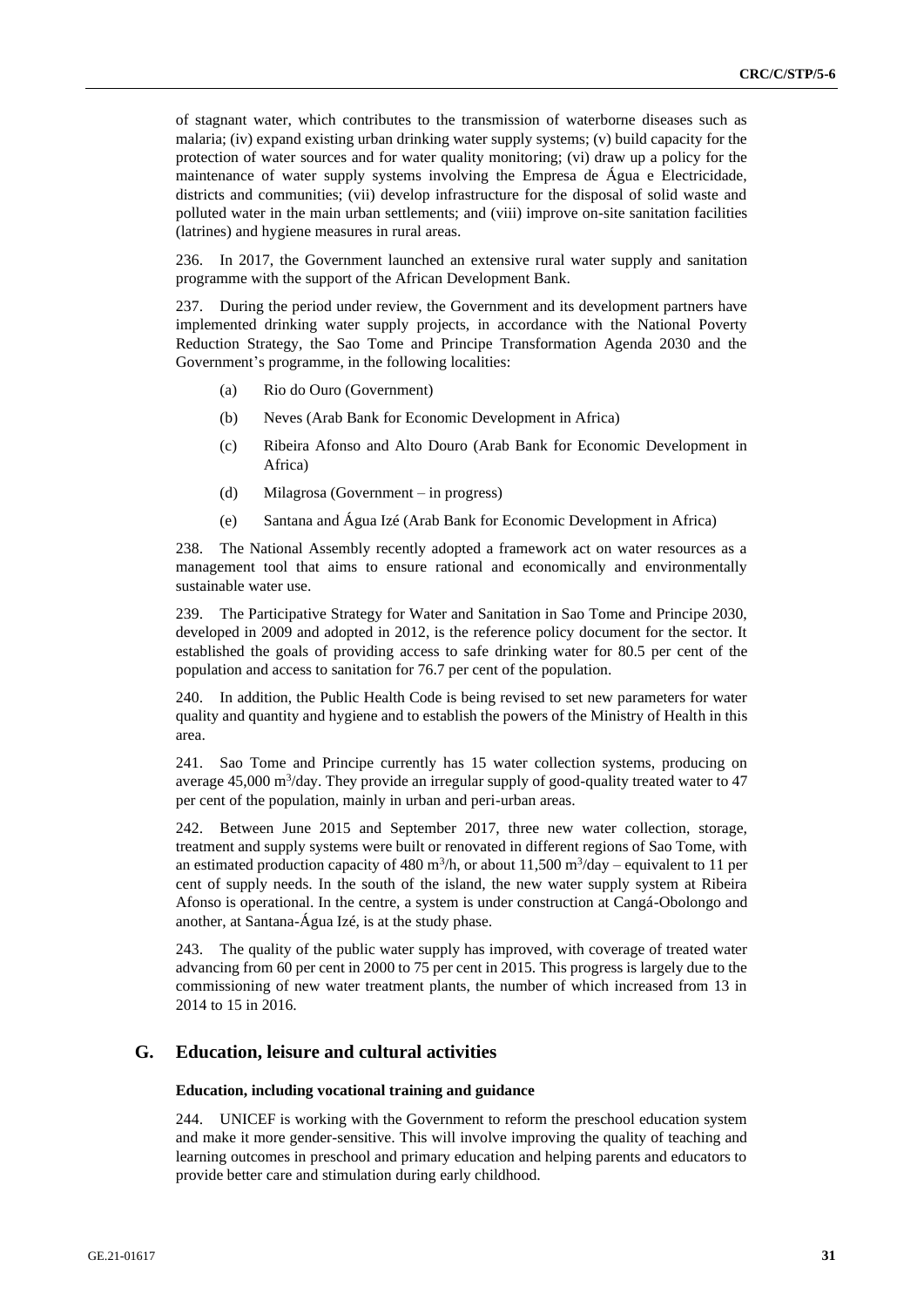245. The enrolment rate has risen considerably for both sexes, from 56 per cent in 2008 to 96 per cent in 2014.

246. Between 2001 and 2014, major progress was made in the realization of children's right to education. For all levels of schooling, the number of children enrolled increased substantially. The number of children in preschool virtually doubled, rising from 4,699 in 2001/02 to 7,989 in 2013/14. By the end of the same period, almost all children of primary school age were enrolled in school (from 27,806 in 2001/02 to 34,353 in 2013/14), and the number of children in secondary school had more than doubled (from 7,347 to 17,772) (Ministry of Education, Culture, Science and Communication, 2012 and 2015). These figures bear out the efforts made within the education system to be more inclusive and also demonstrate the effectiveness of the cost-cutting policies put in place to enrol and keep children in school (UNICEF, 2016).

247. A positive trend was observed at all three levels of schooling over the period 2000– 2014. The net enrolment rate nearly doubled for children of preschool and secondary school ages (see figure 6).



**Figure 6 – Trends in net enrolment rate, 2000–2014 (preschool, primary and secondary)**

*Source:* UNICEF, 2016.

248. The gender parity index is 1 in primary education and 1.18 in secondary education (INE, 2016). However, parity diminishes in the 16- and 17-year-old age group (see figure 7), owing to the limited availability of public education, which in turn forces students to leave their families to go study further afield (UNICEF, 2016).



**Figure 7 – Enrolment rate, by age and sex, 2012**

249. Early marriages and unions, as well as early pregnancy, are sociocultural issues that affect mainly girls. Some 78 per cent of children who enter into early marriages or unions before the age of 18 are girls (INE, 2016).

250. Regarding gender parity in education, pregnant girls are encouraged to take evening classes. Overall, 85.7 per cent of girls drop out of school (INE, 2012).

*Source:* UNICEF, 2016.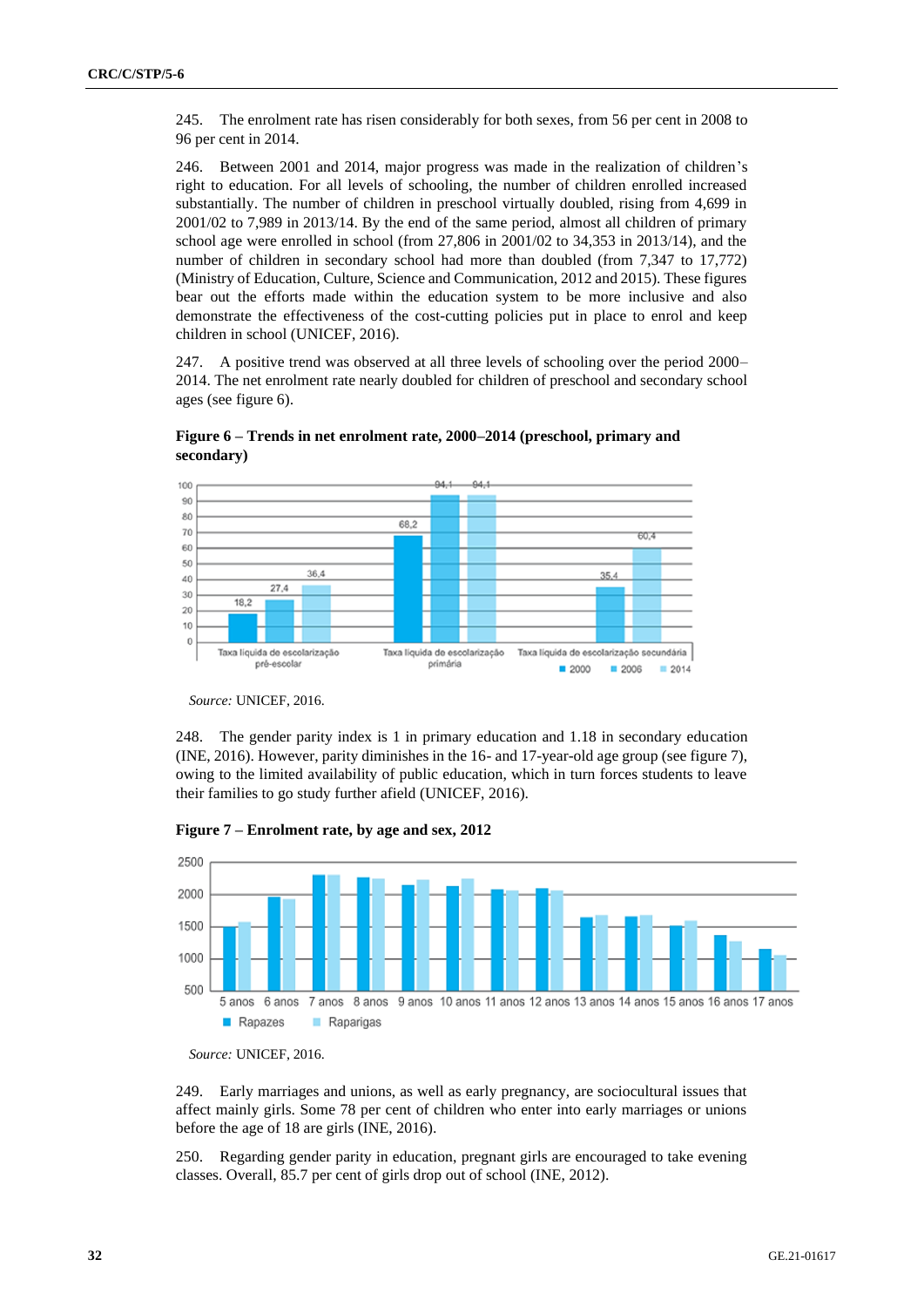251. A ministerial decree has been issued, stating clearly that pregnant adolescents and adolescent mothers may attend classes and pursue their studies during the standard period of schooling.

252. Nevertheless, the gender parity index, or the ratio of girls to boys, is 1.00 and 1.18 in primary and secondary education, respectively.

253. The financial situation of families and other factors have an influence on education indicators. Overall, disparities have been decreasing slightly. Disparities are clearly observed in preschool and secondary education, universal access to which the State has not yet been able to ensure. Disparities are higher in preschool education, which is more expensive than secondary education. Physical access issues, combined with sheer costliness, hamper the access of children of the poorest families to preschool and secondary education.

254. A study on teaching quality, conducted in 2012 by Pôle de Dakar for inclusion in its report on the state of the education system, found relatively good learning outcomes in the Portuguese language and in mathematics. Overall, however, quality was perceived as substandard and both the repetition rate and the over-age for grade rate were found to be high (Ministry of Education, Culture, Science and Communication and Pôle de Dakar, 2012, cited by UNICEF, 2016).

255. Teaching quality is a major concern for the Ministry of Education, Culture, Science and Communication and for its main partners in education – UNICEF, the World Bank and Portuguese, Brazilian, Japanese and other development cooperation partners – carrying out various projects to improve quality standards (Leal, in UNICEF, 2016).

256. In terms of infrastructure and qualified staff, an analysis of classroom capacity, conducted in 2013 by the Ministry of Education, Culture, Science and Communication and UNICEF, showed that 20 per cent of children in preschool enjoy an adequate class size. At the lower secondary level, the lack of a public education option makes it difficult for many children, particularly girls, to continue their studies. As regards upper secondary, in 2011/12, there were just three public facilities (and one private facility), two of which (National Lyceum and the John Paul II Diocesan Training Institute) were located in the same district (Água Grande); now, however, there are seven facilities (Ministry of Education, Culture, Science and Communication, 2014, cited by UNICEF, 2016).

257. In 2016, preschool (for children 0–5 years of age) attendance was found to have risen steadily for some years, increasing from 18 per cent of all children in 2000 to 36 per cent of all children in 2014, thanks to early childhood development activities organized with the support of UNICEF. Other contributing factors include wider access to education, higherquality teaching and the introduction of better hygiene practices for children in preschool and primary education. A total of 118 directors and supervisors (80 per cent of the total) received training on resilience and violence in schools with a view to fostering a safe, protective school environment.

258. The Education Policy (2012–2022) is aimed at increasing the number of qualified teachers and improving the geographical distribution of such teachers in the country. According to a survey conducted in 2013 (Ministry of Education, Culture, Science and Communication/UNICEF), qualified staff covered 31 per cent of needs in lower secondary education, and there were major disparities among the districts (Mé-Zóchi, 17 per cent; Água Grande, 38 per cent). At the preschool level, 39 per cent of needs were met (15.8 per cent in Mé-Zóchi and 69 per cent in Principe) (UNICEF, 2016).

259. The new Education Policy Charter (2018–2022) was developed as part of efforts to improve the quality of the education system. Its aim is to establish by 2030 an education system comprising all levels of schooling, from preschool to tertiary education, in which children and young people acquire skills, values and behaviours that are necessary to their full integration into society and for the sustainable development of the country.

260. The Charter sets out the following overall objectives to be achieved by 2022:

• Ensure, gradually and sustainably, universal access to free, compulsory, high-quality education and training for a period of 11 years (2 years of preschool and 9 years of basic education)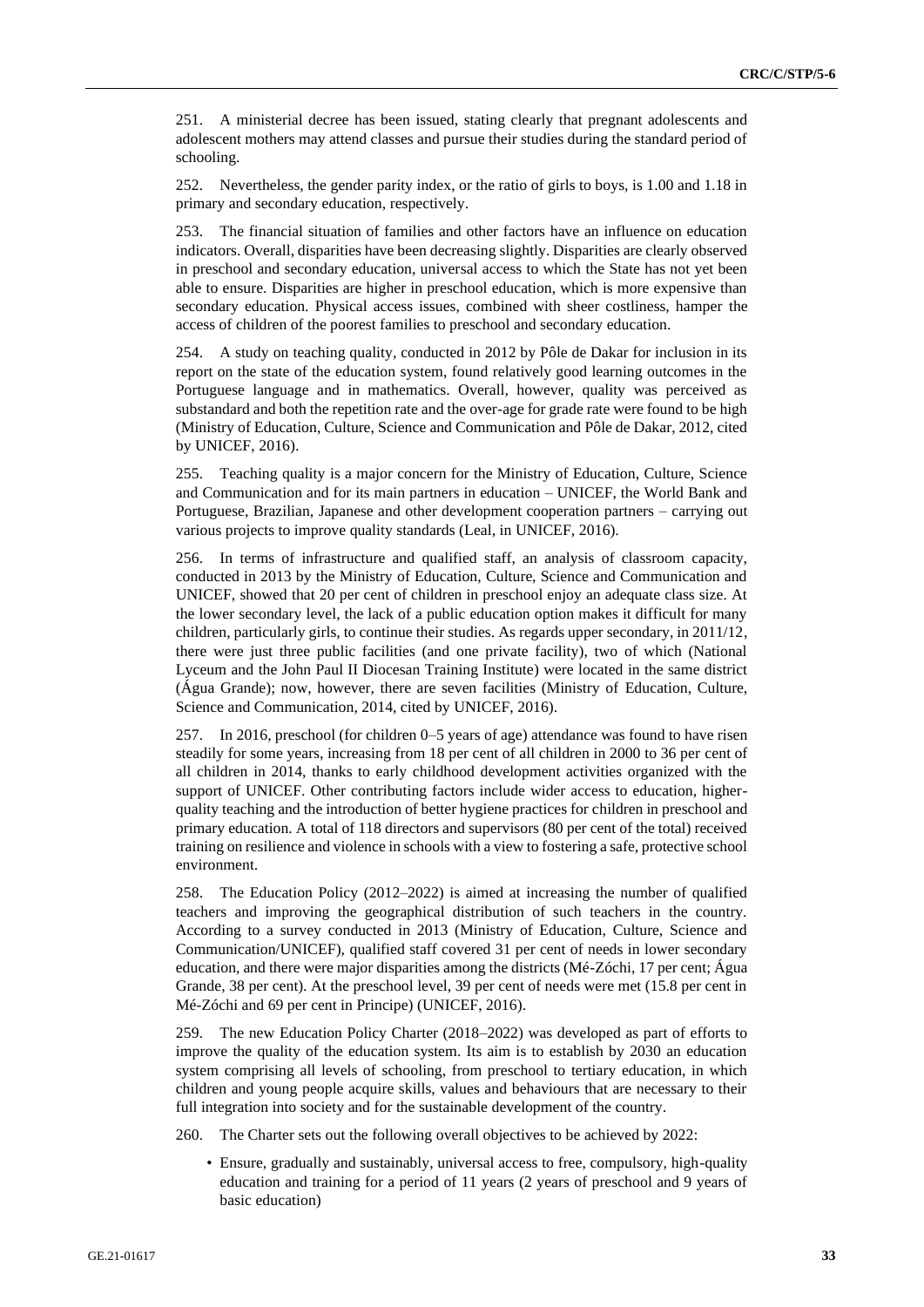- Promote the gradual and sustainable expansion of high-quality secondary education
- Develop high-quality vocational training in coordination with secondary and tertiary education and with the national economy
- Develop high-quality education for young people and adults and ensure equal access by all
- Develop high-quality, comprehensive tertiary education that is tailored to the real needs of the labour market and to give priority to vocational training
- Institute a policy of high-level training and capacity-building for teachers and other staff of the Ministry of Education, Culture, Science and Communication in order to improve the education system in terms of quality and effectiveness
- Ensure that children with special needs are included in education, by ensuring accessibility and providing equipment and pedagogical support that is tailored to their needs
- Promote the further development of institutional mechanisms for a more efficient management of the education system
- Develop planning and follow-up mechanisms and assess education and financial indicators for the production of robust data and in order to facilitate the joint work of leaders and development partners

261. Teachers in Sao Tome and Principe have low salaries and an inferior status; their purchasing power is just one third of that of teachers in other comparable countries, such as Benin, Cameroon, the Comoros and Côte d'Ivoire (UNICEF, 2016).

262. In 2014, the Ministry of Education, Culture, Science and Communication, with the support of Brazilian development cooperation, held training for dozens of senior educators from preschools across the country. In 2016, supervisors and pedagogical advisers from primary and secondary schools received similar training.

Local authorities led support initiatives in primary and secondary schools, providing basic food baskets and kitchen utensils and also scholarships and school materials. Working with the Government, they also created media centres and sports facilities in order to promote information and communications technology and sports activities.

264. With the support of Portuguese development cooperation, the Directorate General of Registers and Notaries held training, from 15 to 23 August 2016, on the rights of the child, as part of the "Promoting Children's Rights and Committing to the Development of Better Public Policies" project. Nearly 20 specialists received training.

265. With the support of the Government, Brazil and UNICEF, the Directorate General of Registers and Notaries held a workshop in October 2017 with regard to a project aimed at the implementation of the Child Protection Policy and the corresponding action plan, in order to attract funding for certain initiatives.

### **H. Special protection measures**

#### **Economic exploitation, including child labour**

266. In 1998, the Government of Sao Tome and Principe adopted the general principles of the African Charter on the Rights and Welfare of the Child. Article 15 of the Charter refers to the need to take measures in respect of child labour that are already mentioned in the Convention on the Rights of the Child.

267. Sao Tome and Principe became a member of the International Labour Organization (ILO) in 1982 and, in 2005, ratified three ILO conventions concerning the promotion of human rights and principles in the area of labour, namely, the Forced Labour Convention,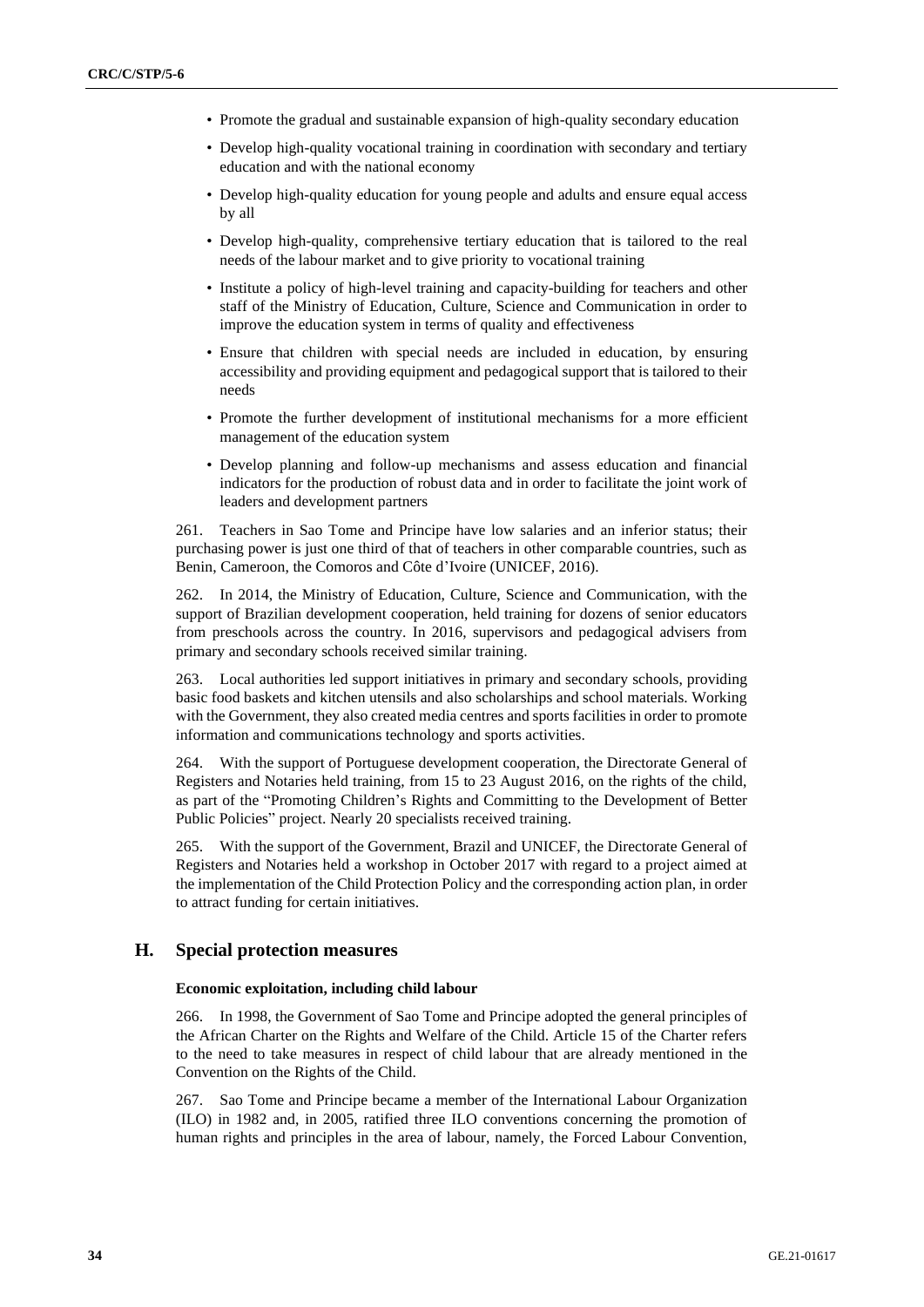1930 (No. 29); the Minimum Age Convention, 1973 (No. 138); and the Worst Forms of Child Labour Convention, 1999 (No. 182).<sup>27</sup>

268. The country experienced a slight increase in economic development, which in turn led to child exploitation. In 2013, Sao Tome and Principe adopted a National Action Plan against Child Labour, including a mobile campaign, with a view to eliminating the worst forms of child labour by 2018 and completely eradicating child labour by 2020.

269. The draft new Labour Code includes a list of the worst forms of child labour.

270. The minimum age for admission to employment for miners is 14 years old, or 18 years old, in the case of "arduous, unsanitary or dangerous work" and "underground work" (Act No. 6/92, art. 129 (1)).

271. In Sao Tome and Principe, 26 per cent of children aged 5 to 17 work; 16 per cent of these work in hazardous conditions. Some 40 per cent of children are involved in small business operations and 80 per cent contribute to household chores. The most important determining factor is the area of residence: for instance, in the Principe Autonomous Region, 48.3 per cent of children work, whereas 21.3 per cent work in the central-eastern region (INE, 2016).

272. The economic activities that children most often participate in are hawking of various items; domestic work, assistance; work in various types of workshops; agriculture; and fishing (ILO, 2012).

273. Some 90 per cent of children aged 10 to 17 years have worked without pay to help a family member or to produce something for their family's consumption (INE, 2012).

274. A total of 43.2 per cent of children in Principe work in hazardous conditions.<sup>28</sup>

275. On 12 June, in observation of the World Day against Child Labour, awareness-raising campaigns were carried out among children in primary schools across the country.

276. A rapid assessment of child labour was conducted in 2014.

#### **Administration of juvenile justice**

277. Article 57 (b) of Act No. 7/2010, the Basic Law on the Judicial System, provides for the possibility of establishing family courts to hear cases involving minors aged between 12 and 16 years who have committed acts that constitute any type of offence under the law.

278. Furthermore, Act No. 6/12, the Criminal Code, provides for the application of certain principles in the handling of cases that involve offences committed by minors, for improved implementation of the Convention on the Rights of the Child.

279. The specialization of the administration of juvenile justice in Sao Tome and Principe is becoming a reality. In March 2017, the Supreme Council of the Judiciary set up a Family Affairs and Labour Division within the Tribunal of First Instance in the Água Grande jurisdiction.

280. Then, in September 2017, the Supreme Council upgraded the Division to a Tribunal for Family Affairs, within the Tribunal of First Instance in the Água Grande jurisdiction.

281. The judicial magistrate of that Tribunal has received certain training in family affairs, as indicated in the "Training" section.

282. Act No. 9/2012, on legal assistance, provides for legal protection and defence services to be provided free of charge to any citizens of Sao Tome and Principe, including children in conflict with the law, if they can show proof that they do not have the financial resources to cover the costs of proceedings.

 $27$  National Action Plan against Child Labour – mobile campaign against child labour (Government of Sao Tome and Principe, 2013).

<sup>28</sup> 2014 multiple indicator cluster survey (INE, 2015).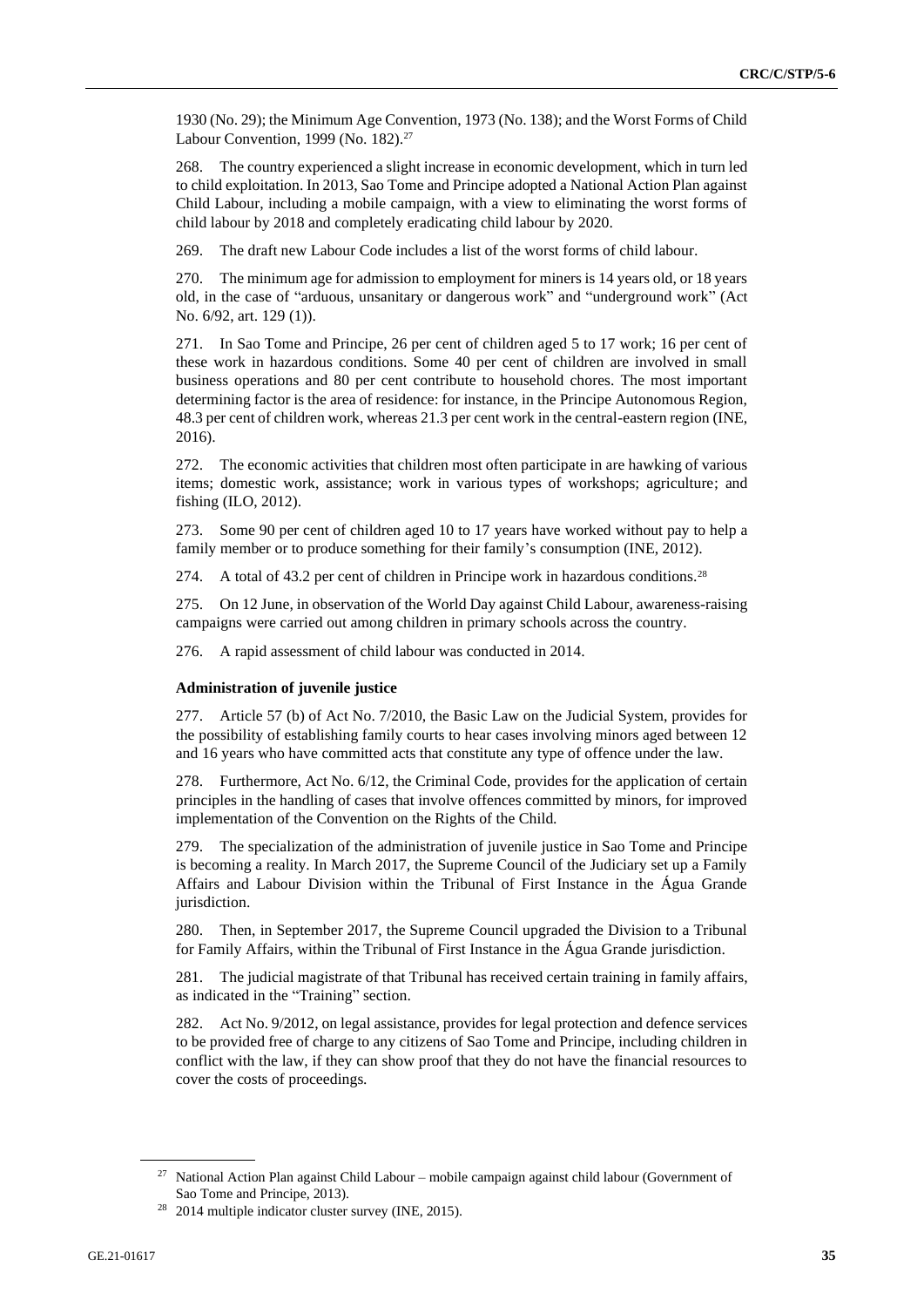283. The recently adopted Code on the Guardianship of Minors, in the section on educational guardianship, provides that a child in conflict with the law must automatically be provided with defence services and/or a lawyer.

284. In most cases that come before it, the Tribunal for Family Affairs, working together with the local authorities, hands down community service orders.

285. The juvenile courts are competent to order measures concerning minors under 16 years of age in certain situations, as is clearly set out in article 16 of the Statute on Legal Assistance for Overseas Minors. Under the same Statute, the criminal responsibility of young people begins between 16 and 21 years of age, as decided by the Tribunal for Family Affairs or the Criminal Tribunal, according to its specialized responsibilities.

286. Article 9 of the Criminal Code, on special measures applicable to minors, provides clearly that special legislation provisions are applicable to persons older than 16 years and younger than 21 years of age. The bill in question is currently being drafted.

287. According to the special responsibility model in place for adolescents, minors younger than 16 years of age cannot be held criminally responsible, and special criminal responsibility is determined on the basis of specific legislation.

288. This does not imply indifference on the part of the criminal justice authorities vis-àvis unlawful acts committed by adolescents; such acts are dealt with through the application of socioeducational measures in accordance with the adolescents' level of culpability. Such measures are imposed when it is possible to determine a certain degree of subjective individual responsibility; in the absence of such responsibility, it will not be possible to establish the culpability of the person in question.

289. When necessary, the Tribunal for Family Affairs requests the cooperation of certain civil society organizations that work directly with children, including adolescents, and young people. Such organizations include Casa dos Pequeninos, Caritas and the Associação para Reinserção das Crianças Abandonadas e em Situação de Risco.

# **I. Ratification of international human rights instruments and cooperation with national and international organizations**

290. The current Government of Sao Tome and Principe places great importance on human rights in general and on children's rights in particular, as evidenced by the existence of a ministry dedicated to human rights.

291. Sao Tome and Principe has ratified the Convention on the Rights of the Child and the Optional Protocol to the Convention on the Rights of the Child on the sale of children, child prostitution and child pornography.

292. Several acts established as offences under that Optional Protocol and under the Optional Protocol to the Convention on the Rights of the Child on the involvement of children in armed conflict have in turn been established as such under the country's Criminal Code.

293. Sao Tome and Principe has ratified the Convention on the Rights of Persons with Disabilities.

294. It has also ratified ILO Conventions No. 29, No. 138 and No. 182.

295. The provisions of these conventions are enforced by the domestic justice system as national laws and they take precedence in the event of a conflict. They may therefore be used to ensure the judicial protection of children's rights in areas not defined by law.

296. The provisions of the Convention on the Rights of the Child relating to protection have yet to be incorporated into domestic law. The Convention is reflected in national laws and may be invoked by the courts.

297. During the period under review, Sao Tome and Principe acceded to the main international, regional and subregional legal instruments: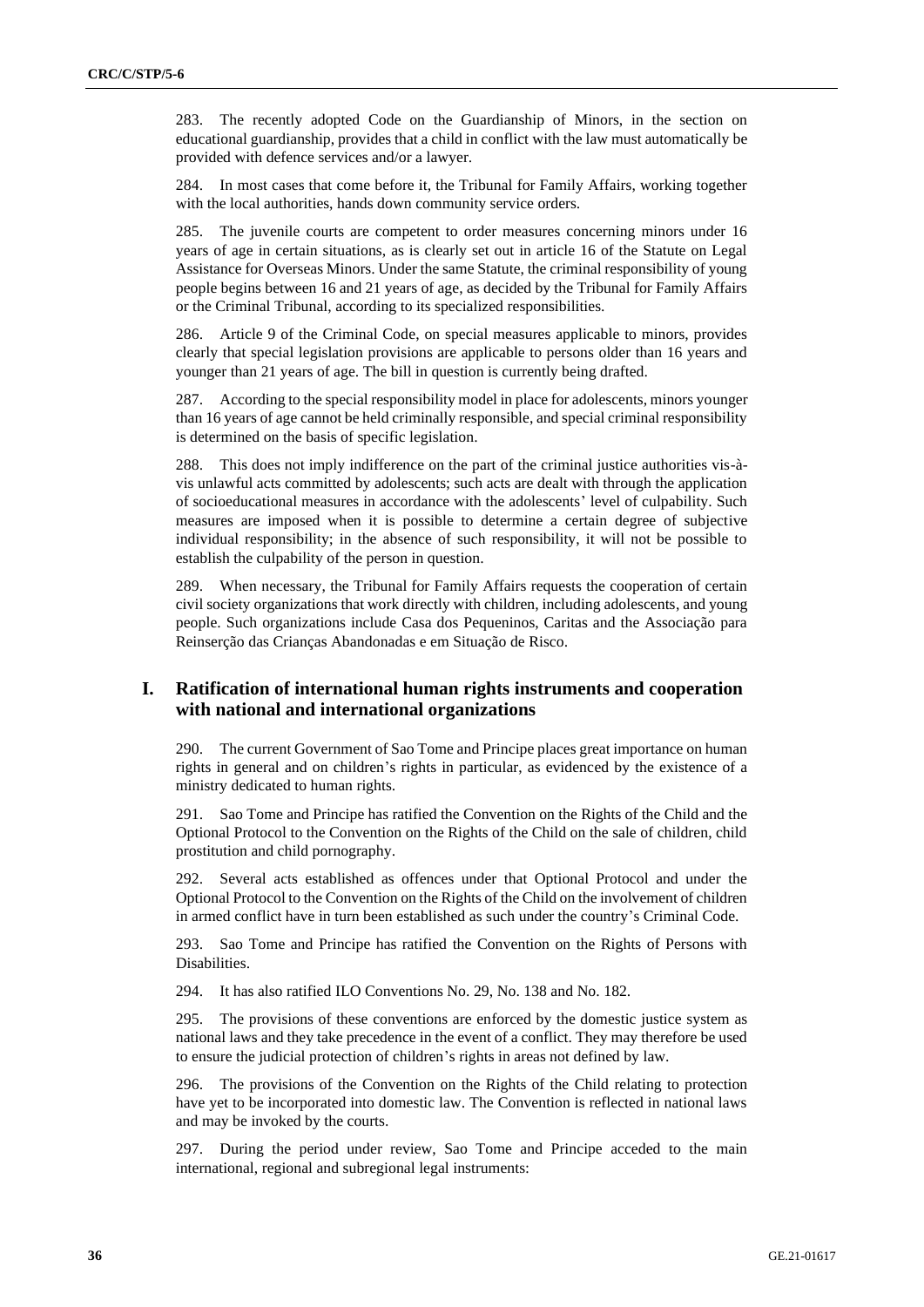- Signature of the Convention against Torture and Other Cruel, Inhuman or Degrading Treatment or Punishment; the International Convention on the Protection of the Rights of All Migrant Workers and Members of Their Families; the International Convention on the Elimination of All Forms of Racial Discrimination; the International Covenant on Economic, Social and Cultural Rights; the International Covenant on Civil and Political Rights; and the Second Optional Protocol to the Covenant, aiming at the abolition of the death penalty
- Ratification of the 19 instruments on transnational organized crime
- Approval of the Lisbon Action Plan on Measures to Prevent and Combat Trafficking in Persons in the Community of Portuguese-Speaking Countries;
- Signature of the Charter on Maritime Security and Safety and Development in Africa

#### **Dissemination of documentation**

298. It is crucial for the reports and recommendations issued by the Committee to be widely disseminated in the public and private sectors, including to civil society organizations, so that all those concerned may spontaneously assume their responsibilities and act on the Committee's recommendations.

299. Follow-up and evaluation information is disseminated for broad use and application, to inform fair and timely decision-making processes.

300. In order to achieve the objectives set, it is essential to design a communications strategy that takes into consideration the needs of users.<sup>29</sup>

301. Information is shared in a structured manner, in various formats and using various means, including:

- Dissemination of all the Committee's recommendations in the languages spoken in Sao Tome and Principe<sup>30</sup>
- Conferences
- Sectoral meetings with specialists
- Radio and television broadcasts
- Distribution of pamphlets and brochures

# **III. Conclusions**

302. The information collected for the period under review and presented in this report shows that the social policies put in place and the approach adopted by the Government of Sao Tome and Principe have been partially effective in promoting and upholding the Convention on the Rights of the Child. These policies have resulted in greater use of the social services offered by the State and have thus helped to reduce socioeconomic and gender disparities.

303. It is important to highlight that the positive results achieved, especially as concerns primary school enrolment and birth registration, are due to the elimination of or a reduction in fees (services are free of charge) and the increased availability of education services and of universal school meal programmes.

304. Other clear successes achieved with the same strategy (universality and elimination of user fees) are immunization and the fight against malaria and the vertical transmission of HIV/AIDS.

<sup>(</sup>Decision makers, technical and financial partners, the media and society as a whole.)

<sup>&</sup>lt;sup>30</sup> Via the Internet, the general public, civil society organizations, the media, youth organizations, professional groups and children, so as to provoke discussion and raise awareness about the Convention and its Optional Protocols, as well as its implementation and follow-up.